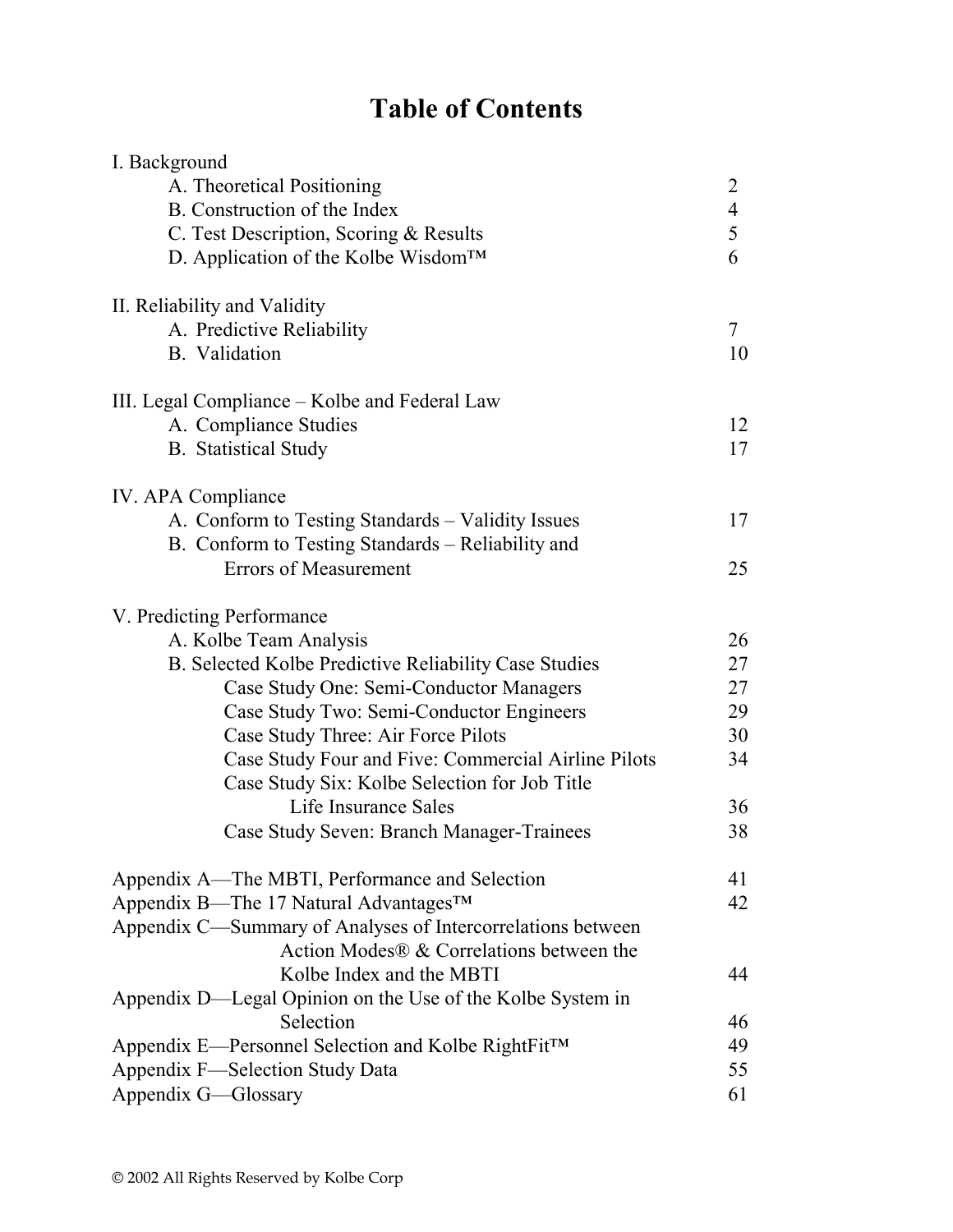# Kolbe Statistical Handbook

# I. Background

### A. Theoretical Positioning

The Kolbe Index evolved from Kathy Kolbe's journalistic observation that quite often, humans' actions and behavior do not go hand in hand with either their different abilities or their perceived desires. For centuries three facets of the human mind have been postulated involving knowledge, desire and volition. Kolbe's research on the conative dimension of the mind, includes a review of the historical works of philosophers, psychologists, sociologists, and anthropologists, from Plato and Aristotle to the present. In this review she found that the predominant thinking regarding the three dimensions of the mind had never been fully disputed. During the early  $20^{th}$ century, however, the focus was on the cognitive dimension and normative testing such as the new IQ measurements. When it became clear that cognitive norms were influenced by cultural biases, a dual focus developed that included numerous attempts to assess affective behaviors. Generally fueled by Jungian archetypes, tests of social style or preferences often reported results that implied action-orientations without explicit indication of the conative dimension. The Kolbe Index reflects the interaction between humans and their environment which was central to the work of Dewey, Jung and other theorists, but further explores the conative dimension.

John Dewey's work was premised on the belief that all learning involves a response of the individual to environmental factors. He described the process of developing coping skills based upon the individual's inherent skills in an environmental context as "instrumentation," suggesting that individuals can develop tools that allow them to use their abilities in different experiential settings<sup>1</sup>. Dewey's work is a foundation for the Kolbe in its identification of thinking and doing as complementary processes and of the significance of instrumental application of abilities in concrete behavioral settings.

Carl Jung, who, like Dewey, focused on the interaction of the individual with the environment, premised his theory of human development upon the idea that individuals have persistent preferences for certain types of human/environmental interaction. Jung's theories suggest that much of the apparent randomness in human behavior is actually a reflection of these persistent individual preferences. Jung identifies four basic functions or ways in which these personal preferences are evidenced: sensing, thinking, feeling and intuiting. According to Jung, personal types are developed through a process of individuation in which, as individuals mature, they come to recognize a dominant or primary function and an auxiliary function as primary ways of interacting with the environment, while maintaining a respect and understanding of their less dominant functions. Jung also identified two attitudinal continua which, he believed, were overlays or filters for the individual's environmental response. The continua are extroversion—a focus on objects or other individuals, and introversion, an internal reflective focus.<sup>2</sup>

-

<sup>1</sup>Dewey, J. How We Think. Lexington, Mass.: DC Heath, 1933.

<sup>2</sup> Jung, C. Psychological Types. New Jersey: Princeton University Press, 1976.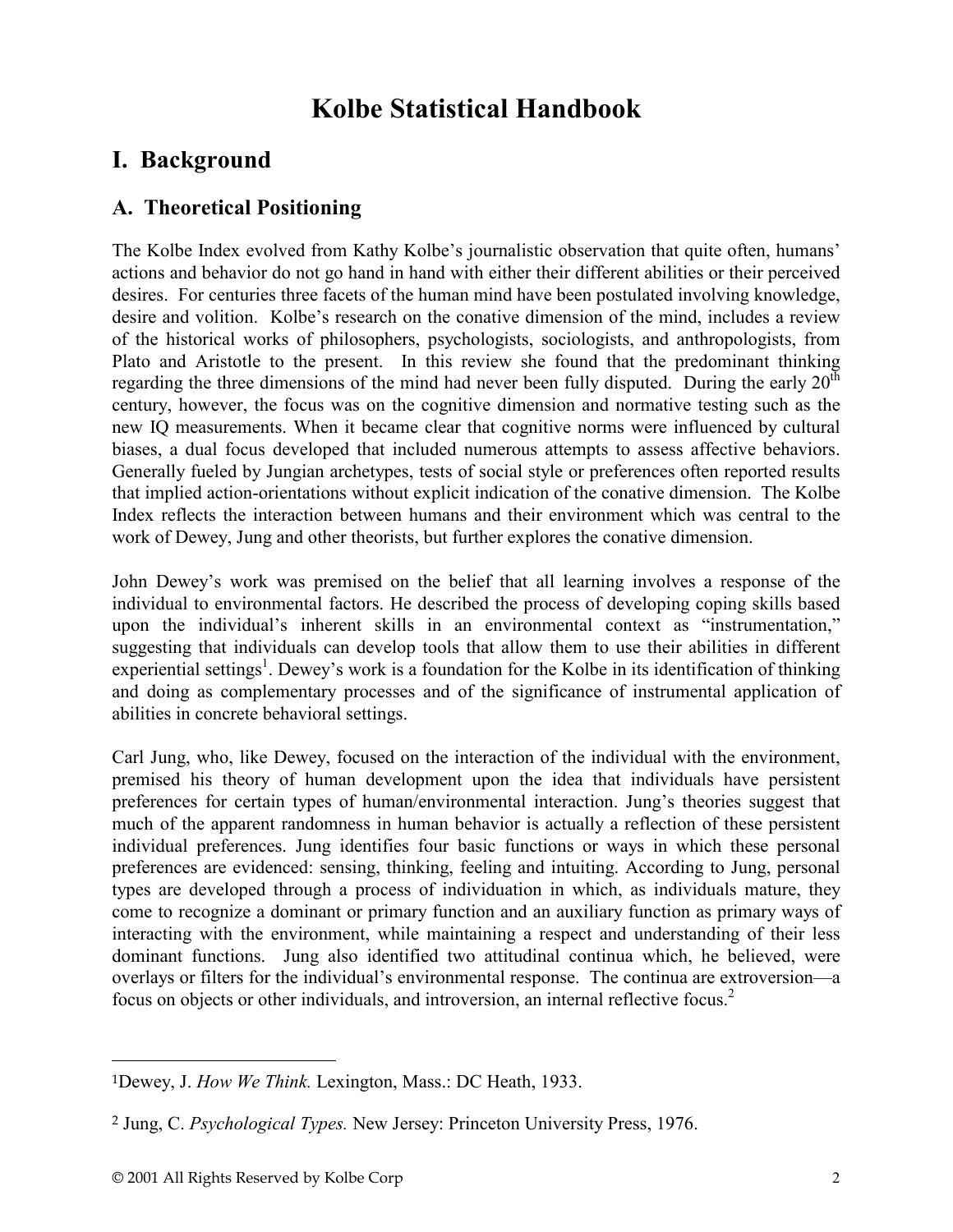Jung's work is an important foundation for the Kolbe index in its recognition of the following ideas: The first is the existence of persistent patterns or types of behavior that influence environmental interaction. The second is the recognition of an individual's dominance of a single pattern. The third is the recognition that behavioral responses can be used to measure dominance of the patterns. And finally, that there are overlays in behavior that may be represented as a continuum between two polar positions, and that these may in turn determine how individuals employ their cognitive or emotional responses in a specific setting.

The Kolbe theory recognizes that individuals have persistent predispositions for conducive interactions with the world. These predispositions can be measured through behavioral manifestations which can be reflected on a continuum. Like Isabel Myers and others who have extended Jung's theories, the Kolbe instrument does not measure the underlying functions identified by Jung, but rather focuses on the overlays that predispose an individual to apply the function in a particular way. For example, Myers added a "judgment-perception" preference to Jung's extroversion and introversion continua. She believes that individuals filter their functional responses through a filter that organizes responses in order in terms of a tendency to impose convergent or divergent order upon the environment<sup>3</sup>. Kolbe's research led her to conclude that there was no proven reliable assessment of the conative dimension, that at the time was generally ignored. So she set out to measure and predict the outward manifestation of motivation.

Through the use of observational studies, behavioral patterns were detected in a wide range of settings mentioned above. From these, Kolbe postulated four different continua which reflect individuals' predispositions to: 1) probe, 2) organize, 3) improvise, and 4) construct. She further postulated that these patterns, like the extroversion, introversion and judgment/perception continua, were patterns that remained constant over time and influenced the manner in which individuals use their functional preferences. Testing confirmed the stability of the measures and their relative independence from the continua employed by Myers and others. Further testing established correlation between predispositions and job performance, and also demonstrated that the measures were independent of race, gender or other confounding criteria.

Each pattern or creative instinct triggers observable behavior or modes of action through which an individual performs. These four continua or modes each have an operational definition for the "insistence" zone, the primary function:

<sup>&</sup>lt;sup>3</sup> Myers, I. *Introduction to Type*. Palo Alto, CA: Consulting Psychologist Press, Inc., 1962.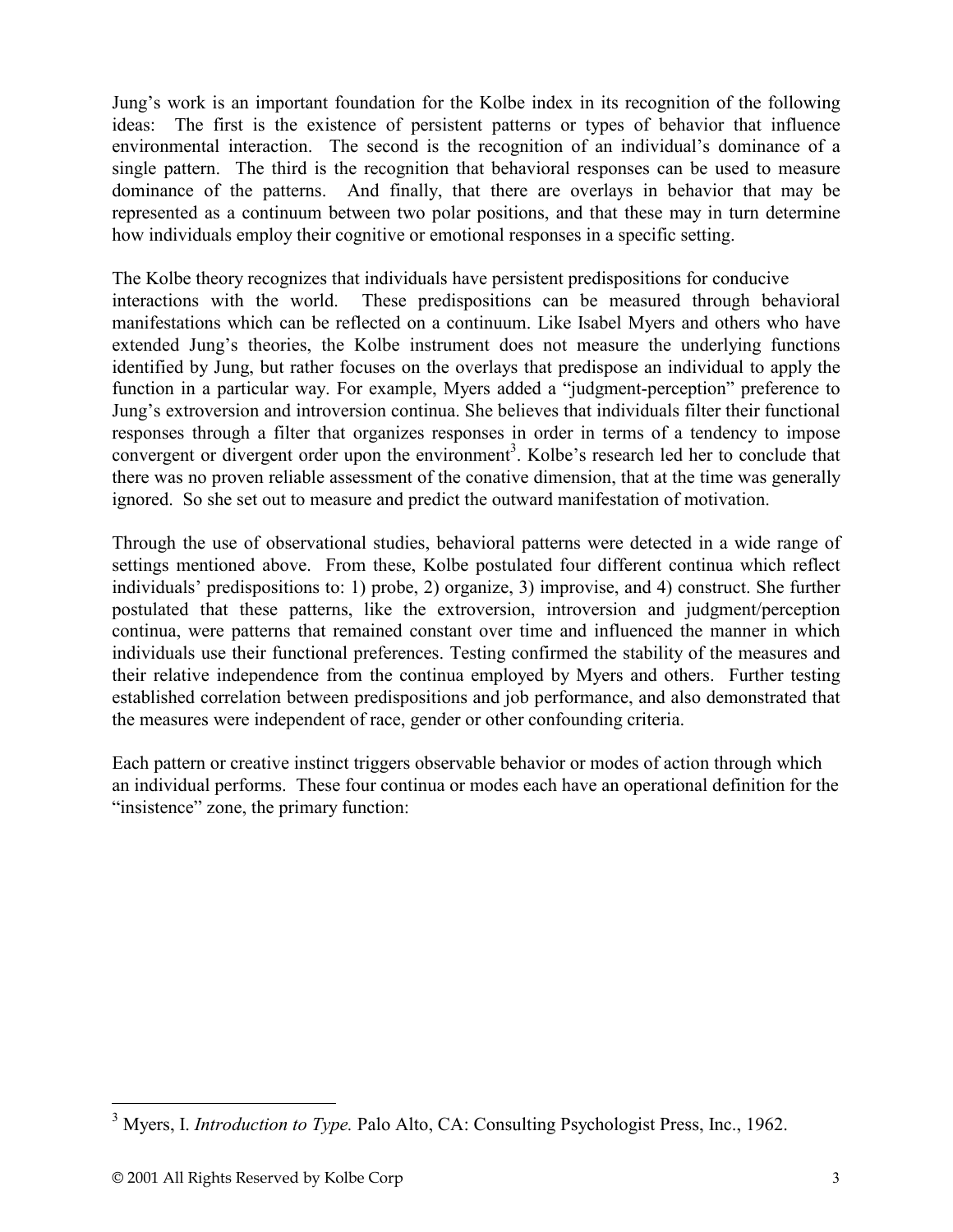An initiating Fact Finder will most likely succeed at tasks which require an individual to:

| probe     | define<br>allocate |         | calculate |
|-----------|--------------------|---------|-----------|
| research  | deliberate         | prove   | mquire    |
| tormalize | prioritize         | specity | evaluate  |

An initiating Follow Thru will most likely succeed at tasks which require an individual to:

| structure   | prepare    | arrange   | plan   |
|-------------|------------|-----------|--------|
| consolidate | discipline | integrate | budget |
| translate   | coordinate | schedule  | chart  |

An initiating Quick Start will most likely succeed at tasks which require an individual to:

| ınvent     | devise    | rısk         | <i>improvise</i> |
|------------|-----------|--------------|------------------|
| brainstorm | challenge | play hunches | promote          |
| originate  | contrive  | reform       | ıntuıt           |

An initiating Implementor will most likely succeed at tasks which require an individual to:

| torm        | craft        | build     | l v<br>ПA |
|-------------|--------------|-----------|-----------|
| mold        | shape        | render    | repair    |
| demonstrate | put together | construct | practice  |

### B. Construction of the Index

Based upon these constructs, 200 items were developed as a part of the first instrument. A decade of research began with item analyses of those 200 questions. The test instrument was refined through the use of criterion-group analysis and correlation studies through which any extraneous variables, such as cognitive or affective variables were eliminated.

The instrument was first given to groups of subjects with known estimates of intelligence. Those items which discriminated between individuals of varying intellectual levels were deleted from the instrument. The remaining items were given to subjects who had also completed the Wonderlic Personnel Test, which tests on cognitive abilities. All items which distinguished between subjects based on high and low scores on the Wonderlic were also removed in order to reduce bias based on cognitive differences.

In continuing studies, further items were eliminated when, for subjects who had also taken traditional personality instruments, endorsement of those items revealed significant correlation with items defining affective patterns. One of the personality instruments used was the Myers-Briggs Type Indicator, whose results a 1991 National Research Council report concluded have no verifiable relationship to performance (a more detailed summary of the Council's conclusions is provided in Appendix A).

At this point, 50 of the original 200 items remained. These 50 items were then given to 200 subjects, who were asked to complete the index in such a way as to attempt to present themselves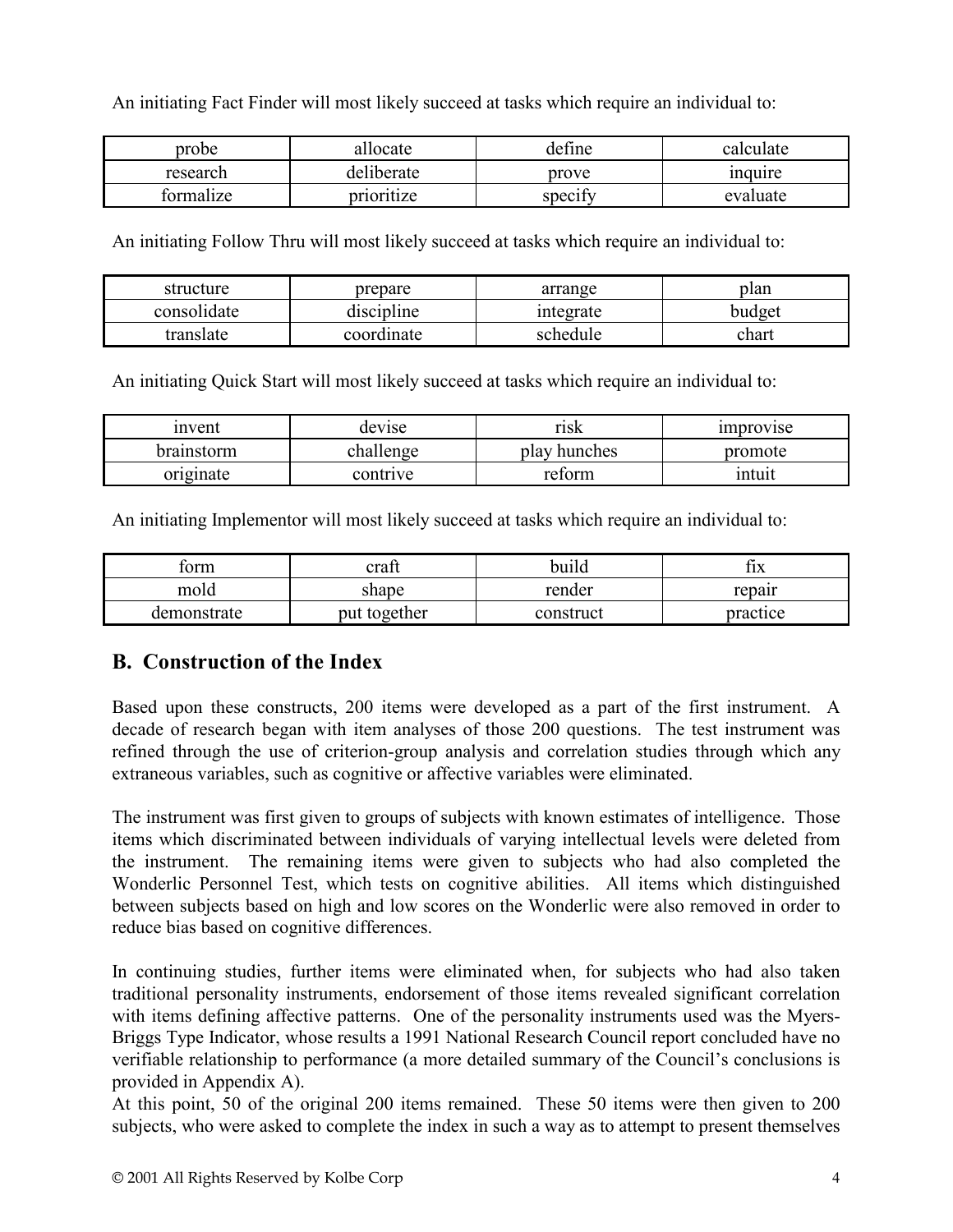in a socially desirable manner. Those items which proved to be part of a "socially desirable response set" were then deleted. Of the 44 items in the pool of possible questions, 36 were finally selected to comprise the current version of the Kolbe index. These were found to be sufficient in order to maintain the accuracy of the instrument while reducing the effects of boredom and moderating other sources of measurement errors. By including items which relate to both normal and emotionally stressful circumstances, as well as affective and cognitive influences, the choices are counterbalanced.

### C. Test Description, Scoring & Results

The Kolbe A™ index is a forced-choice instrument that requires subjects to choose from four response choices two answers reflecting how they would most and least likely respond to 36 single-sentence problem-solving or behavioral scenarios.

The raw scores reflect the frequency with which the subject would tend to initiate, respond to, or resist probing, organizing, improvising and constructing behaviors. These frequencies are plotted on four ten-point scales, Fact Finder (FF), Follow Thru (FT), Quick Start (QS) and Implementor (IM) that reflect the behavioral predispositions of the subjects. These four behaviors, or Action Modes®, are divided into three zones: initiation, response and resistance.

Percentages of mental energy available for expression via each of these Action Modes are provided in order of dominance, Fact Finder, Quick Start, Follow Thru, Implementor. The Personal Productivity Pyramid in the Kolbe A index identifies the approximate amount of energy available for use through each mode, and suggests what will be an individual's most efficient appropriation of committed effort. This result is not comparable to any other person's results.

The scales are generally used in conjunction with each other to establish a pattern of individuals' overall predispositions, but each sub-scale can be used independently to focus on a particular pattern in a specific context. These intensity scores for each mode vary in a manner approximating the normal curve, with more than 60% of respondents scoring in the accommodation zone. Therefore, while Kolbe index results are interpreted without comparison to others in a value-based way, it is possible to estimate a percentile ranking of available intensity in a given Action Mode.

The patterns of overall predisposition yield 17 natural "insistence patterns" which are called "Natural Advantages™ ." These patterns, named for their singular or combined attributes, DO NOT imply what would necessarily be an appropriate job title. Rather, they describe methods of operation or "MOs." The 17<sup>th</sup> Natural Advantage is that of Mediator/Transition. About 10% of the population falls into this category which has no mode of initiation, but rather accommodates or resists in each of the four modes. Some individuals are true Mediators, while others are undergoing temporary periods of Transition where they are unable to accurately identify their instinctive patterns. For a complete listing of the Natural Advantages and their characteristics, see Appendix B.

| МO | <b>Natural Advantage</b> | МC | <b>Natural Advantage</b> |
|----|--------------------------|----|--------------------------|
|    |                          |    |                          |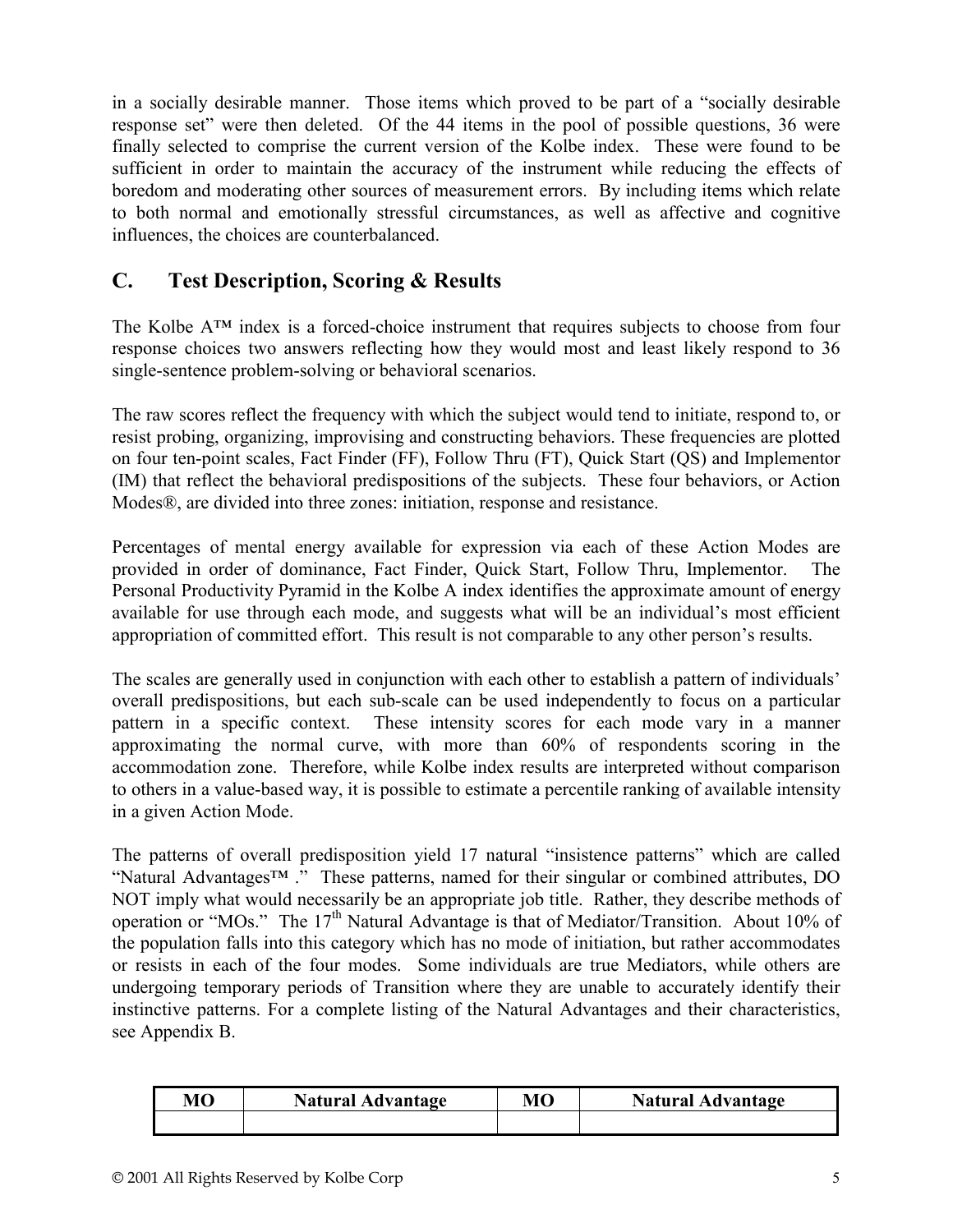| FF        | <b>RESEARCHER</b>         | FF/FT        | <b>STRATEGIC PLANNER</b> |
|-----------|---------------------------|--------------|--------------------------|
| FF/OS     | <b>MANAGER</b>            | FF/IM        | <b>TECHNOLOGIST</b>      |
| FT        | <b>DESIGNER</b>           | FT/FF        | <b>SYSTEMS ANALYST</b>   |
| FT/OS     | PROGRAM DEVELOPER         | FT/IM        | <b>MANUFACTURER</b>      |
|           |                           |              |                          |
| QS        | <b>INNOVATOR</b>          | QS/FF        | <b>ENTREPRENEUR</b>      |
| QS/FT     | <b>THEORIST</b>           | QS/IM        | <b>PIONEER</b>           |
| <b>IM</b> | <b>DEMONSTRATOR</b>       | <b>IM/FF</b> | <b>INVESTIGATOR</b>      |
| IM/FT     | <b>QUALITY CONTROLLER</b> | IM/QS        | <b>ADVENTURER</b>        |
|           | <b>MEDIATOR</b>           |              | <b>TRANSITION</b>        |

As discussed above, the Kolbe index does not measure the cognitive or the affective dimensions of the mind. That is to say those variables such as intelligence, anger, anxiousness or other components were removed from this index. Its focus is a conative one, investigating the predisposition of the subject to respond to specific behavioral settings with certain patterns of behavior. An analysis of the scores of 268 subjects who completed both the Kolbe index and the Myers-Briggs Type Indicator (MBTI) revealed no significant correlation between individual Action Modes and MBTI indices, but some mild correlation between Quick Start and Follow Thru and some facets of the S-N and J-P dimensions. Follow-up studies in May, 1992 and Fall, 1997 substantiated these findings (See Appendix C).

### D. Application of the Kolbe Concept®

In order to be able to move into examining the validity and reliability of the test, an understanding of the Kolbe concept and its practical application should be established. The Kolbe concept as a theory states that all humans share the same four modes of operation, but differ in the energy distribution among the four modes. That is to say those individuals have different striving instincts in the pursuit of their personal goals. The Kolbe concept further predicts that the unique individual predisposition equips people with special talent. Therefore, people who work outside of their natural talents, or striving instincts, would experience a great deal of stress. On the other hand, people who work in harmony with their striving instincts utilize their energy wisely and maximize their performance.

This idea can be widely applied in different facets of life. On an individual basis, it provides a better understanding of oneself. It can also be used in relationship consulting, in order to understand and appreciate the other. Another way the Kolbe concept can be utilized is in the business world. Here, it can be used in selection processes, placement, team synergy and organizational development.

Some of the most frequent applications of the Kolbe index are in employee selection and teambuilding. This is based on the hypothesis that the most successful employees in similar jobs tend to be predisposed to respond to similar environments in consistent ways. In other words, that in order to be successful in a particular job, a person should possess a certain combination of the striving instincts that would match that job. The next section focuses on key issues of reliability and validity when using the index in this manner.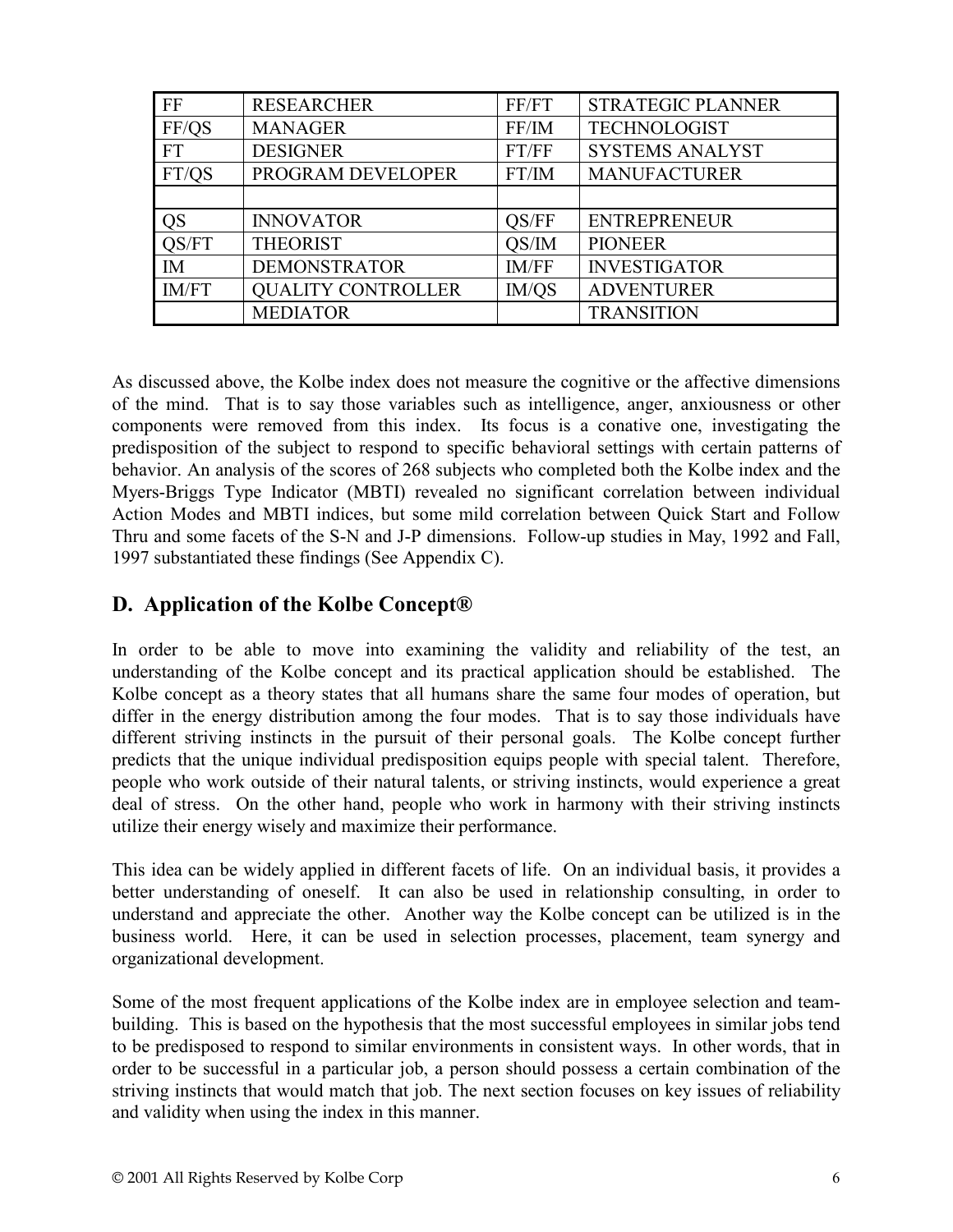# II. Reliability and Validity

### A. Predictive Reliability

Reliability refers to the quality of a measurement and its ability to yield consistent results. In assessing the reliability of the Kolbe index, a number of measures were utilized, such as testretest reliability, in which test-takers are asked to take a test on two occasions separated by a certain period of time. The consistency between the two scores is then measured. Another measure used to assess the reliability of the Kolbe index is internal consistency reliability. To achieve internal consistency a correlation between individual items and overall test results is calculated during the period of initial test construction. Since the Kolbe index is scored via a computer, inter-rater reliability is not applicable.

#### 1. Test/Retest

In a study completed in 1993 it was found that the Kolbe index has an extremely high degree of test/retest reliability. In this study, 70 employees from two major corporations: a marketing, management and economic development firm, and a Big Six accounting firm, were given the Kolbe index twice with a gap of 8 to 15 months from the time of the original testing. The results were analyzed using three different statistical analyses to determine:

- Whether or not there was a statistically significant difference between the means obtained in the initial and retest situations for each Action Mode.
- Whether or not there is a strong correlation between the actual intensity scores obtained in the initial testing situation and those obtained in retest.
- When considered individually, what percentage of the sample groups changed more than two units on any Action Mode?

Subjects whose initial or retest profiles fell into the mid-range (no insistences) were eliminated from the analysis due to the fact that those in "transition" would be expected to change profiles upon retest. These represented less than 10% of the total number who participated in this study.

#### Paired T-tests

T-tests comparing the means for each test situation revealed no significant difference between the means. The first table and chart reflect the group means on the test and retest.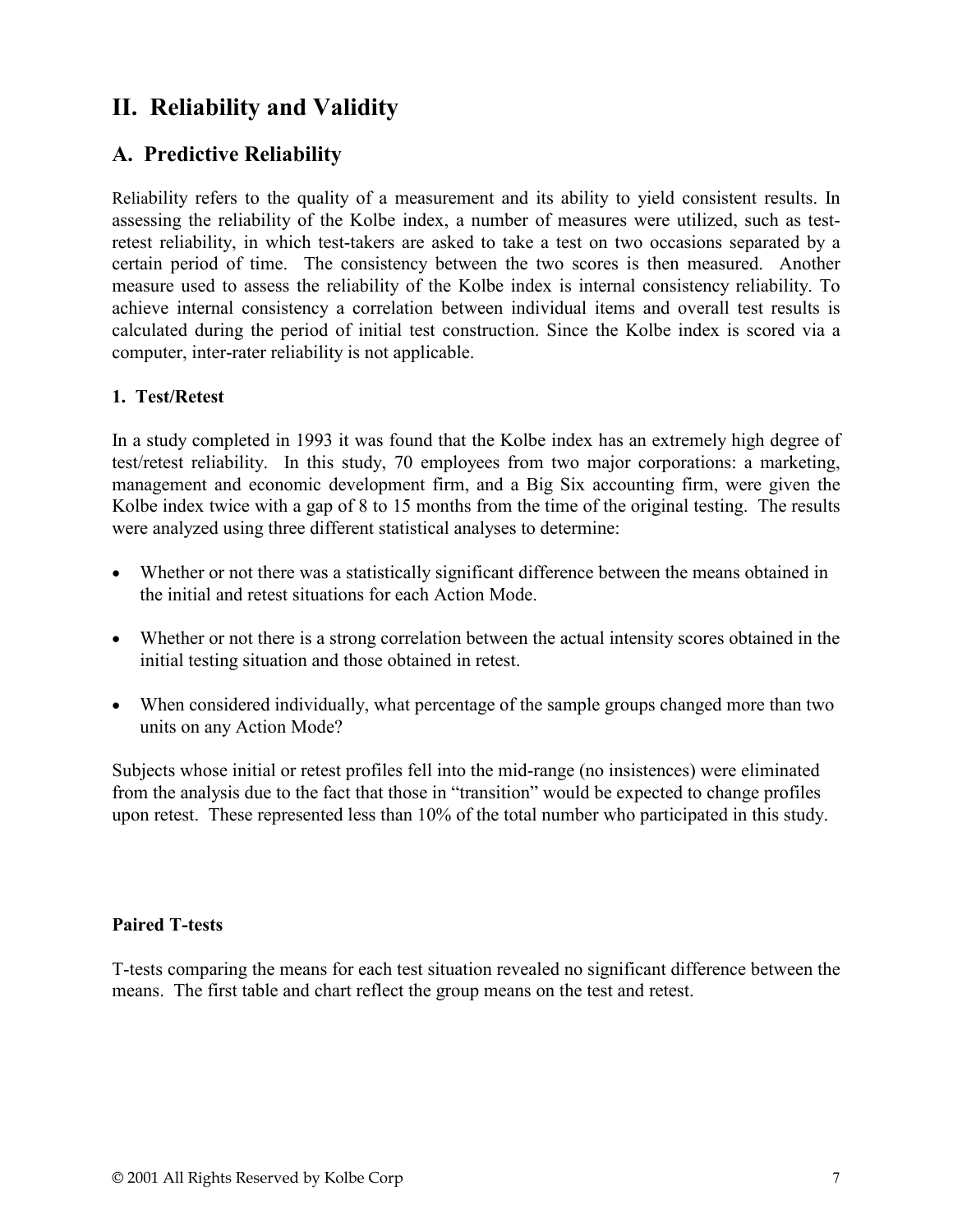|               | FF   | FТ   | QS   | ſМ   |
|---------------|------|------|------|------|
|               |      |      |      |      |
| <b>Test</b>   | 6.37 | 5.31 | 5.00 | 3.46 |
| <b>Retest</b> | 6.30 | 5.53 | 5.19 |      |

Test/Retest Means by Action Mode



The next table reports the results of the T-tests by mode. In order to demonstrate any significant difference between the test and the retest, p would have to be less than .05. As the table clearly indicates, none of the p scores are less than .05, supporting the conclusion that there is no statistically significant difference between the test and the retest, thus finding that the score of the two tests tend to be extremely similar to one another.

#### Results of T-tests by Mode

| Mode        | P values   |
|-------------|------------|
|             |            |
| Fact Finder | $p = .635$ |
| Follow Thru | $p = .192$ |
| Quick Start | $p = .297$ |
| Implementor | $p = .081$ |

#### Pearson Product-Moment

A Pearson product-moment correlation between the original and retest intensity scores by Action Mode was also used. Test-retest correlation ranging from .69 to .85 are considered to be significant.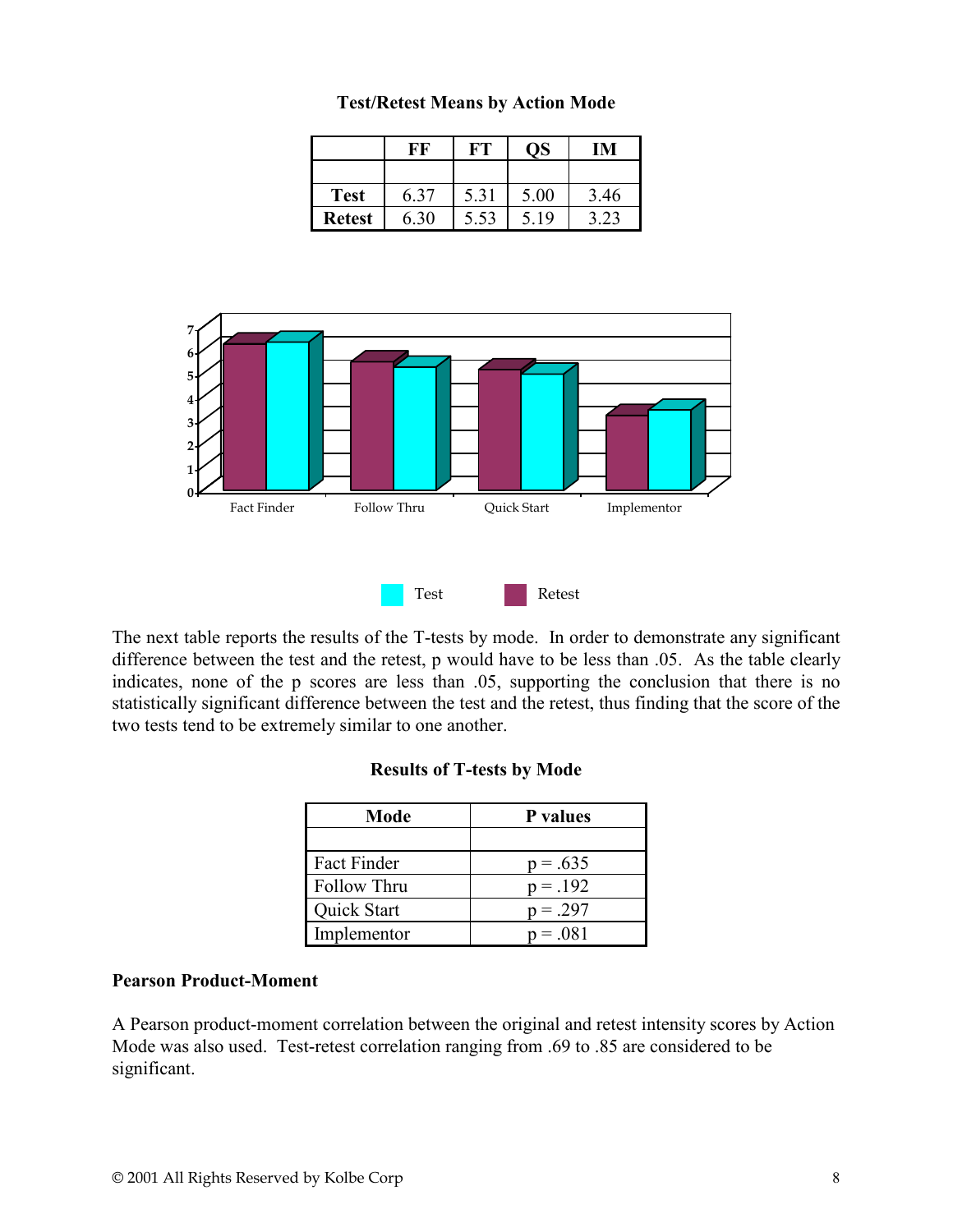| Mode               | Coefficient |
|--------------------|-------------|
|                    |             |
| Fact Finder        | $p = .69$   |
| <b>Follow Thru</b> | $p = .71$   |
| Quick Start        | $p = .85$   |
| Implementor        | $= 77$      |

#### Pearson Test-Retest Correlation Coefficients

#### Frequency Tables

Frequency tables for examination of change in intensity units by Action Mode reveal that less than 6% of those participating in the study changed more than two units on any given Mode.

|                    | $%$ No | % Changed | % Changed | $%$ Changed 3+ |
|--------------------|--------|-----------|-----------|----------------|
| <b>Action Mode</b> | Change | 1 unit    | 2 units   | units          |
|                    |        |           |           |                |
| <b>Fact Finder</b> | 32.8   | 48.7      | 12.8      | 5.7            |
| <b>Follow Thru</b> | 31.4   | 44.4      | 17.1      | 7 <sub>1</sub> |
| <b>Quick Start</b> | 31.4   | 42.9      | 17.1      | 8.6            |
| Implementor        | 42 S   | 38.7      | 17.1      | 14             |

#### Changes in Intensity Units by Action Mode

From a statistical standpoint, the Kolbe index is found to be reliable, applying both correlation coefficient and T-tests studies. More importantly, however, is the stability factor from a practical standpoint, which would be the degree to which modes of insistence remain the same. The most significant criticism of the reliability of the Myers-Briggs by the National Research Council (See Appendix A) was the instability of type. Whereas in the 1983 study noted, only 47% of the MBTI test-takers retained their original type, test-retest studies of the Kolbe index reveal that for 90% of test-takers, modes of insistence remain the same. You will virtually never see a Quick Start/Fact Finder turn into a Follow Thru/Implementor, regardless of the length of time between the two tests.

To further test the reliability of the Kolbe index, a 1992 study was done on a sample of 43 sets of test/retest results drawn from a pool of Kolbe results. The results of the two tests were compared to determine the frequency of change between zones (Resist, Accommodate, and Insist) from the initial test to the retest. Theoretically, movement between zones, even though it may be only a change of one unit, is less likely than a change of one unit within a zone. In over 96% of the cases there was no change between zones from the test to the retest.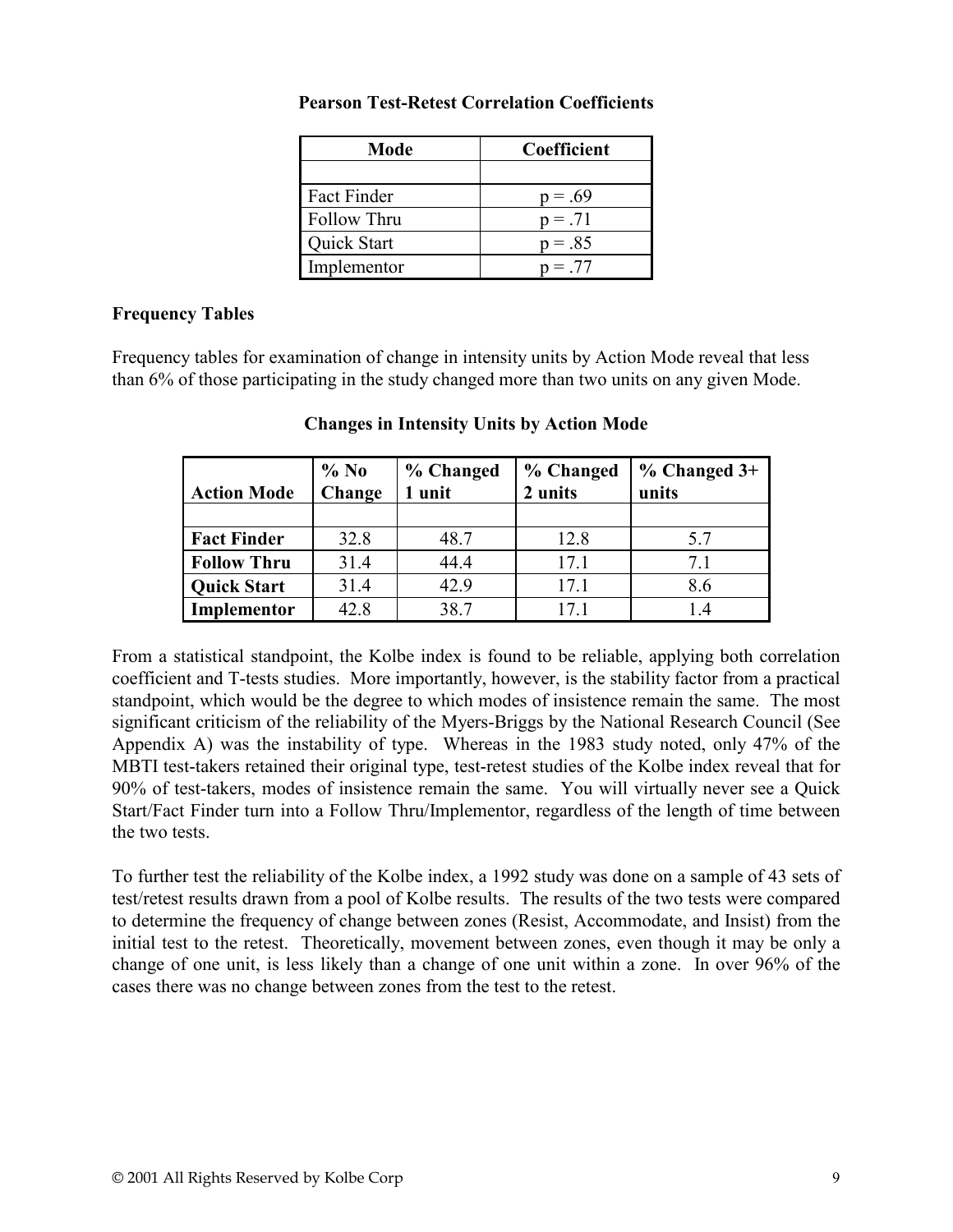

The strong test-retest correlation and the small percentage of changes that fell beyond the standard error of measurement of the test point to the fact that the Kolbe index as an instrument yields reliable results. The next step would be to inspect the accuracy of the test or whether or not, the test actually measures conative characteristics.

Summary: Striving Instincts and Conative Strengths: Assessing the Test-Retest Reliability of the Kolbe A™ Index, by Dr. Angela Young

The Kolbe A Index is a psychological assessment that allows understanding of the conative domain of the mind. The conative domain includes subconscious instincts, that inner intuition and drive that we all have, and the actions that result from those instincts. The Kolbe A Index is comprised of 12 different measures that together, assess the conative domain. This index has been used by businesses, universities and government agencies to improve teamwork, productivity, organizational relationships, career development and communication. Importantly however, despite its wide use over many years, its reliability and validity has never been the subject of published research. The purpose of this study was therefore to assess the test-retest reliability of this psychological instrument.

Reliability is a measure of accuracy. The more similar the scores obtained by the same person taking the test at different times, the more reliable the test; and the longer the time interval between the test and retest, the greater the validity and reliability of the test. This study evaluated time intervals between 2 and 15 years in 282 subjects who had taken the test prior to July 2006. Of the 4 Action Modes® (Fact Finder, Follow Thru, Quick Start and Implementor), upon retest,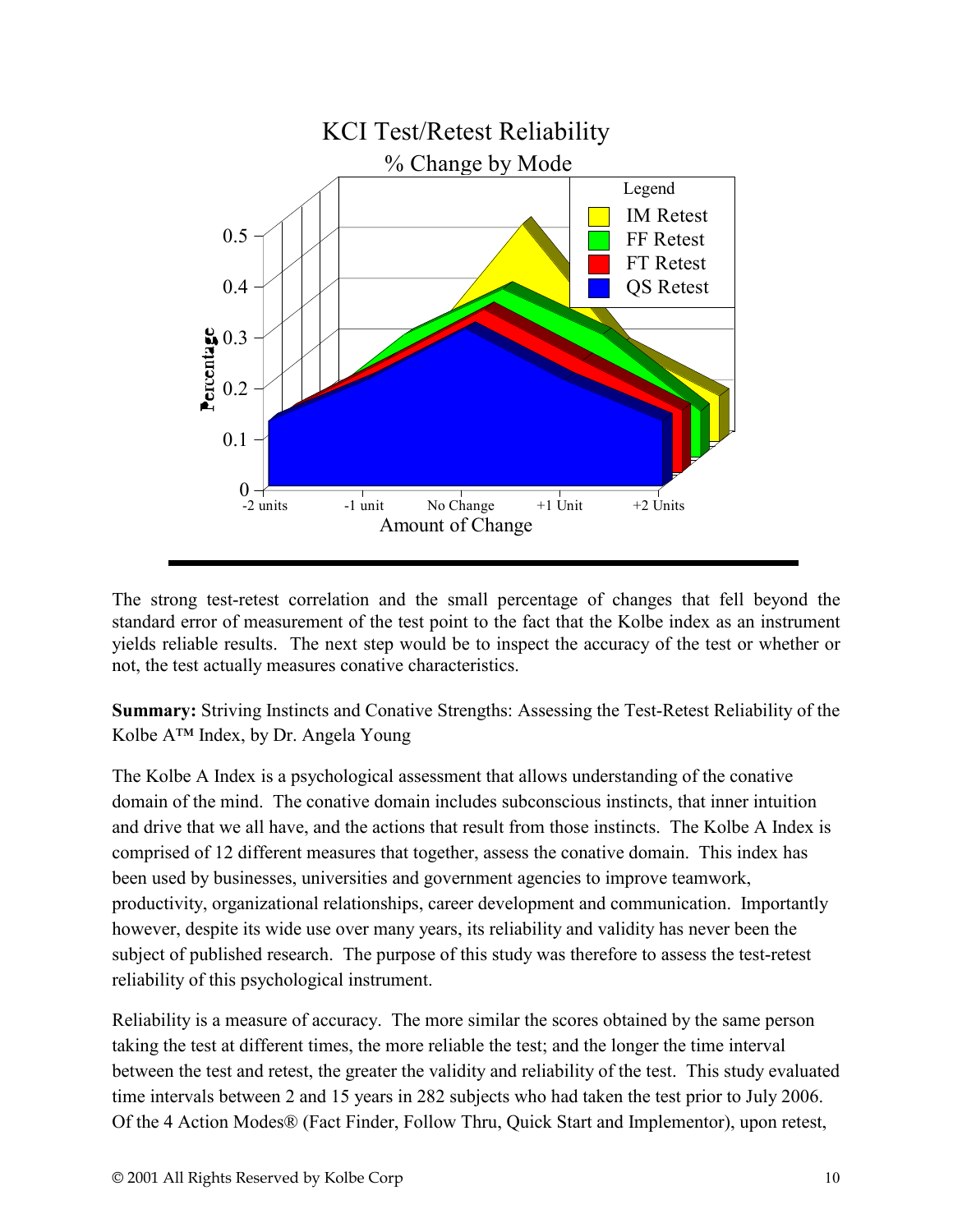the great majority of participants remained in the same zone as they initially began. Moreover, changes in zones (Preventing, Responding and Initiating) which indicate an overall change in the way people tend to operate or behave were also not significantly different between the test and retest.

Over 60% of participants in each sub-sample remained in the same zone with few changes of 1 zone and rarely 2 zones. Of the 282 participants, only 3 scores (or 1.1% of the overall sample) reflected a 2-zone change in the Quick Start mode and 2 scores (or .7% of the overall sample) reflected a 2-zone change in the Implementor mode. Therefore, the bottom line finding of this study is that the Kolbe A Index is a highly reliable and accurate self-assessment tool which has great predictive value. Its use will provide organizations with a useful means by which to develop teams and individuals to maximize effectiveness.

For more detailed information regarding this study, please visit: http://www.kolbe.com/pdfassets/striving-instincts-wam-2008-abbreviated-version.pdf

### B. Validation

Two types of validity measures are used in order to establish the validity of the Kolbe index. The first is predictive validity in which tests are administered to applicants and scores are later correlated with performance measures. Another is concurrent study, where existing high performers are tested and cut scores are established on the basis of their results. The following studies illustrate the use of the Kolbe for validation and prediction in an accounting setting.

The Kolbe A index's use in selection is based on the hypothesis that the most successful employees in similar jobs tend to be predisposed to respond to similar environments in consistent ways. These patterns fall within a well-defined, measurable range, and these ranges, in turn, tend to be consistent with the behavioral expectations of the job identified by supervisors and cohorts. The expected distribution of conative energy in each mode is 20 percent resistant, 60 percent accommodating and 20 percent initiating – a normal bell curve.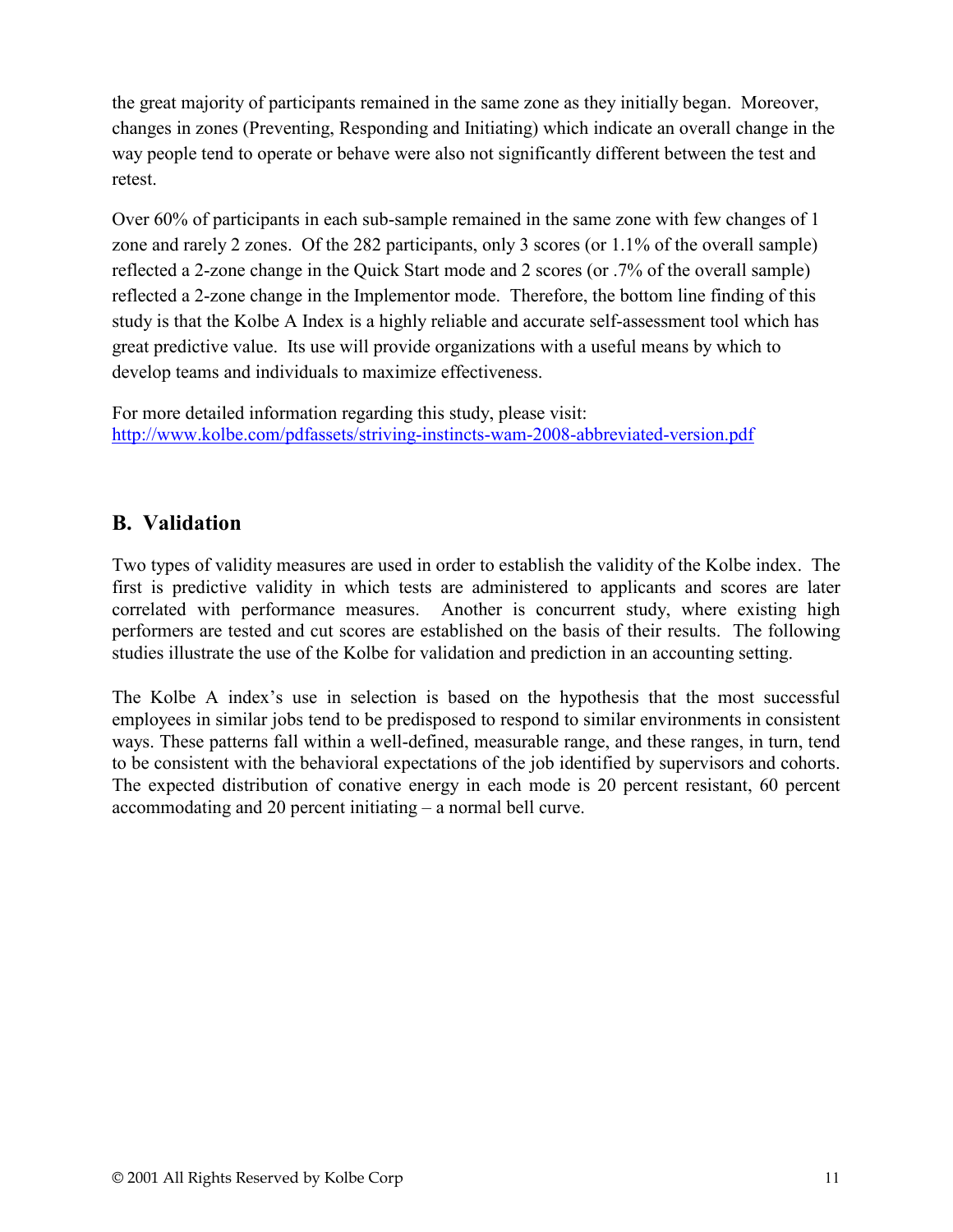#### 1. Validation Study One - Accountants

In 1990, 99 successful certified public accountants from two internationally recognized accounting firms were selected by their employers to complete the Kolbe to identify the conative profile of a successful accountant. As expected, successful CPA's were more insistent in FF than the general population (49% compared to an expected 20%) and were more accommodating in FT (77% compared to an expected 60%) and less insistent in QS (11% compared to an expected 20%) and IM (2% compared to an expected 20%) than the general population.

#### 2. Validation Study Two - Big Six Accounting Firm Turnover

This study compared the percentage of turnover between two groups of professionals within an internationally recognized accounting firm. Group 1 consisted of 30 professionals whose Kolbe scores indicated that they were mismatched for their positions. Group 2 consisted of 57 professionals whose Kolbe scores indicated a good match with their positions.

The turnover rate for Group 1, where the Kolbe scores indicated a job mismatch, was significantly higher than that of Group 2, where the Kolbe indicated a good job fit.

| Group 1 | Mismatch    | 47.5% Turnover     |
|---------|-------------|--------------------|
| Group 2 | No Mismatch | $-22.8\%$ Turnover |

#### 3. Validation Study Three - Big Six Accounting Firm Job Performance

In another Big Six accounting firm study, performance ratings for 49 employees were compared with their Kolbe scores indicating the relative job match. The following table reflects results that indicate a significantly higher percentage of those with Low ratings were not matched to their jobs as contrasted with those with Mid to High supervisory ratings.

| <b>Performance Rating</b> | Percentage with<br>a Job Mismatch |
|---------------------------|-----------------------------------|
|                           |                                   |
| Mid to High               | 40%                               |
| .0W                       |                                   |

#### 4. Validation Study Four - Meta-Analysis

A meta-analysis groups similar studies with objective performance measurements to reflect the viability of the test across multiple selection environments. This meta-analysis used the combined results of eight studies that were used to identify the conative profiles of objectively measured high performers in different fields (aerospace, sales, construction, insurance, etc.). The analysis employs the Winer Combined Test<sup>4</sup>.

|  | $\boldsymbol{\mathsf{u}}$ d $\mathbf{v}$ | n | -- |  | $M_{\odot}$<br>$\sqrt{2}$<br>N | . .<br>Significance<br>ຼ |
|--|------------------------------------------|---|----|--|--------------------------------|--------------------------|
|--|------------------------------------------|---|----|--|--------------------------------|--------------------------|

<sup>4&</sup>lt;br>Winer, B.J.(1971) Statistical Principals in Experimental Design (2<sup>nd</sup> ed.) New York: McGraw-Hill.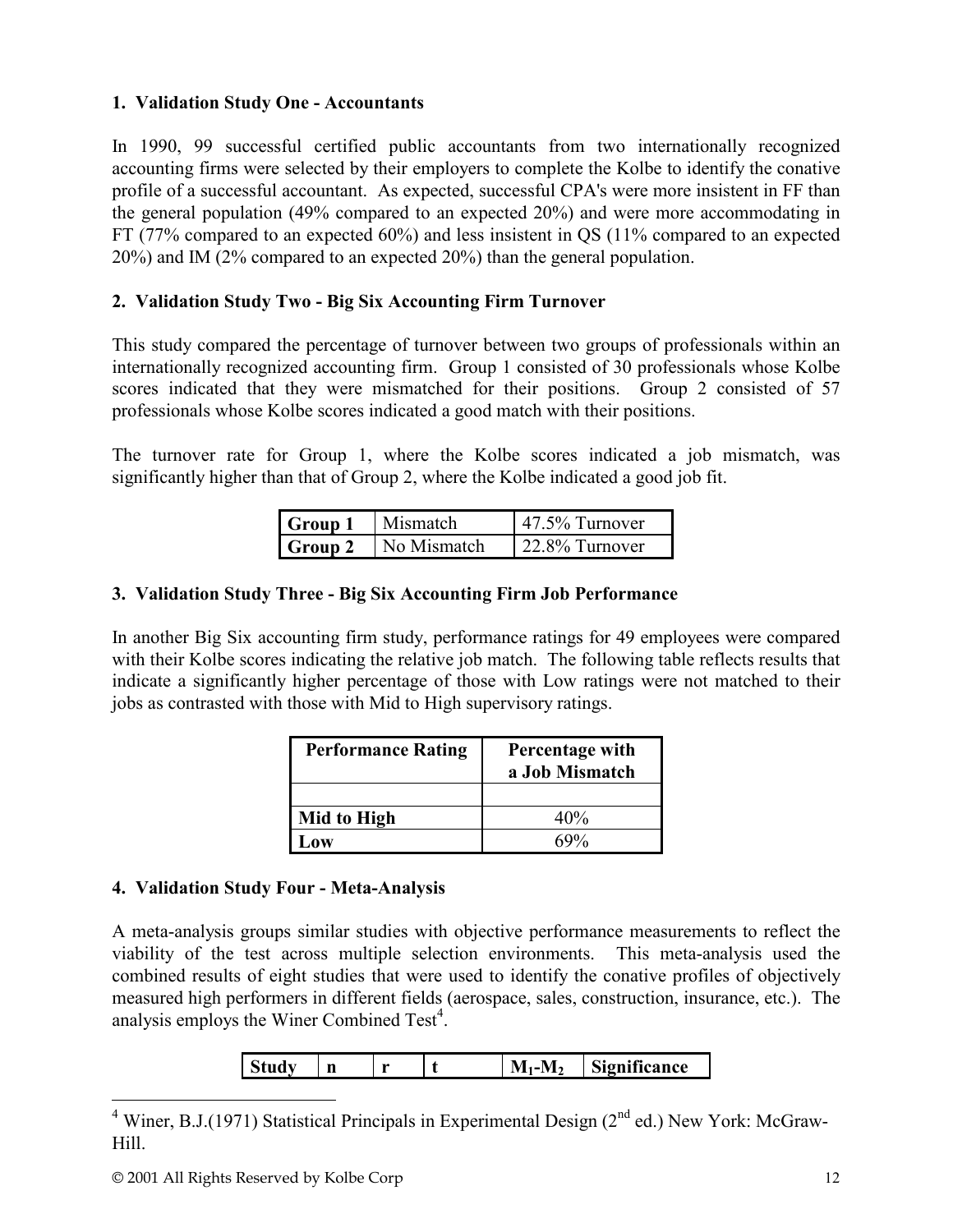| A           | 425 | .86 | 34.668 | .60 | > 0.01 |
|-------------|-----|-----|--------|-----|--------|
| B           | 30  | .90 | 10.925 | .84 | > 01   |
| $\mathbf C$ | 45  | .69 | 6.216  | .71 | > 01   |
| D           | 39  | .95 | 18.502 | .64 | > 01   |
| E           | 87  | .93 | 23.325 | .67 | > 01   |
| F           | 39  | .81 | 8.402  | .75 | > 01   |
| G           | 177 | .68 | 12.269 | .68 | > 01   |
| H           | 50  | .58 | 4.934  | .68 | > 01   |

Winer  $Z_c = 41.35$ Cohen  $ES = .67$ 

Since the studies were concurrent, high correlations were not unexpected, nor is the  $Z_c$  of 41.35, all of which are significant at the .001 level. However, of perhaps greater interest is the measure of effect size, which compares the observed correlations with established population values. Using Cohen's equation for effect size where  $d =$  the effect size index for t-tests of means in standard units,  $M_1$  and  $M_2$  = population means in original measurement units, and  $r =$  the standard deviation of either population<sup>5</sup>, and assuming the Kolbe's use as a selection instrument, the effect size would be .67. Although no absolute standards exist for effect size, anything over  $.5$  is considered significant<sup>6</sup>.

These studies demonstrate both the predictive reliability and validity of the Kolbe index. The next section focuses on how the index measures up to legal standards for applications in business settings.

## III. Legal Compliance - Kolbe and Federal Law

Consistent with the requirement for job-specific validation, the Kolbe is a non-subjective criterion-based test whose criteria may be correlated with job-specific criteria (such as sales productivity, absenteeism, etc.) through correlating scores with objective criteria reflecting jobrelated criteria. For an application of the legal principles for employment and advancement, as well as government guidelines, standards and case law to the Kolbe index see Appendix D. For a more detailed description of how the Kolbe system is used in selection see Appendix E.

### A. Compliance Studies

The Kolbe index is a bias-free instrument, both in its more general use, and as a tool assisting in personnel-selection processes for specific jobs. Consistent with the US Civil Rights Act of 1991 that prohibits discrimination in the work place and makes it punishable by law, the Kolbe index does not differentiate on the basis of the group to which an individual belongs. Evidence of the lack of bias of an instrument used for general selection purposes is not sufficient according to the law, in order to establish the lack of bias of that instrument in a specific job. The Kolbe selection

<sup>&</sup>lt;sup>5</sup> Cohen, J.(1977) Statistical Power analysis for the Behavioral Sciences(rev. ed.) New York: Academic Press.

<sup>6</sup> Supra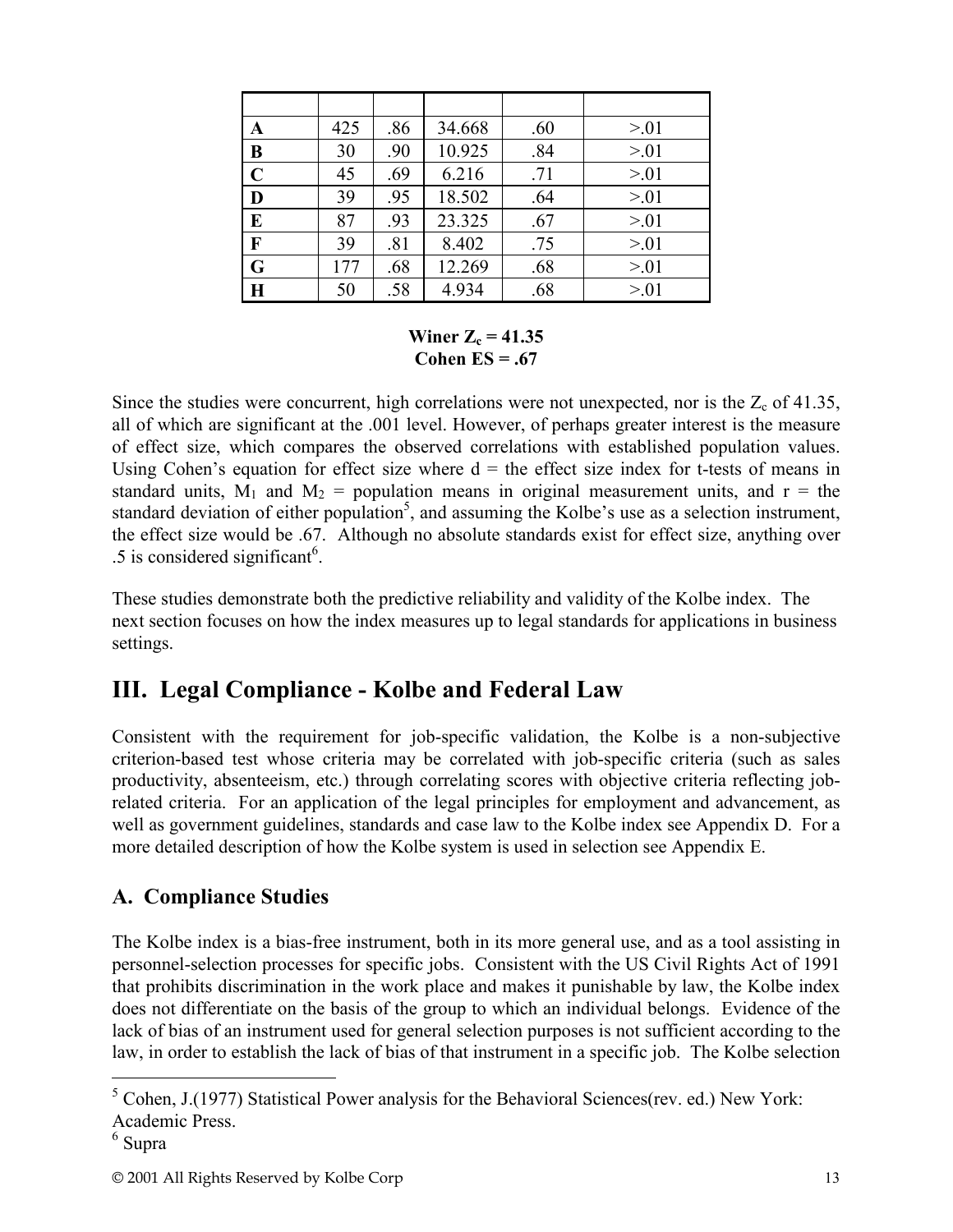system ensures that, consistent with EEOC Guidelines, the Kolbe index will not select any race, national origin, gender, age, or disability less than 80% as frequently as the most frequently selected group.

#### 1. Initial Kolbe Study

Dr. Robert T. Keim of the Decision Systems Research Center of Arizona State University conducted an extensive study on bias and the Kolbe instrument in 1990, in which he examined 4030 Kolbe results which were broken down into 17 groups reflecting common conative patterns similar to job selection criteria.

Study samples were drawn from the database of Kolbe Corp. Because the Kolbe index has been predominantly used in the corporate management environment and with smaller entrepreneurial firms, the number of middle-aged white males is over-represented. For the same reasons, the number of insistent Implementor profiles used in analyses represent a smaller percentage of the database than is reflected in the general population. The database included profiles obtained from respondents worldwide, but a preponderance of the profiles are from individuals currently residing in the United States.

Dr. Keim initially performed analyses of variance with each of the four conative instincts as dependent variables and the independent variable being race, gender or age. In 65 out of 68 analyses of variance, the results showed that at the .05 level of significance the differences in scores on the Kolbe could not be attributed to the dependent variables of race, gender or age. For the three values where the initial analysis of variance did not provide conclusive results, a Chi Square analysis was conducted by computing a Chi Square base-model value for each with gender, race and age. Subsequent analyses of variance and Chi Square values were computed leaving out each of the independent variables. Comparisons between the base-model values and the subsequent values demonstrated that in no case do the independent variables of race, gender or age explain differences in scores. Dr. Keim concluded that "at the Alpha=.05 level the Kolbe is not biased by gender, age or race."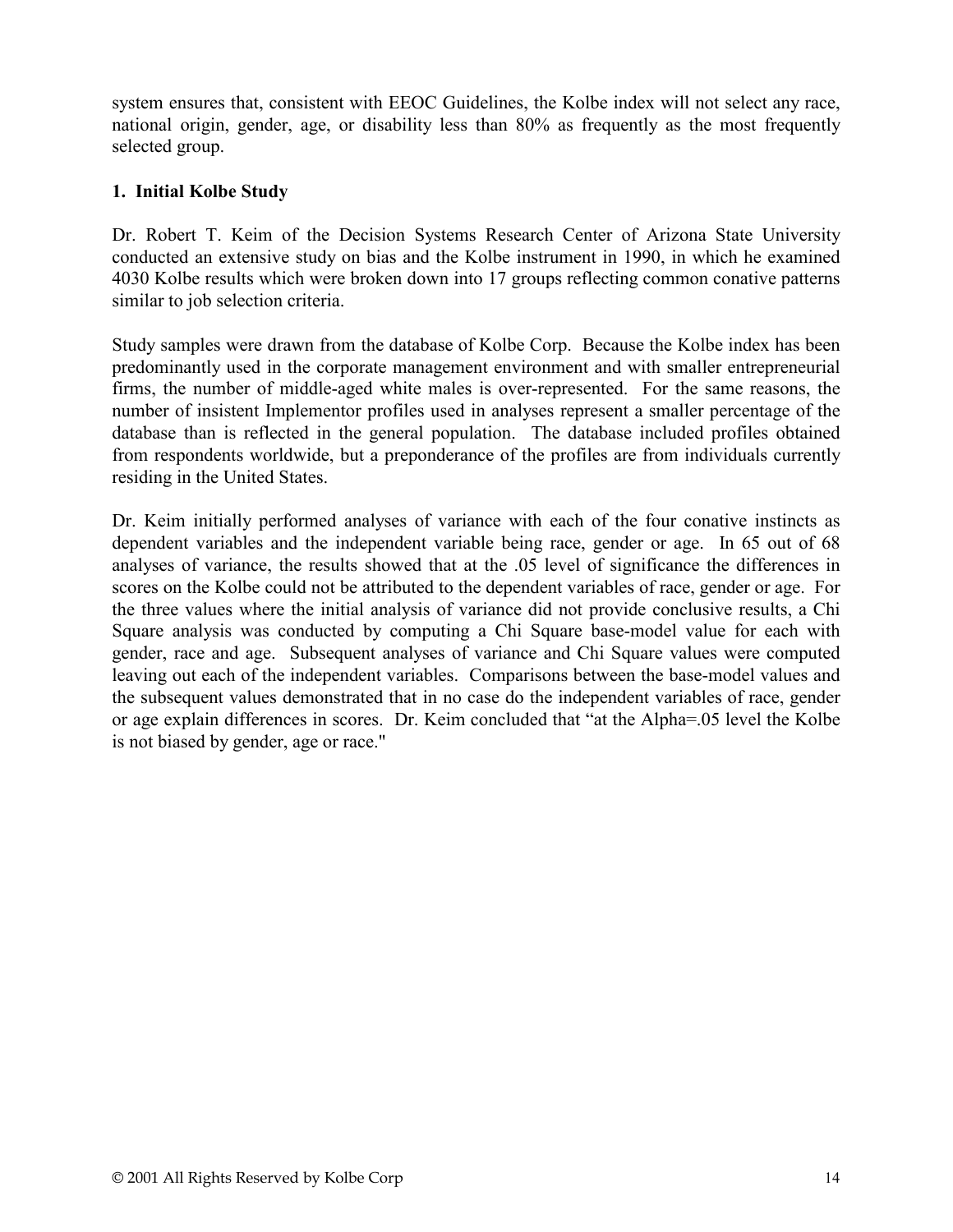#### Gender

Evaluation of the intensities by Action Mode for a group of 1447 males and 1125 females who took the Kolbe index in Ms. Kolbe's book The Conative Connection revealed remarkably similar distributions.

| Gender | <b>Mode</b> | <b>Mean Score</b> | <b>Std Deviation</b> |
|--------|-------------|-------------------|----------------------|
|        |             |                   |                      |
| Male   | FF          | 6.164             | .372                 |
| Female |             | 6.136             | .344                 |
|        |             |                   |                      |
| Male   | FT          | 3.665             | 1.071                |
| Female |             | 3.621             | 1.074                |
|        |             |                   |                      |
| Male   | QS          | 7.547             | .625                 |
| Female |             | 7.575             | .607                 |
|        |             |                   |                      |
| Male   | IM          | 2.882             | .896                 |
| Female |             | 2.917             | .925                 |

The results again support that neither gender is more likely to follow a particular pattern of scores. The frequency table is presented below:

| Mode         | Gender | % Initiate | % Accommodate | % Resist |
|--------------|--------|------------|---------------|----------|
|              |        |            |               |          |
| FF           | Male   | 34.14      | 53.28         | 12.58    |
|              | Female | 33.60      | 52.80         | 13.60    |
|              |        |            |               |          |
| <b>FT</b>    | Male   | 19.56      | 51.69         | 28.75    |
|              | Female | 22.22      | 53.33         | 24.44    |
|              |        |            |               |          |
| <b>QS</b>    | Male   | 38.77      | 32.07         | 29.16    |
|              | Female | 40.71      | 33.78         | 25.51    |
|              |        |            |               |          |
| IM           | Male   | 12.23      | 48.86         | 38.91    |
|              | Female | 8.36       | 47.38         | 44.27    |
|              |        |            |               |          |
| <b>TOTAL</b> | Male   | 26.17      | 46.48         | 27.35    |
|              | Female | 26.22      | 46.82         | 26.96    |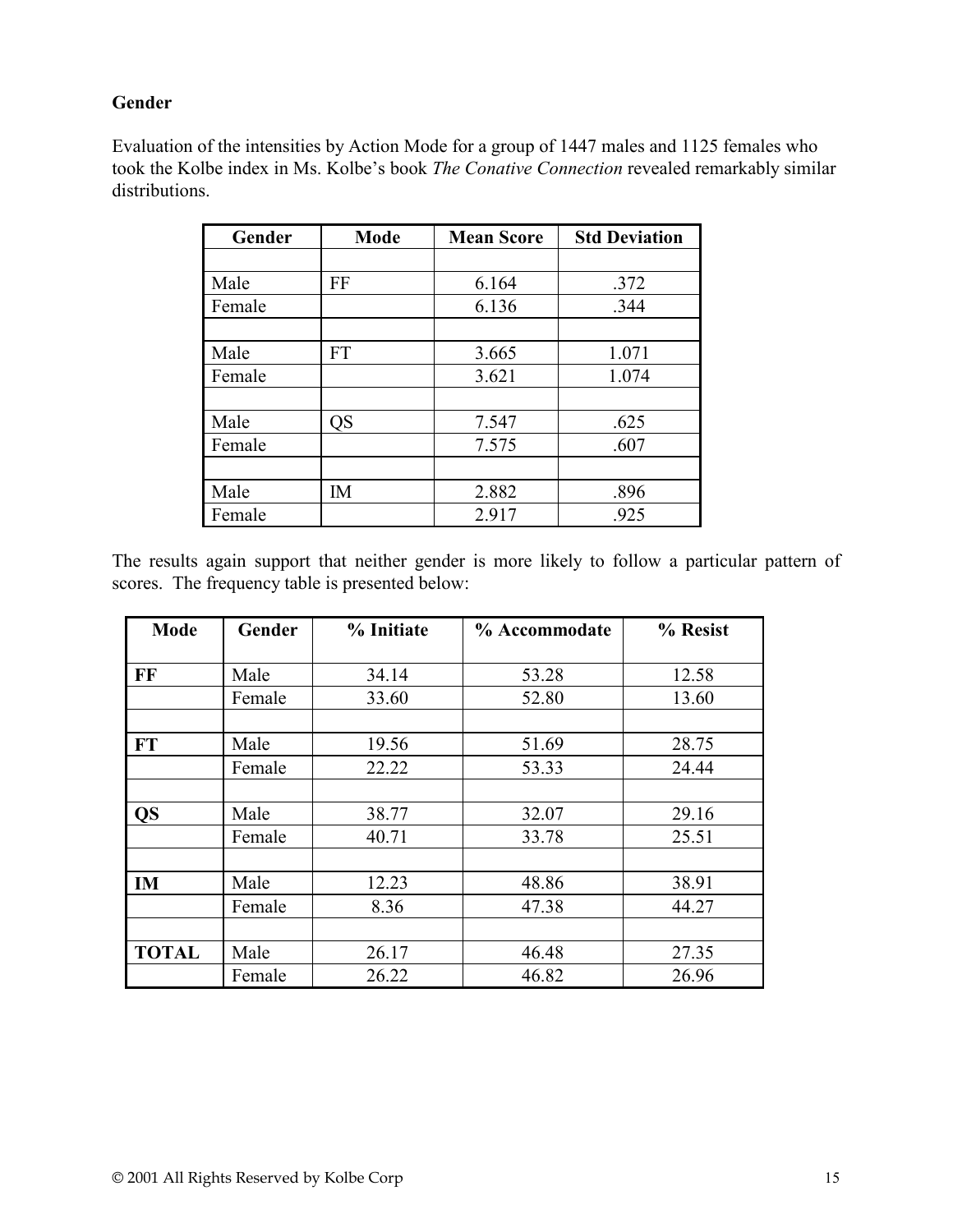For the sake of simplicity and due to an informal demarcation line used in business and industry separating those workers 40 years of age and under from those over 40, the database was sorted into these two age groups for evaluation. Because of a significant difference in the size of each sample, the table below reports the percentage of each group classified by their scores into Natural Advantage categories.

| NATURAL ADVANTAGE                | % 40 AND UNDER | <b>% OVER 40</b> |
|----------------------------------|----------------|------------------|
|                                  |                |                  |
| <b>Fact Finder</b>               | 9.84           | 9.04             |
| <b>Fact Finder / Follow Thru</b> | 20.20          | 19.27            |
| <b>Fact Finder / Quick Start</b> | 5.74           | 6.70             |
| <b>Fact Finder / Implementor</b> | 1.65           | 1.38             |
| <b>Follow Thru</b>               | 3.10           | 2.84             |
| <b>Follow Thru / Fact Finder</b> | 7.11           | 5.98             |
| <b>Follow Thru / Quick Start</b> | 0.58           | 0.47             |
| <b>Follow Thru / Implementor</b> | 1.40           | 1.27             |
| <b>Quick Start</b>               | 15.91          | 20.24            |
| <b>Quick Start / Fact Finder</b> | 7.42           | 9.35             |
| <b>Quick Start / Follow Thru</b> | 1.32           | 1.49             |
| <b>Quick Start / Implementor</b> | 2.91           | 2.78             |
| Implementor                      | 2.17           | 2.01             |
| <b>Implementor / Fact Finder</b> | 1.23           | 0.83             |
| <b>Implementor / Follow Thru</b> | 1.11           | 0.41             |
| <b>Implementor / Quick Start</b> | 0.82           | 0.74             |
| <b>Mediator</b>                  | 17.49          | 15.19            |

#### Race

As with the age groups, the disparity in group sample sizes between whites and non-whites identified in the Kolbe database was such that the most obvious meaningful comparisons are to be seen in frequency data. The table below details the similar percentage of each group who were classified by Kolbe results into Natural Advantage categories.

| NATURAL ADVANTAGE                | <b>Whites</b> | <b>Non-White</b> |
|----------------------------------|---------------|------------------|
|                                  |               |                  |
| <b>Fact Finder</b>               | 10.03         | 11.95            |
| <b>Fact Finder / Follow Thru</b> | 22.17         | 28.15            |
| <b>Fact Finder / Quick Start</b> | 6.26          | 4.09             |
| <b>Fact Finder / Implementor</b> | 1.52          | 2.78             |
| <b>Follow Thru</b>               | 3.04          | 3.44             |
| <b>Follow Thru / Fact Finder</b> | 6.00          | 9.66             |
| <b>Follow Thru / Quick Start</b> | 0.53          | 1.31             |
| <b>Follow Thru / Implementor</b> | 1.40          | 1.47             |
| <b>Quick Start</b>               | 16.79         | 7.04             |

Age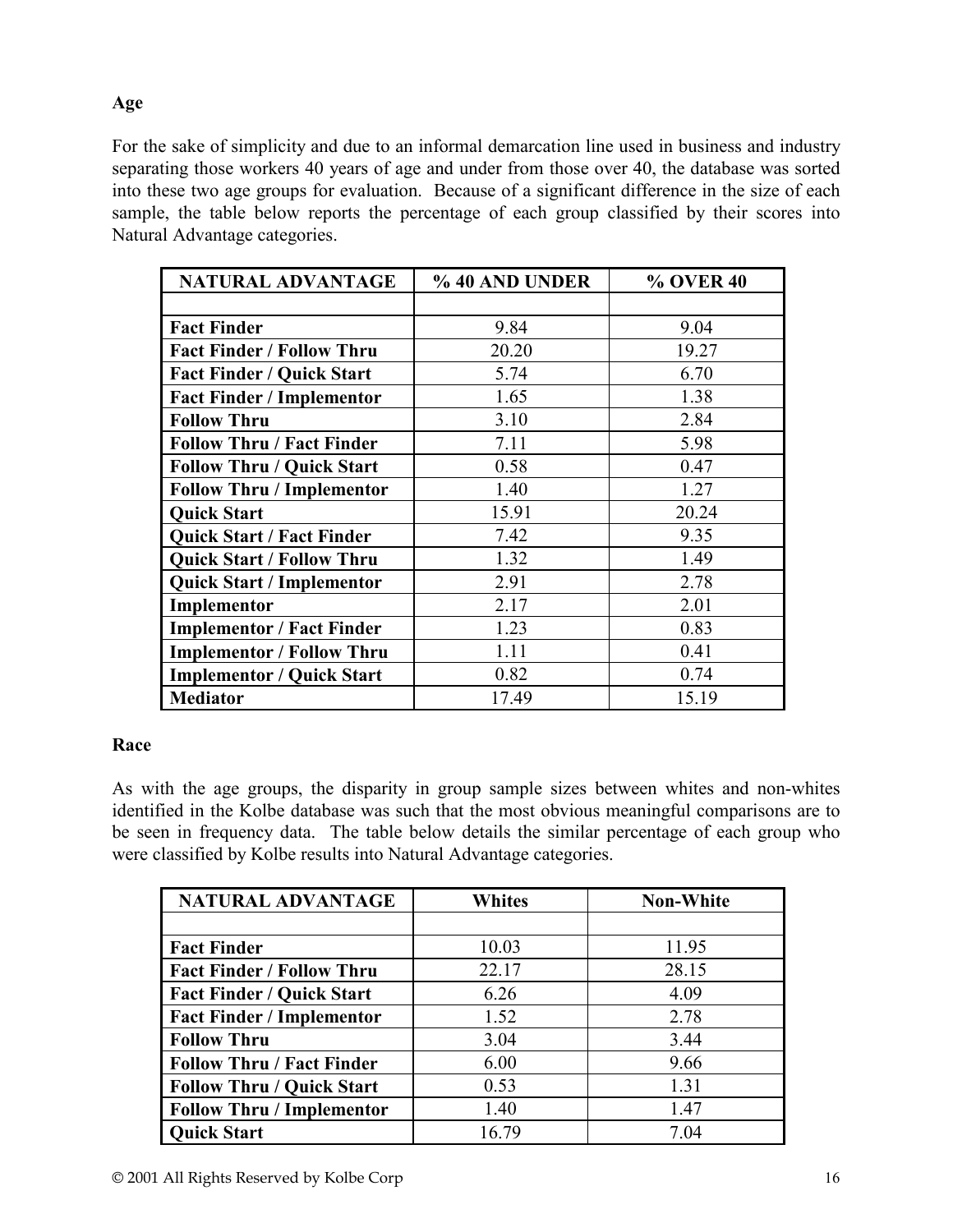| <b>Quick Start / Fact Finder</b> | 8.01  | 4.58  |
|----------------------------------|-------|-------|
| <b>Quick Start / Follow Thru</b> | 1.58  | 0.82  |
| <b>Quick Start / Implementor</b> | 2.66  | 1.31  |
| Implementor                      | 1.78  | 1.64  |
| <b>Implementor / Fact Finder</b> | 0.00  | 0.00  |
| <b>Implementor / Follow Thru</b> | 0.99  | 0.49  |
| <b>Implementor / Quick Start</b> | 0.53  | 0.65  |
| <b>Mediator</b>                  | 16.70 | 20.62 |

#### National Origin

Comparisons between those born in the United States and natives of countries other than the USA reveal the most startling information from a statistical viewpoint. When a mode-by-mode distribution of insistence, accommodation and prevention is compared for respondents of US and non-US origin, the results show there are no statistically significant differences. The study included 10,124 respondents of US origin and 1,182 of non-US origin. The charts below reflect the percentage of respondents in each mode by zone of intensity. Country of origin clearly does not influence the distribution of Kolbe results.

|              | % Initiate       |       |                  | % Accommodate | % Resist  |               |
|--------------|------------------|-------|------------------|---------------|-----------|---------------|
|              | <b>US Origin</b> | Other | <b>US Origin</b> | Other than US | In the US | Other than US |
|              |                  |       |                  |               |           |               |
| FF           | 39.29            | 40.61 | 51.10            | 50.00         | 9.61      | 9.39          |
| <b>FT</b>    | 20.89            | 26.40 | 55.81            | 52.37         | 23.30     | 21.24         |
| <b>QS</b>    | 36.08            | 32.66 | 35.40            | 34.35         | 28.52     | 32.99         |
| <b>IM</b>    | 6.87             | 6.60  | 49.03            | 48.39         | 44.09     | 45.01         |
| <b>TOTAL</b> | 25.79            | 26.57 | 47.83            | 46.28         | 26.38     | 27.16         |

#### 2. General Selection Study

In a subsequent selection-bias study performed in 1992, 24,416 Kolbe results were studied. The Kolbe results were cross-tabulated by each of 51 professions and 10 professional levels. In each profession and level in which there was an adequate minority sample (30 or more) the data was analyzed to determine whether the Kolbe would have selected any minority group (determined by the federally protected categories of race, gender and age) less than 80% as frequently as the most frequently selected group (the criteria for adverse impact established by the EEOC). In no category in which there was an adequate minority sample would the Kolbe have adversely selected on minority status. There was no evidence that the Kolbe would have an adverse impact on any minority group if used as part of a properly designed selection process.

### B. Statistical Study

#### 1. Specific Selection Case Study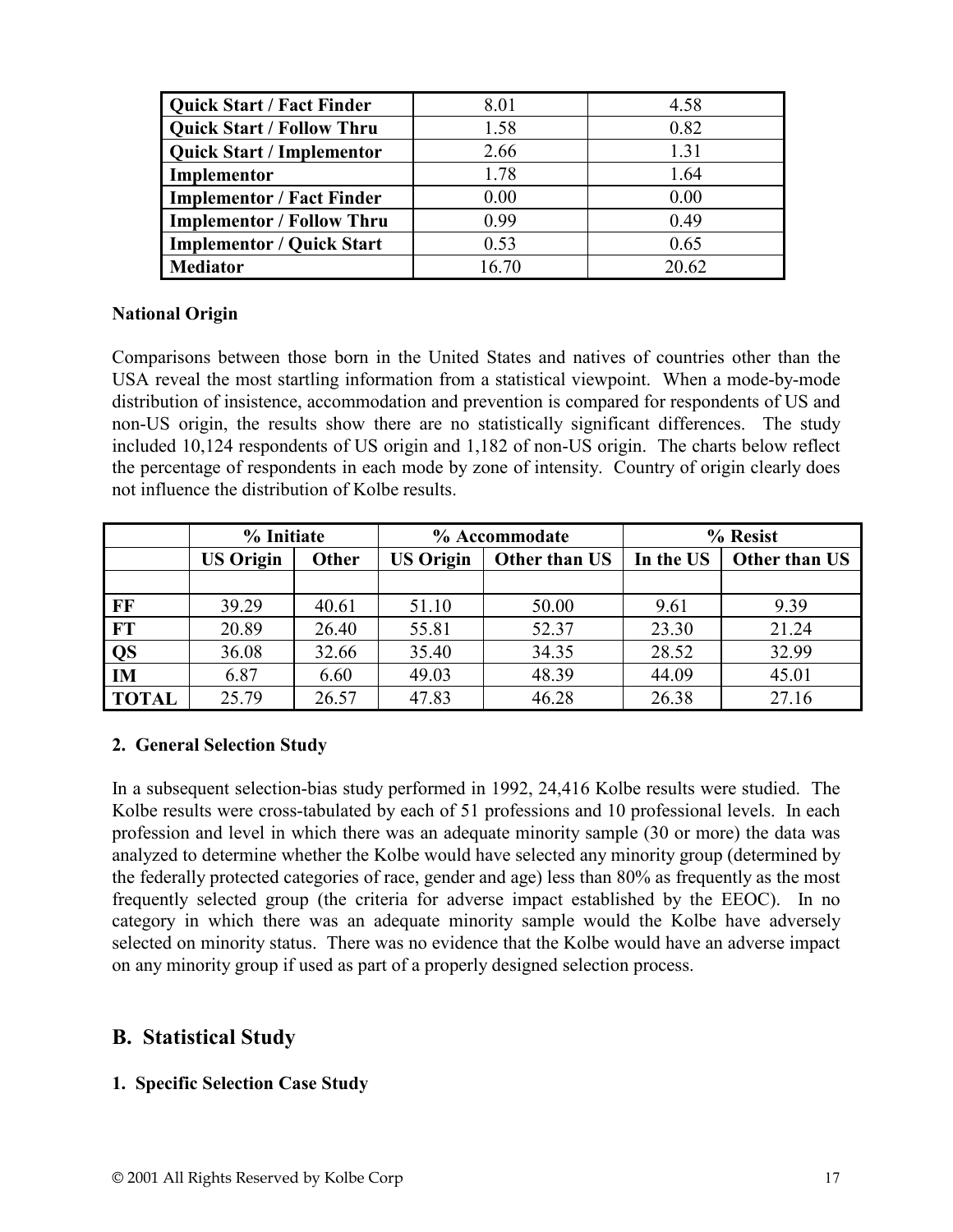In a later study for a Fortune 500 company selecting entry-level employees, the researcher established suggested cut scores, then monitored applicants scores to determine whether the instrument would result in any racial group or gender bias by any group being selected less than 80 percent as often as the most frequently selected groups. To determine selection the acceptable scores were pooled and the relationship to the most frequently selected was used to determine whether there was any group selected less than 80 percent as frequently as the most frequently selected group.

The study established that there were no significant differences in the cell frequencies for the cut score cells for the respective racial and gender groups. Consequently the Kolbe would be unlikely with this population to select any group 80 percent less frequently than any other group. See Appendix F for detailed data.

## IV. APA Compliance

### A. Conform to Testing Standards - Validity Issues

The most widely used professional standards for selection testing are the American Psychological Association's (APA) Standards for Educational and Psychological Testing<sup>7</sup>. To clarify Kolbe's compliance with those standards, each major applicable standard is cited in italics before the explanation of Kolbe's compliance.

#### 1. APA Standard 1.1

Evidence of validity should be presented for the major types of inferences for which the use of a test is recommended. A rationale should be provided to support the particular mix of evidence presented for the intended use.

See above for validity studies on the Kolbe system.

### 2. APA Standard 1.3

-

Whenever interpretation of sub-scores, score differences, or profiles is suggested, the evidence justifying such interpretation should be made explicit. Where composite scores are developed, the basis and rationale for weighing the sub-scores should be given.

<sup>7</sup> American Educational Research Association, American Psychological Association, National Council on Measurement in Education, 1985. Hereinafter referred to as "Standards."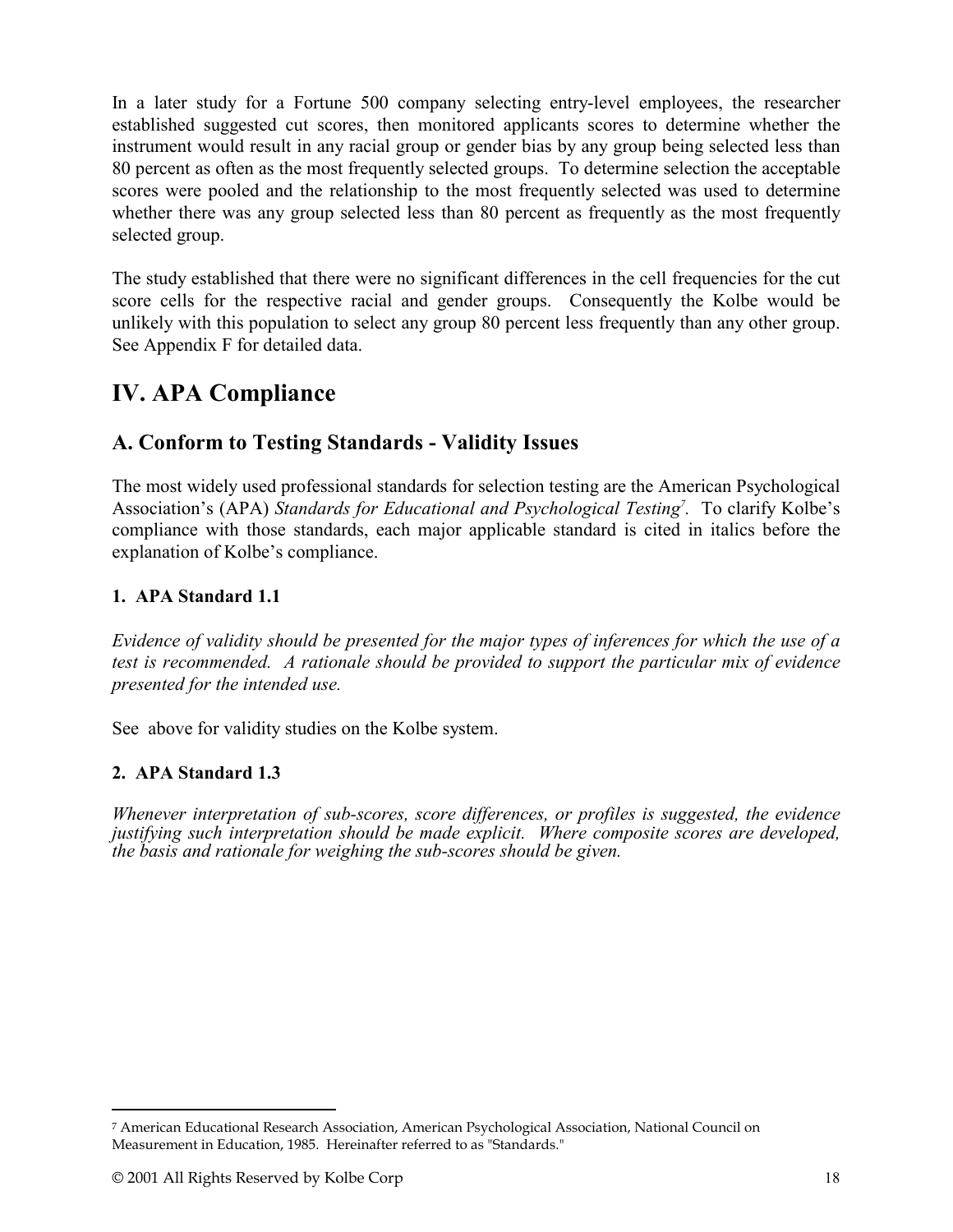#### Conative Measurement

The Kolbe asks subjects to choose one of four answers reflecting how they would be most and least likely to respond to 36 single-sentence problem-solving scenarios. The scores are given in a ten-interval scale for each mode that reflects the subject's natural tendencies to insist, accommodate, or prevent behavior in that mode.

The composite of the scores from the four action modes is called an individual's "Modus Operandi" (MO) and is a conative reflection of the individual's instinctive strengths. Typically an individual will have one mode in which they insist (a score of 7 or above) and one in which they resist (a score of 3 or below). There are some individuals whose Kolbe scores reflect accommodation (a score of 4 to 6) in all modes. This may either be because they are individuals who instinctively facilitate the insistence or preventive behavior of others, or because they, due to some form of pressure, are experiencing a period of transition in which their instinctive responses are being thwarted by significant stress. The scores are normally distributed across the general population with approximately 20% of the general population insistent or resistant in any mode and 60% accommodating.

As will be seen below, research studies illustrate successful employees in similar jobs tend to have results on the Kolbe index, which fall within a well-defined "range of success." These ranges, in turn, tend to be consistent with the conative or functional expectations of the job identified by the employee on a companion test, the Kolbe  $B^{\mathbb{N}}$ , or supervisors and cohorts on another companion test, the Kolbe  $C^{\mathbb{N}}$ . Such ranges have proven to be valid predictors of employee success in job-related criteria, and employer and employee satisfaction.

#### 3. APA Standard 1.11

A report of a criterion-related validation study should provide a description of the sample and the statistical analysis used to determine the degree of predictive accuracy. Basic statistics should include number of cases (and the reasons for eliminating any cases), measures of central tendency and variability, relationships, and a description of any marked tendency toward nonnormality of distribution.

#### Illustrative Range of Success Studies

The following section provides range of success studies for four specific professions (engineering, marketing managers, manufacturing sales, and construction) in order to demonstrate how each range is customized to a particular profession or job.

#### Engineering

In 1992, a sample of professionals engaged in engineering careers (n=124) completed the Kolbe to identify the conative profile of a successful engineer. As expected, compared to the general population the group was more insistent in FF, reflecting the need to research and gather data and resistant in QS, reflecting the need to avoid taking risks.

### Engineering By Action Mode by Zone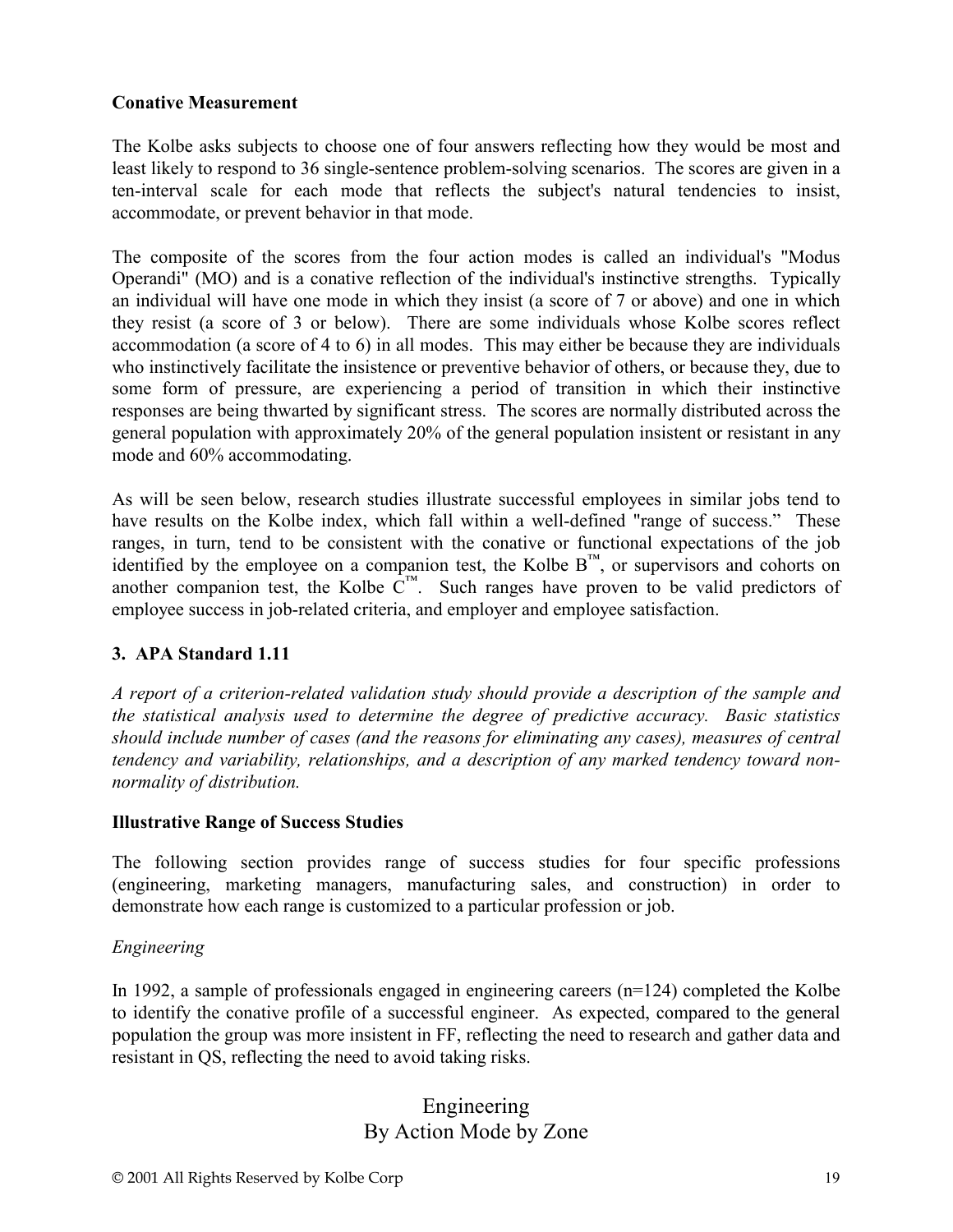|           | <b>Insist</b> | Accommodate | <b>Prevent</b> |
|-----------|---------------|-------------|----------------|
|           |               |             |                |
| FF        | 41.94         | 50.81       | 7.26           |
| FT        | 19.35         | 66.94       | 13.71          |
| <b>OS</b> | 19.35         | 27.42       | 53.23          |
| IМ        | 14.52         | 62.90       | 22.58          |

#### Marketing Managers

In 1988, a sample of marketing managers (n=55) attending the International Convention of Meeting Planners completed the Kolbe to identify the conative profile of a successful marketing manager. As expected, compared to the general population, the group was more insistent in FF, reflecting the need to research and gather data and in QS, reflecting the conative need for risk taking.

### Marketing Managers By Action Mode by Zone

|                         | <b>Insist</b> | Accommodate | Prevent |
|-------------------------|---------------|-------------|---------|
|                         |               |             |         |
| FF                      | 31            | 55          |         |
| <b>FT</b>               |               |             | 21      |
| $\overline{\textbf{S}}$ |               |             |         |
|                         |               |             | 56      |

#### Manufacturing Sales

In 1992, a sample of manufacturing salespeople (n=164) completed the Kolbe to identify the conative profile of a successful manufacturing salesperson. As expected, compared to the general population, the group was more insistent in QS, reflecting the need to take risks, change their approach or try new methods. This sample was also resistant in IM and showed considerably less insistence in FT than the general population.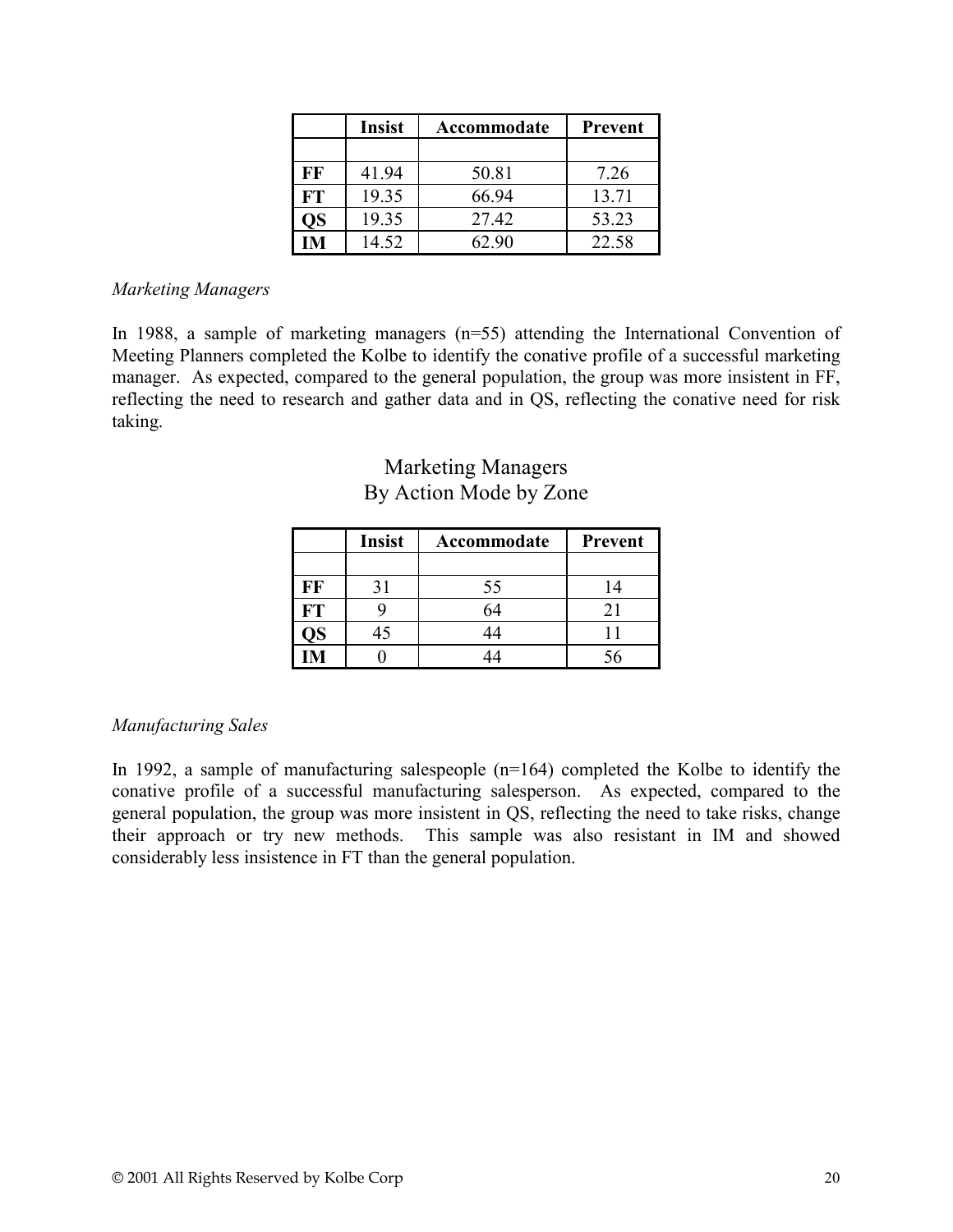|    | <b>Insist</b> | Accommodate | <b>Prevent</b> |
|----|---------------|-------------|----------------|
|    |               |             |                |
| FF | 39.63         | 52.44       | 7.93           |
| FT | 9.15          | 67.07       | 23.78          |
| ОS | 45.12         | 35.37       | 19.51          |
| ſМ | 2 44          | 50.61       | 46.95          |

### Manufacturing Salespeople By Action Mode by Zone

#### Construction Workers

In 1992, a sample of construction workers  $(n=100)$  completed the Kolbe to identify the conative profile of a successful construction worker. As expected, compared to the general population, the group was more resistant in QS reflecting the need for avoiding taking risks.

### Construction Workers By Action Mode by Zone

|    | Insist | Accommodate | Prevent |
|----|--------|-------------|---------|
|    |        |             |         |
| FF | 35     | 58          |         |
| FT | 9      |             | 24      |
| QS |        | 28          |         |
|    |        | 55          |         |

#### Consequences of Individual Conative Dissonance

The Kolbe helps to identify each individual's instinctive strengths. For example, an individual with a score of 8 in Fact Finder would insist in probing for information in resolving a problem. An individual with a score of 5 would accommodate some probing for information. Although they would initiate behavior primarily in another mode, that behavior would be informed by their own or other's probing for information. An individual with a score of 2 in Fact Finder would prevent extensive probing for information and would initiate behavior in another mode without much reliance on either their own probing for information or the probing of others. The first individual would be well suited to a task, like a physician, where gathering extensive information is necessary for making solid judgments. The second individual might be better suited to a profession like a labor negotiator where gathering facts is important, but is secondary to the processes of developing alternatives and facilitating compromises. The third individual would be well suited to a job in which it is more important to "see the forest than the trees," like a visual artist who may initiate behavior in patterning or demonstrable ways rather than by probing for additional facts.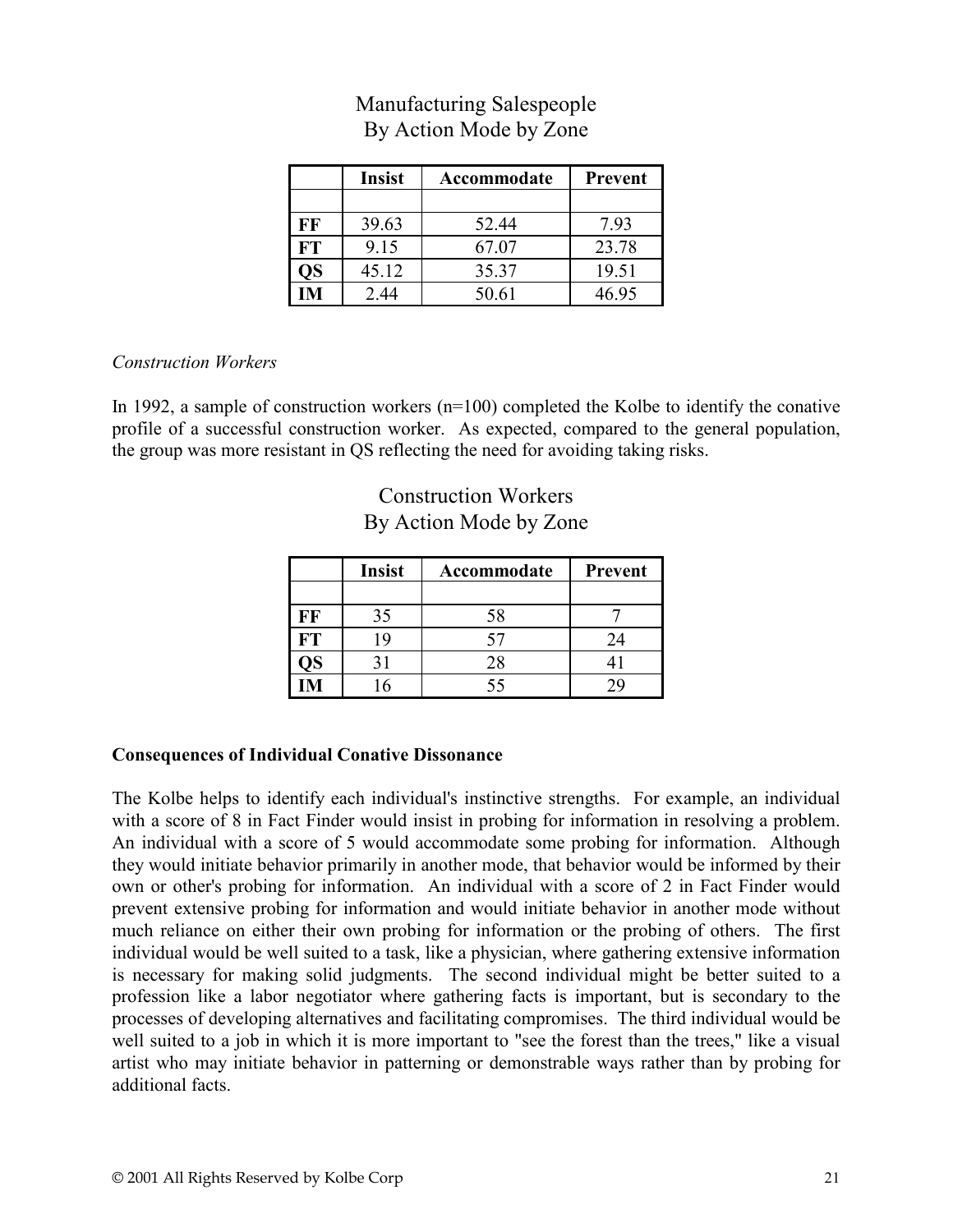As the Fact Finder examples suggest, a higher score in a given mode may not be an asset for a particular job. Nor is it possible to change a Kolbe score through practice or learning. Instincts are constant and each individual has a similar quantity of mental energy associated with those instincts. Working against instinctive strengths can deplete mental energy in unproductive ways.

As illustrated by the following research, if an individual employee is in a job which represents a poor conative fit, they may experience strain due to unrealistic conative self-expectations or tension due to the unrealistic conative expectations of others.

#### Absenteeism

In a study conducted in 1992, 60 employees from a national marketing firm, half of whom had the highest absenteeism in the company and half of whom had the lowest absenteeism were studied. Each employee completed an individual Kolbe index and a Kolbe B index for their own position. The supervisor of each employee also completed a Kolbe C index for the employee's position. The results of the study indicated that fifty percent of the high absenteeism group were experiencing conative stress while only 20% of the low absenteeism employees were experiencing similar stress. Years of employment and gender were analyzed to ensure that they were not confounding factors in the results. The results indicated no differences in absenteeism in this study between those who had been employed more than two years and those who had been employed fewer than two years nor were there significant differences based on gender. While some other factors may have contributed to absenteeism, neither length of employment or gender proved to be significant factors, but 30% of the difference in absenteeism was attributable to conative factors.

In a study completed in 1992, 50 staff-level employees were selected by a national food processing company to study absenteeism. The employees were all rated on a three-point scale for absenteeism during 1990. There were 16% of the employees in the medium to high range of absenteeism representing more than one week off during the previous year. Of that group, 62.5% were experiencing conative tension or strain, a rate more than three times that of the rest of the group.

#### Conative Stress as a Predictor of High Absenteeism

#### Retention

.

Dr. Richard S. Deems, an independent Kolbe consultant, conducted a study in 1991 in which he used the Kolbe to predict branch manager turnover in a national financial services company. His study included all 483 branch manager trainees hired in 1991 who were divided into three approximately equal groups: 1) a control group which was not given the Kolbe, 2) a study group of trainees given the Kolbe whose scores fell outside the recommended range but whose managers were trained in conation to respond to the conative dissonance, and 3) a study group of trainees whose scores fell within the recommended range. At the end of six months, 11.7% of the group that had not used the Kolbe had left the company for job-related reasons, 5.5% of those who were conatively mismatched, but whose managers tried to mitigate the conative dissonance by using the trainee's Kolbe results had left for job-related reasons, and none of the conatively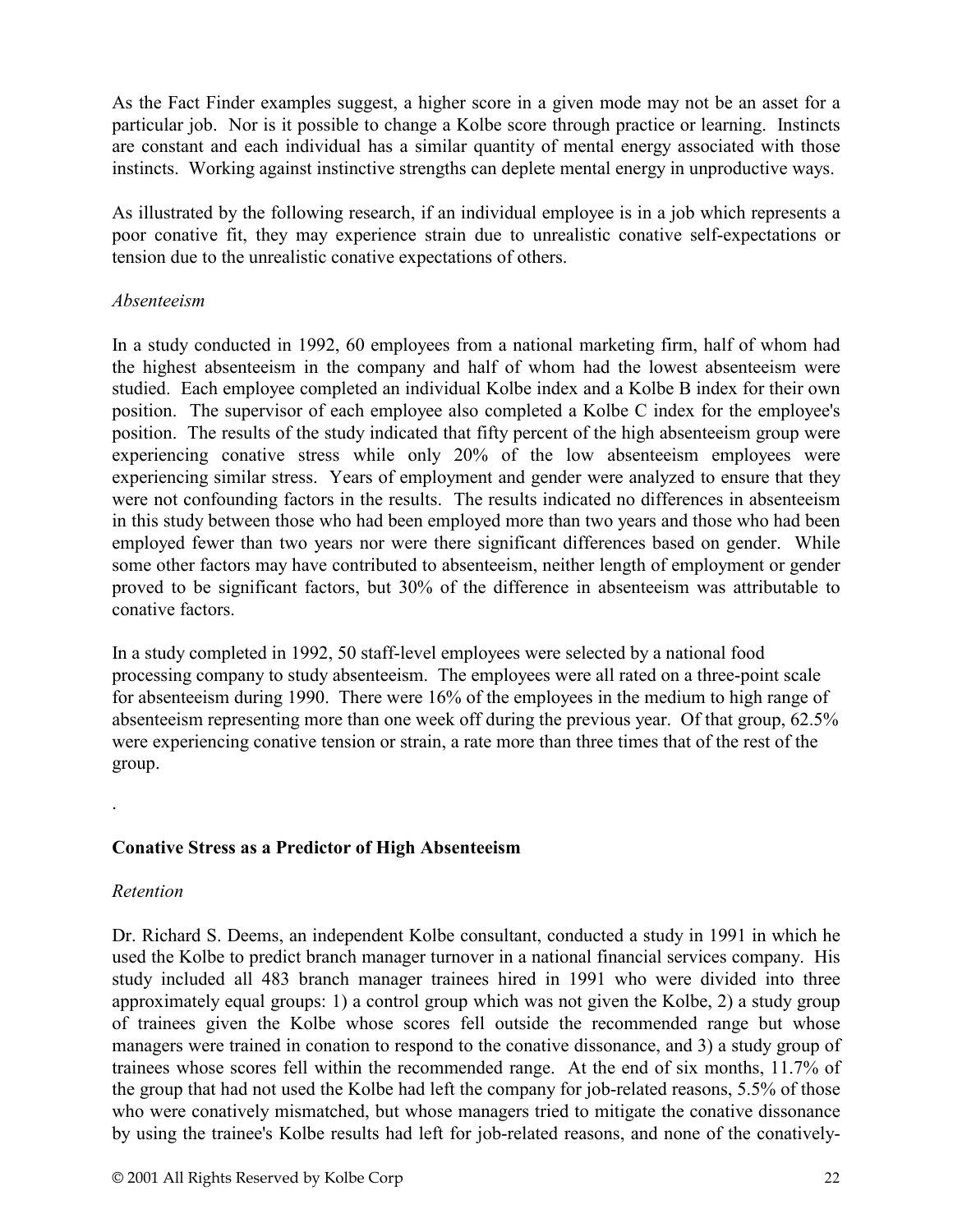matched trainees left for job-related reasons. Dr. Deems concluded, "Selection within the recommended Kolbe range resulted in 100% retention of the desired Branch Manager-trainees."





#### Consequences of Team Conative Dissonance

If the employee functions as part of a team, mental energy may be dissipated through conative conflict due to polarization, which results from members of a team having significantly different conative approaches to resolving problems and there are not team members who can serve as a bridge through accommodating their disparate approaches. Unproductive use of team mental energy can also result from inertia -- too many team members who all approach a problem in the same way. The best conative teams are those that are comprised of an appropriate conative balance to provide the optimal opportunity for synergy between the conative approaches. An inappropriately conatively constituted team may melt down and prove wholly ineffectual despite significant cognitive skills or affective good will.

#### Innovation Teams

In a study conducted at the University Chicago School of Business in 1990, 53 students in an entrepreneurship course participated in groups which were administered the Kolbe and then placed into three groups. The first group had all insistent Fact Finder, the second group all insistent QS and the third group was structured for conative synergy. As predicted, the first group probed for additional information and were deliberative and evaluative, but were unable to complete the designated group task. The second group was similarly unable to accomplish their task, but their instinctive drive to innovate, improvise, and experiment was responsible for their inertia. As predicted, the third group, which had each conative insistence and resistance represented, was the most successful in accomplishing the assigned task, since they were able to utilize the different strengths of group members in collaboratively meeting the group goal.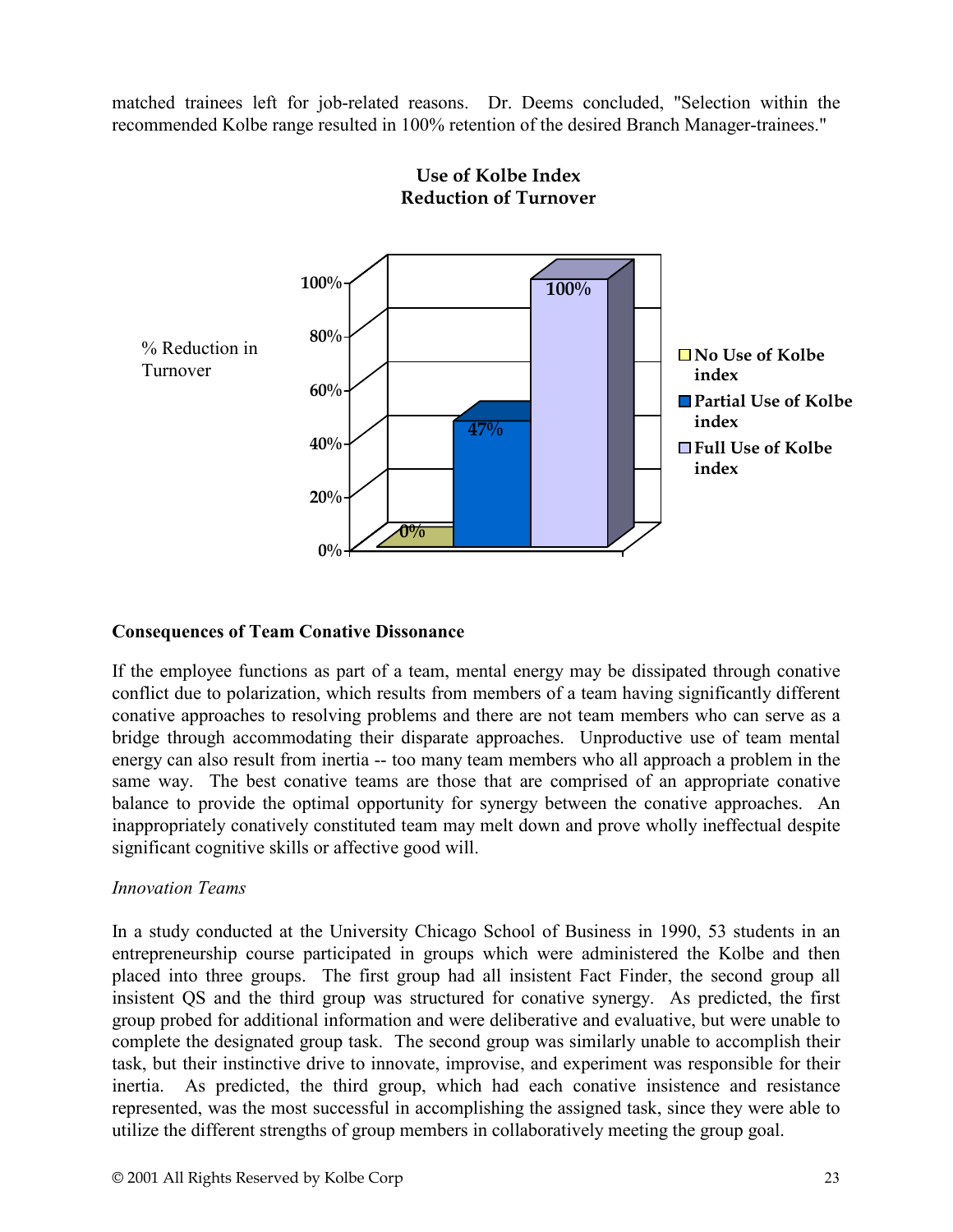Using the Kolbe as a selection instrument allows an employer to ensure that an employee is in a position in which they will not experience conative stress due to conative requirements that they cannot instinctively meet.

### 4. APA Standard 1.12

All criterion measures should be described accurately, and the rationale of choosing them as relevant criteria should be made explicit.

Since Kolbe results reflect the way in which tasks are performed, Kolbe results can be correlated with any job-related criteria. The criteria used in the cited validation studies above have been job-related criteria chosen by employers. These studies relied on objective criteria (absenteeism, attrition, sales volume) rather than subjective evaluations of supervisors or others. It is possible to utilize subjective criteria in validating the Kolbe in a particular job setting, however, employers are urged to review their criteria to ensure that such criteria actually reflect important measures of job-related success, rather than affective assessments.

### 5. APA Standard 1.16

When adequate local validation evidence is not available, criterion-related evidence of validity for a specified test may be based on validity generalization from a set of prior studies, provided that the specified test-use situation can be considered to have been drawn from the same population of situations on which validity generalization was conducted.

A concurrent study is conducted by determining the conative characteristics of high and low performers presently employed in a position and the conative expectations of supervisors to identify an appropriate conative range for selection of future employees. Such a study can be performed relatively quickly and inexpensively. The Kolbe tests instincts, not skills or acquired attributes, and the results have high test/retest reliability. These characteristics obviate one of the major concerns about using a concurrent study: that the test may measure job-acquired skills and is therefore not a measure of aptitude but of performance. Since individual conative criteria do not change with job experience, a conative concurrent validation study allows an applicant's conative profile to be compared to the conative requirements of the position without concern about unfairly selecting against the applicant's potential for future change.

In a predictive validation study new employees are conatively tested at the time of selection and then their results are compared to their job-related performance after a period of time, typically six months or more. A conative profile for future selection is developed by identifying those employees whose Kolbe results at the time of hire would have predicted high performance and correlating their Kolbe results with the conative expectations of their supervisors.

Concurrent or predictive validation studies are appropriate where an employer hires a relatively large number of employees into a single job category each year. However, many jobs are unique and are filled infrequently. To help an employer in such a circumstance, Kolbe Corp has developed a system for validation generalization for the Kolbe based on industry accepted Bayesian techniques which allows conative criteria for a unique job to be generalized from existing data for similar positions. By using the conative characteristics identified by coworkers and supervisors, together with conative criteria identified through a conative job analysis, a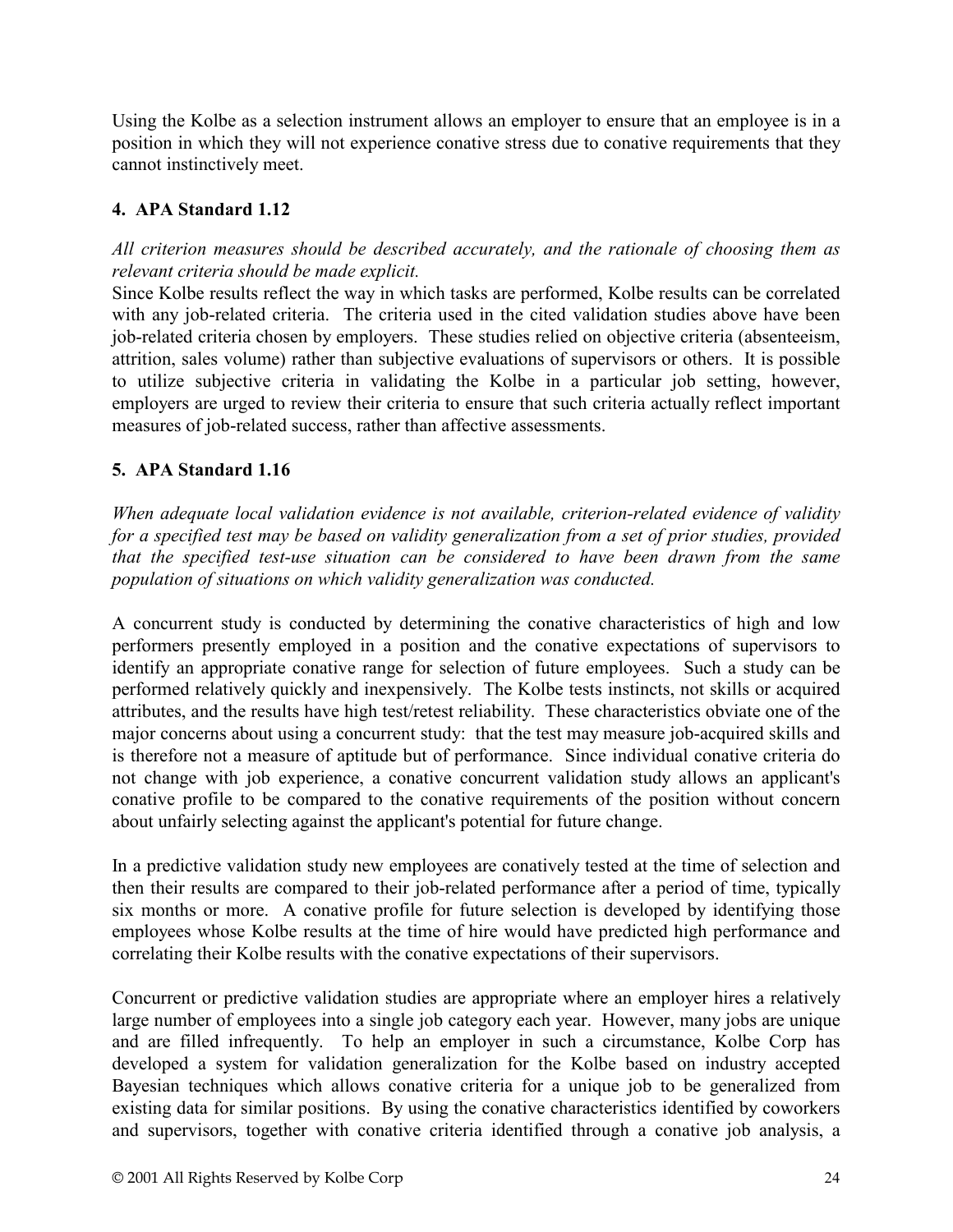conative range for selection can be identified which will predict high performance and enhance the conative strength of the employee group.

Bayes Theorem is a theory of probability. It is premised on the concept that the probability of an outcome is affected by subsequent knowledge. Bayes Theorem provides a way of translating instinctive response into a statement of increased probability. The theorem states that probability is equal to the initial or prior likelihood multiplied by the likelihood derived from subsequent experience. When a large-scale conative validation on a replicable job is performed, it is possible to determine with a high level of confidence that the range of tolerance will not select anyone who is not well-suited conatively for the job. For example, if a validation that included 70 Kolbes were performed there would be less than a 5% likelihood that a correlation of .23 would occur by chance. With a unique position, which has a validation that includes only 5 Kolbes, the correlation would have to be .88 before you would have similar confidence that it had not occurred by chance. This difference is due to the large disparity between the sizes of the populations involved in the validation study. When performing a validation for a unique position, a Bayesian algorithm is used to strengthen the statistical power of the identified correlations. For example, if the initial correlation for a unique position as a personal assistant were .45 for a FF range of 4 to 7, and the tested population, or "n" were 7, the statistical likelihood that such a correlation is a result of chance would be .5. If the likelihood that conative correlation for a unique position were modified by using likelihood from conatively similar job families, then the predictive strength of the correlation might be significantly improved from .5 to .95.

#### 6. APA Standard 1.20

Investigations of criterion related validity for tests used in selection decisions should include, where feasible, a study of the magnitude of predictive bias due to differential prediction for those groups for which previous research has established a substantial prior probability of differential prediction for the particular kind of test in question.

Federal law requires employers to prove that their employment practices are 1) unbiased because they create no "disparate impact" upon a protected minority group or 2) that their biased practice(s) are good predictors of job success, and no less discriminatory options are available. See Appendix II for the studies reflecting Kolbe's compliance with Federal Standards.

#### 7. APA Standard 1.24

If specific cut scores are recommended for decision making (for example in differential diagnosis), the user's guide should caution that rates of miscalculation will vary depending on the percentage of individuals tested who actually belong in each category.

The Kolbe, with its associated cut scores for selection, cannot obviate the effect of prior selection processes including recruitment techniques, resume screening, cognitive or affective testing and/or interviewing. Any one of the other selection procedures may have the effect of limiting the number of applicants with a particular conative profile, and such limitations may result in a skew of the cut scores in a validation study or may result in some skew on selection of applicants. In order to minimize the impact of such errors, the validation process relies not only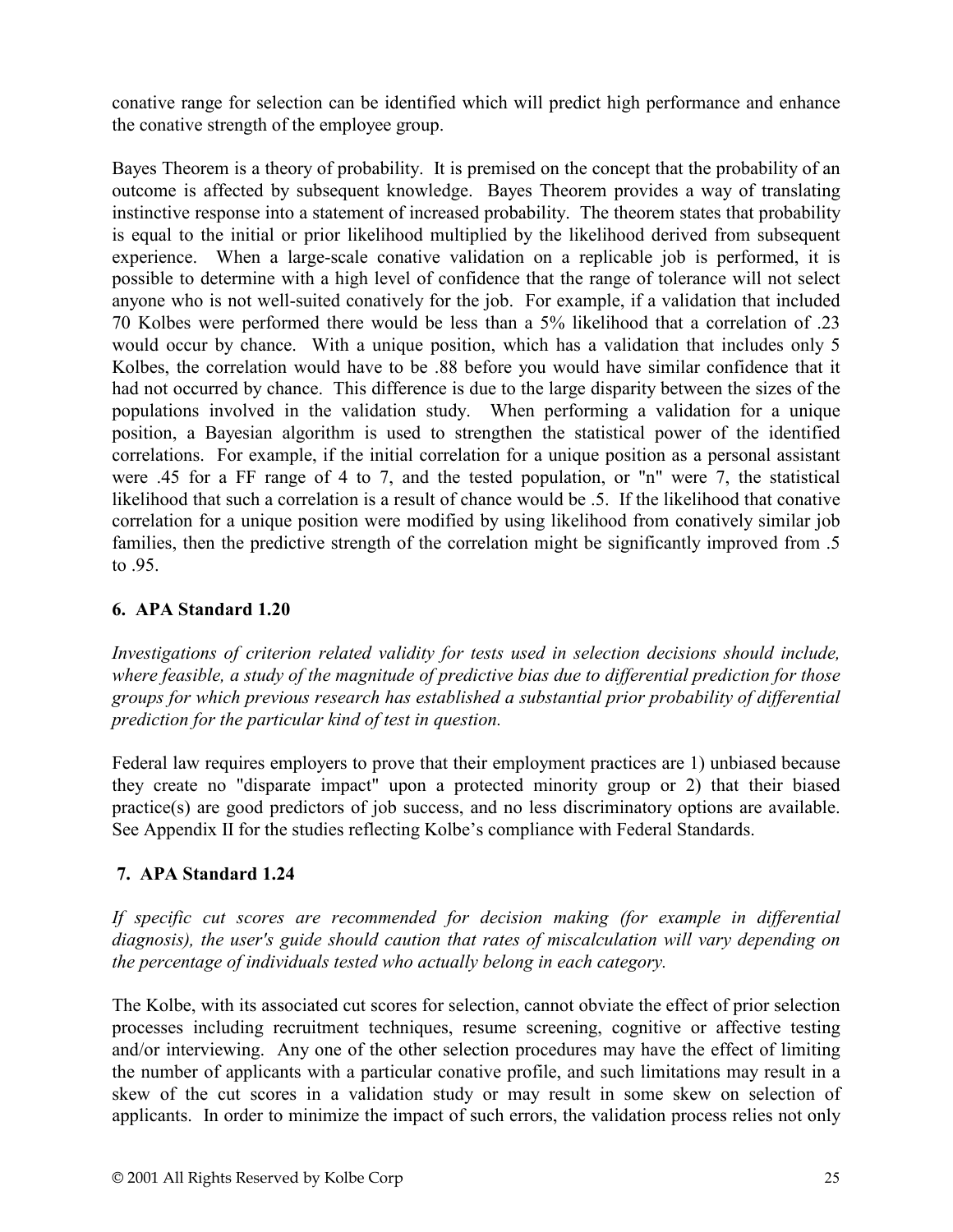on the Kolbe scores of successful and unsuccessful employees, but on independent identification of conative requirements through the Kolbe B and C indexes.

### B. Conform to Testing Standards - Reliability and Errors of Measurement

### 1. APA Standard 2.1

For each total score, sub-score, or combination of scores that is reported, estimates of relevant reliabilities and standard errors of measurement should be provided in adequate detail to enable the test user to judge whether scores are sufficiently accurate for the intended use of the test.

See above for reliability studies for the Kolbe system in sections II and III.

### 2. APA Standard 2.2

The procedures that are used to obtain samples of individuals, groups, or observations for the purpose of estimating reliabilities and standard errors of measurement, as well as the nature of the populations involved, should be described. The numbers of individuals in each sample that are used to obtain the estimates, score means and standard deviations should also be reported.

See above for the details on the reliability studies on the Kolbe system in section II.

### 3. APA Standard 2.3

Each method of estimating a reliability that is reported should be defined clearly and expressed in terms of variance components, correlation coefficients, standard errors or measurement, percentages of correct decisions, or equivalent statistics. The conditions under which the reliability estimate was obtained and the situations to which it may be applicable should also be explained clearly.

Test/retest reliability of the Kolbe was discussed in section IIA.

## V. Predicting Performance

The ability of the Kolbe index to predict how an individual will perform in a particular role is evidenced by the studies described in this section. The studies are representative of both the Kolbe Forecast<sup>™</sup> and RightFit™ programs for use in analyzing team dynamics and recruitment of high performers.

### A. Kolbe Forecast™

In 1997, a division of a major chemical producer performed a retrospective analysis of twelve teams using the Kolbe Forecast software. The results were quite remarkable.

Kolbe analyzed the teams with the Forecast software and generated the figures displayed below. The company then provided Kolbe with its own internal ratings and rankings of the teams. This internal rating was based solely upon the extent to which each team reached its stated goals and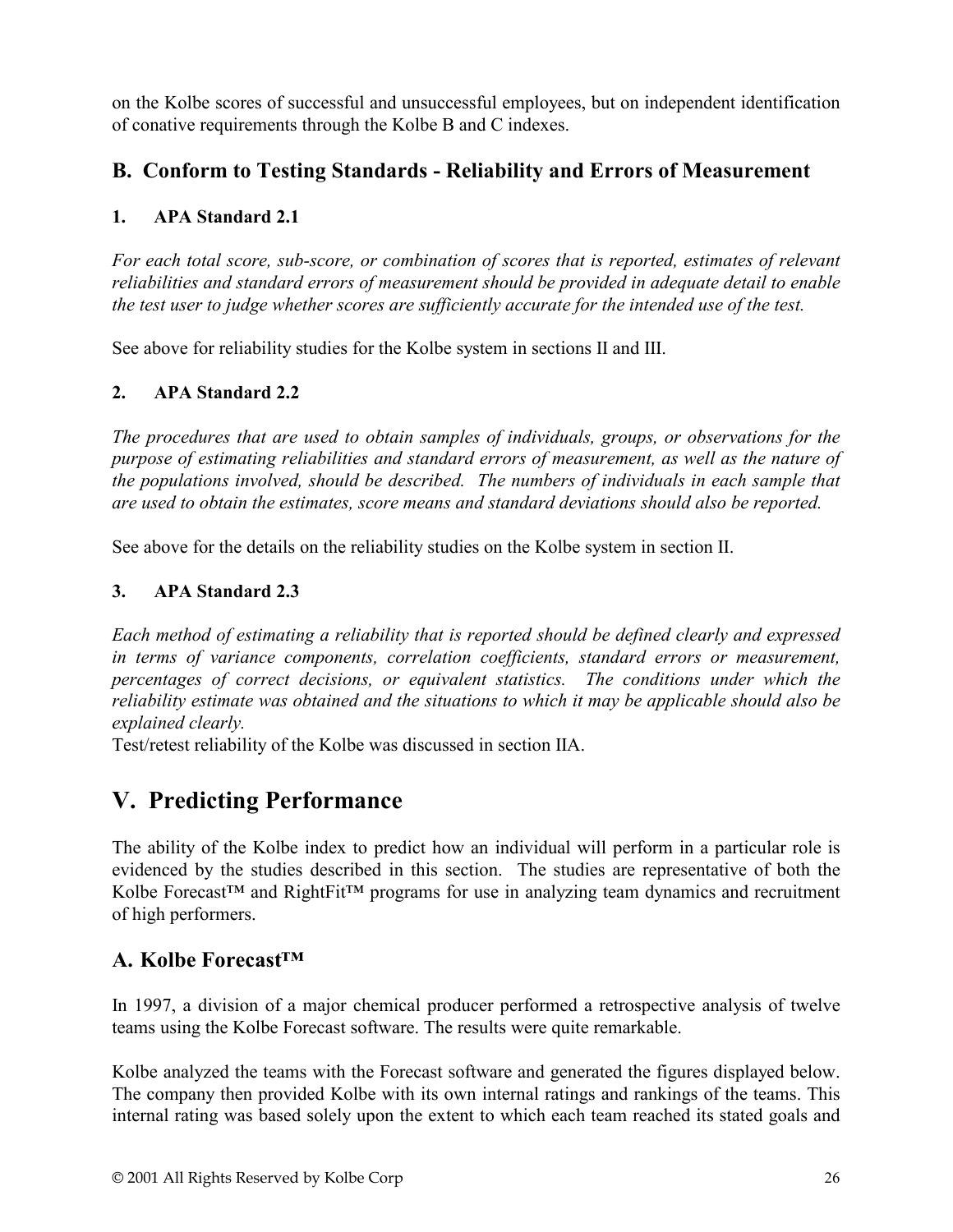| <b>Chemical Company</b><br><b>Teams</b> | <b>Kolbe Viability</b><br><b>Rating</b> | Kolbe<br>Rank  | Company<br>Rating | <b>Eastman</b><br>Rank |
|-----------------------------------------|-----------------------------------------|----------------|-------------------|------------------------|
|                                         |                                         |                |                   |                        |
| <b>Team Four</b>                        | 93                                      |                | 100               |                        |
| <b>Team Nine</b>                        | 90                                      | $\overline{2}$ | 100               | $\overline{2}$         |
| <b>Team Five</b>                        | 89                                      | 3              | 100               | 3                      |
| <b>Team Three</b>                       | 82                                      | 5              | 100               | $\overline{4}$         |
| <b>Team One</b>                         | 83                                      | 4              | 100               | 5                      |
| <b>Team Two</b>                         | 74                                      | 9              | 100               | 6                      |
| <b>Team Ten</b>                         | 80                                      | 6              | 100               | 7                      |
| <b>Team Eight</b>                       | 76                                      | 8              | 93                | 8                      |
| <b>Team Twelve</b>                      | 78                                      | 7              | 84                | 9                      |
| <b>Team Eleven</b>                      | 59                                      | 11             | 59                | 10                     |
| <b>Team Seven</b>                       | 50                                      | 12             | 100               | 11                     |
| <b>Team Six</b>                         | 53                                      | 10             | 90                | 12                     |

objectives during the evaluation period. The chemical company identified three groups consisting of high performers, mid-performers and poor performers.

Kolbe found a strong correlation between the Forecast results and the rankings done by the division executives. Forecast predicted with amazing accuracy which teams would have a high probability of success and which ones would not. Furthermore, the program also accurately identified both the top and bottom performers in the group.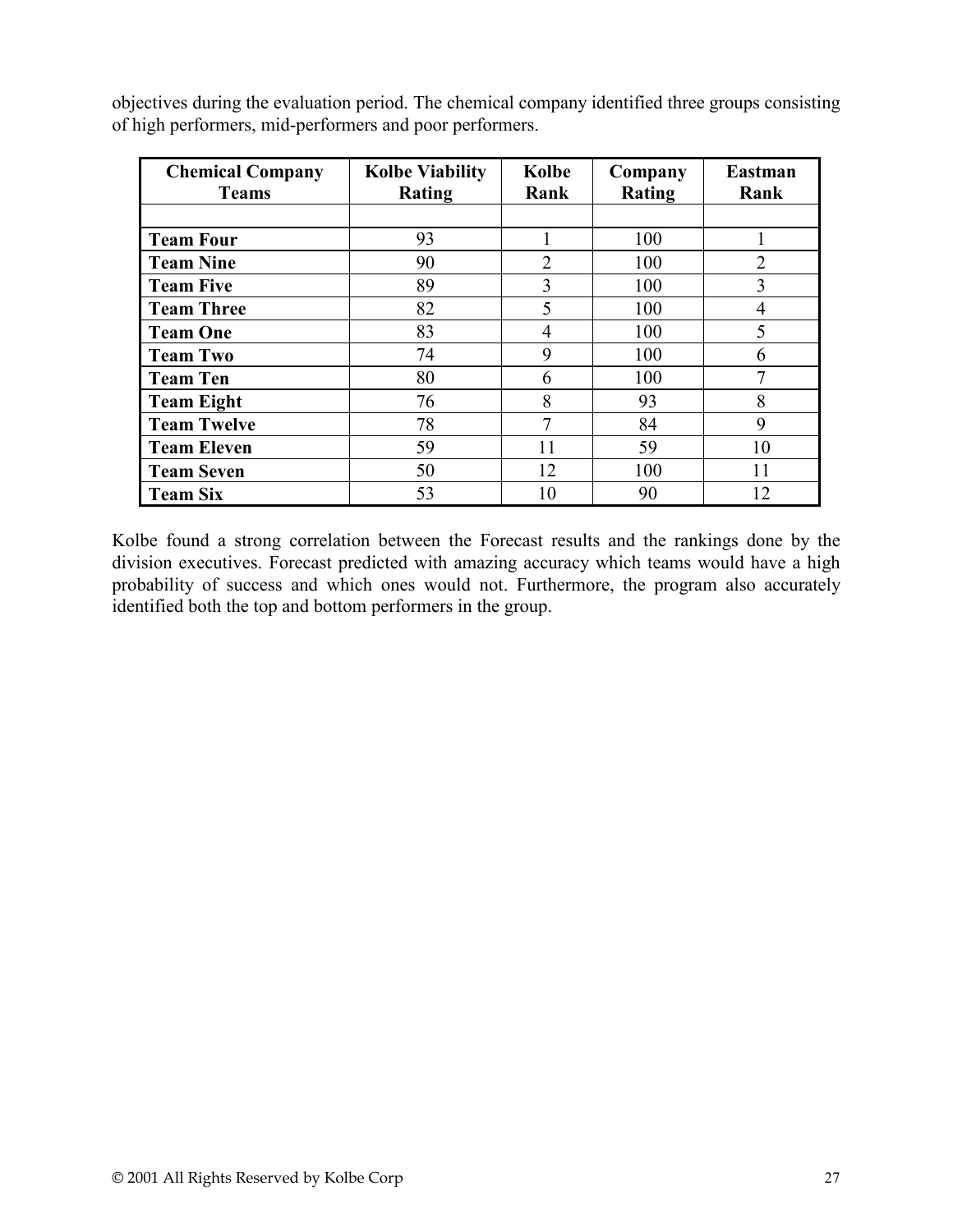One Eastman executive commented on the accuracy of the Forecast results:

"We were surprised that they were as close to what we had foreseen in real life as they were. We were assuming they would have a ballpark accuracy, but it was much closer than that. We would have been satisfied with ballpark."

Based upon the retrospective analysis, Eastman has decided that in the future they will not put a team to work until they have evaluated the Forecast projections:

"I'm a big believer in team success. Teams that are successful help morale, productivity and bottom line results. In this world today, in every part of our lives, we work in a team environment. What got me excited is that here is a tool that can help us increase the number and the likelihood of success of groups of people we put together. What we would do is propose a team and do the forecast to determine their probability of success and then decide whether to go forward or make adjustments.."

The benefit for any company is the ability to examine how a team will perform prior to its inception. Rather than waiting until the team is assembled and dealing with the problems later, Forecast allows you the opportunity to predict performance and make adjustments to team configurations before the problems arise. This can increase the probability of success for a team dramatically and often results in both time and cost savings. As one Eastman executive put it:

"To me, Forecast gives us the capability to meet projects on schedule and within budget more effectively. Ten to 20 percent overruns are not unusual in projects. I think using Forecast, you can increase the likelihood of not having that 10 to 20 overrun in cost. I don't know anyone who would turn down a 10 to20 percent improvement in project completion capabilities."

#### Summary: Forming Effective Teams in a Workplace Environment, By Erin Fitzpatrick

The need for effective teams in a growing and competitive global market is increasing. Companies have a given labor pool, and the need to segregate this pool into efficient functional teams is necessary if they are to compete and succeed in the present economy. The Master's Degree thesis by Erin Fitzpatrick addresses this need, and the effectiveness of the Kolbe Wisdom™ measure in assessing personality traits in the optimal formation of workplace teams. Thus, the goal of the present study was to analyze the accuracy and usefulness of the Kolbe Wisdom.

Study participants were students (approximately 40) enrolled in a University of Arizona course. Throughout the semester, students performed two independent projects in groups of four. They were asked to complete the Kolbe A™ Index questionnaire, and their responses were tabulated and used later to predict team performance. Skill groups were formed based on known GPAs which were divided by quartiles. The WAREwithal® software, provided by Kolbe Corp, was used to predict the performance of the teams based on viability, profitability and goal attainment.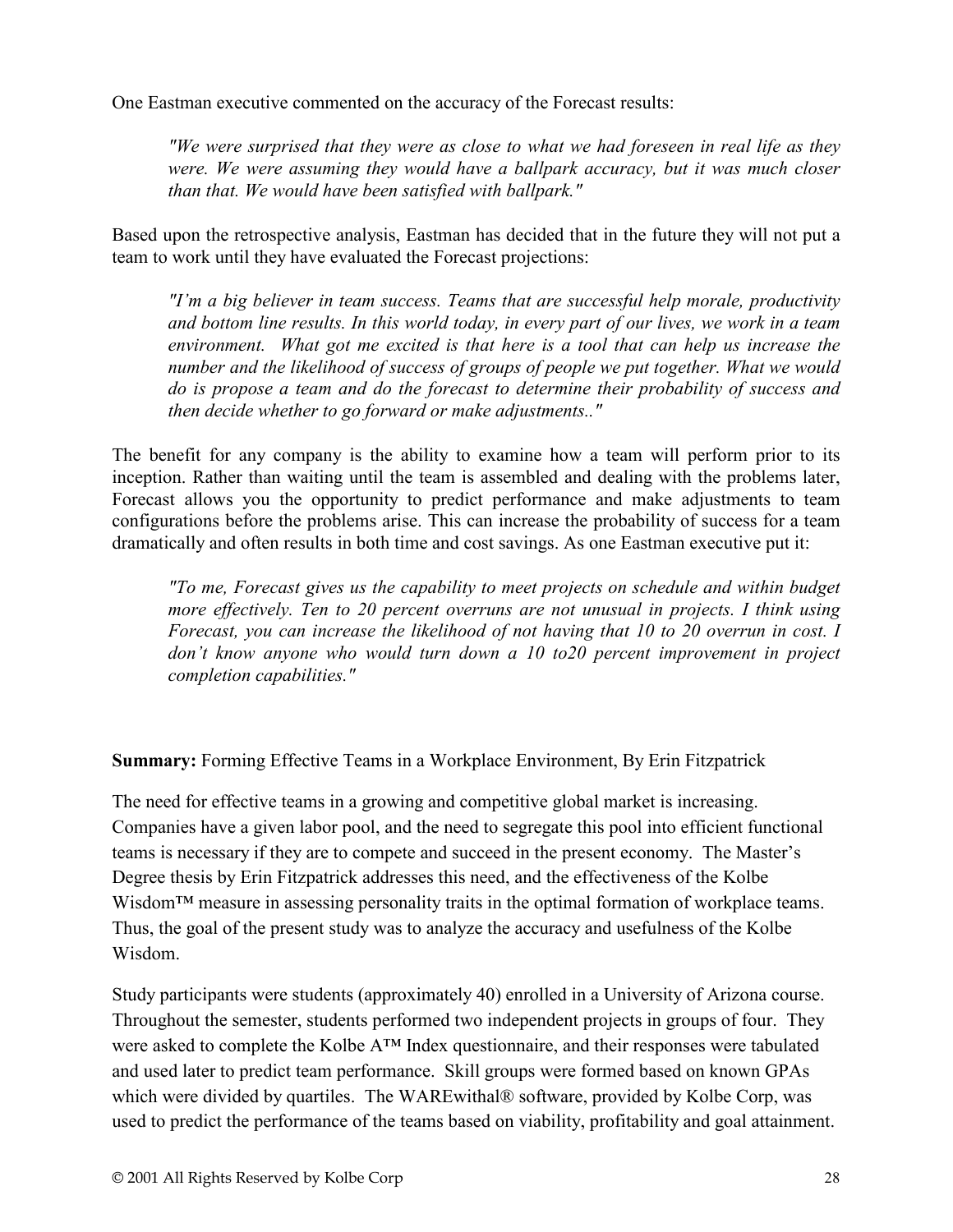In project 1, there was a positive correlation between the results of student projects and the Kolbe Wisdom's profitability measure and viability, whereas there was less correlation between team scores and goal attainment. The latter was likely due to the fact that GPAs were not entirely reflective of student capabilities, and therefore skill levels were not evenly distributed among groups.

After redistribution of group members based on input from the course instructor to indicate skill levels, predictions made for project 2 using the Kolbe measures were better on every criterion. The behavior of individual students within groups was also evaluated; evidence of the predictive abilities of the Kolbe Concept with respect to particular individuals and team behaviors was also found. There was a strong correlation between the Kolbe Concept measures and actual team performance.

The predictions that were made using the Kolbe measures were better on every criterion: the correlation was .8181 for Viability, .8624 for Profitability, and .6033 for Goal Attainment. The bottom line finding of this study was that the Kolbe metrics are effective in guiding team formation.

For more detailed information regarding this study, please visit: http://www.kolbe.com/pdfassets/university-arizona-kolbe-research.pdf

### B. Selected Kolbe Predictive Reliability Case Studies

#### Case Study One: Semi-Conductor Managers

#### Population (N=64)

Participants in this study were members of a defense contracting division of a large multinational semi-conductor company. All 64 employees of the top three management levels in the division were included in this blind study.

#### Process

In all, 64 employees completed the Kolbe A index in private during working hours. In addition, every manager completed a Kolbe C index to determine the conative requirements for each job at all three levels of management. Managers did not learn the results of either instrument until after the study was completed. The results of both indexes were calculated, and the score for each participant was compared to the requirements of his job as identified by his manager and quantified by the Kolbe C index. The comparison yielded a rating for each participant of how closely their conative traits as identified by the Kolbe A index matched with the Kolbe C index results. Next, the researcher considered performance evaluations by managers completed prior to the introduction of the Kolbe research. The evaluations were completed according to a standard used throughout the company, and included checklists covering job related skills (cognitive) and attitudes (affective).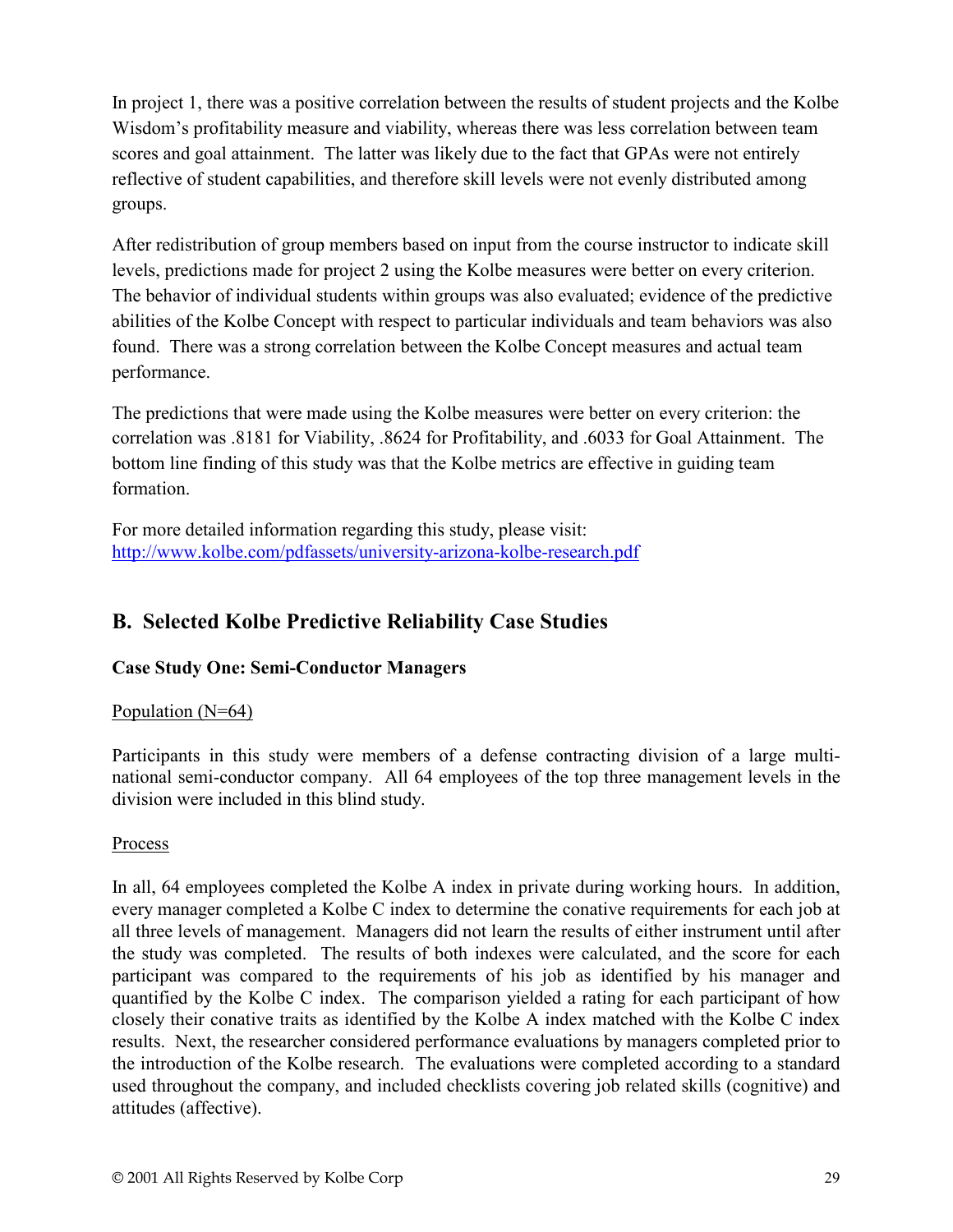#### Results

Three participants had the highest disparity between Kolbe A and C results. Each was a manager responsible for the fulfillment and monitoring of government regulations in bidding and assuring defense contract compliance. All three of these individuals had significant differences between their Kolbe A and C results in the Follow Thru Action Mode. In all three cases, the participant was preventative in the Follow Thru mode in their Kolbe A result. The Kolbe C index results for all three identified their jobs as requiring initiation in the Follow Thru Action Mode. The fact that the three worked together and shared the conative misalignment, magnified the potential for problems related to the list of the requirements in Follow Through to: design systems, develop procedures, organize materials and presentations, and follow guidelines<sup>8</sup>.

Unknown to Kolbe, prior to completing the Kolbe index and unknown to the employees when they completed the index, the unit these three managers lead was found to be in non-compliance with government regulations. The company later was given steep fines and reprimands by the federal government. Two of the three managers singled out by the Kolbe analysis as having the most divergence between their Kolbe A index and Kolbe C index results for their job were terminated for cause as a result of the non-compliance with government regulations. The third was removed from this division and demoted to a training role in a non-business unit.

The fourth greatest disparity between Kolbe A and C results in this study was found in a manager leading an engineering group. His Kolbe A results indicated that he initiated at the 9 level in Quick Start, the Kolbe C index indicated that his job demanded preventative Quick Start results (a score of 2 on the Kolbe index scale). A performance evaluation of this manager completed prior to collection of data by Kolbe stated that the manager "oversold" production capabilities and promised "impossible deadlines." Both the ability to sell and the need for a sense of urgency regarding deadlines are characteristics identified by the Kolbe A index as being found in people insistent in the Quick Start Action Mode, which was this manager's result. Both qualities were indicated on the Kolbe C result as undesirable.

This manager was one of the few people with involuntary termination in year eight of the study. These four individuals had the greatest difference between the Kolbe A and C results. The actions of the first three had preceded the beginning of the Kolbe research and had been under investigation prior to the completion of either the A or C indexes. The lengthy investigatory process that resulted in their termination or demotion was done by individuals with no knowledge of the Kolbe project. Therefore, Kolbe results did not influence those outcomes. While the study has not yet been completed, the data collected to date indicate that these four individuals represent a significantly disproportionate share of the total number of managers removed from the company for inferior job performance.

#### Case Study Two: Semi-Conductor Engineers

#### Population (N=86)

Participants in this study were members of a defense contracting division of a large multinational semiconductor company. There were 86 engineers who had been with the company an

<sup>-</sup>8 See Kathy Kolbe (1993) Pure Instinct (New York: Random House) for listing of conative characteristics by mode and zone.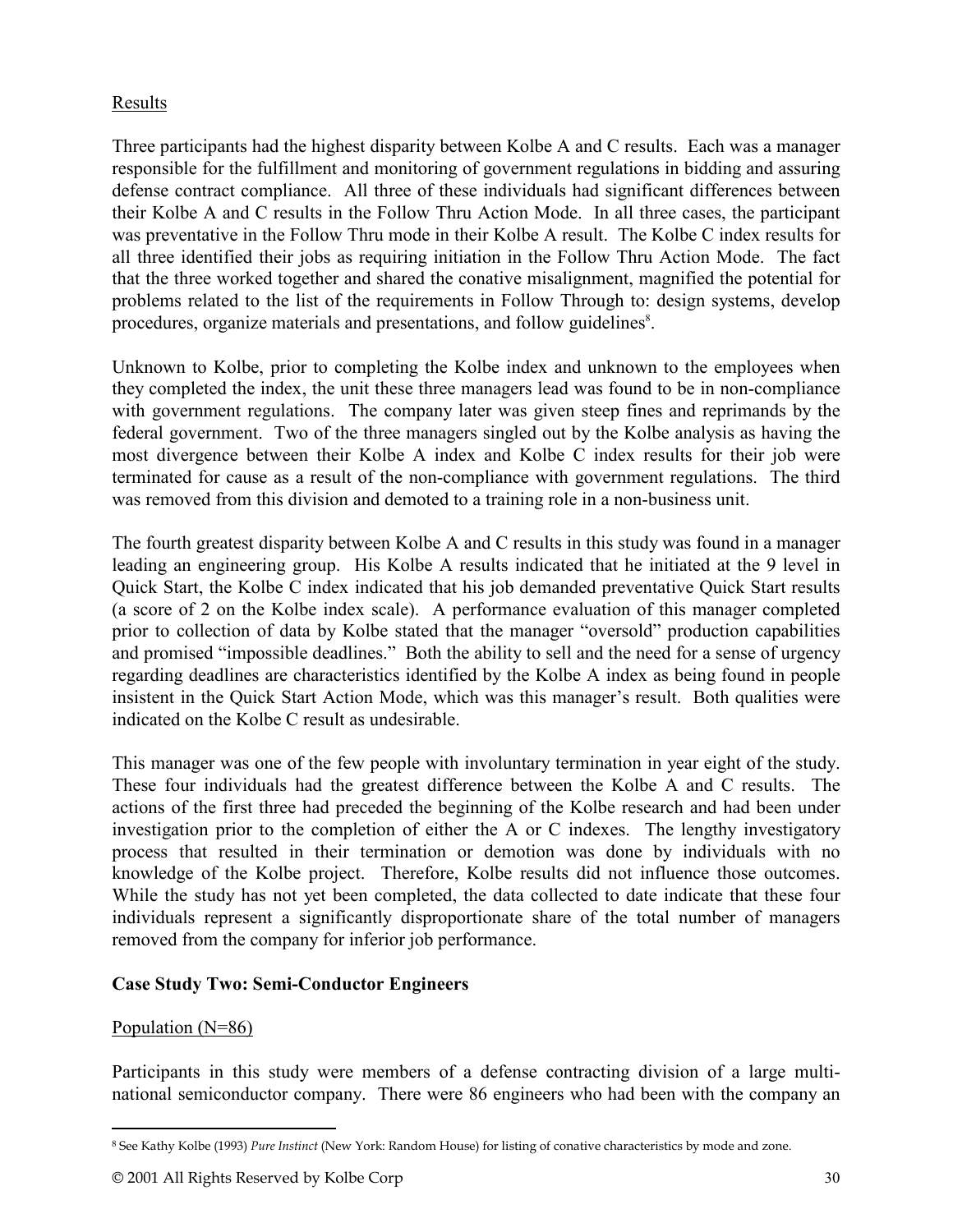average of 15 years and had been placed on a new unit responsible for developing products which would go online in three to fifteen years. All of the engineers had outstanding academic records and were originally selected based upon being in the top 5% of their university classes. Each had similar job responsibilities according to Human Resources documentation.

#### Process

The respondents completed the Kolbe A index privately during their work day and received their computer generated results in a feedback session. Ninety-five percent confirmed they functioned in the manner indicated on their Kolbe results. The remaining five percent included only those whose Kolbe results indicated they were in a period of transition meaning they were in a period where they could not report natural inclination. Management was not given Kolbe A results for any employees and the results did not go into the participants' personnel files. The group was tracked for one year to determine success in the new environment.

#### Results

The results from the 86 engineers were compared to the general population expected results of $\degree$ :

- 20% initiating action in each of the four Kolbe Action Modes,
- 60% responding to people and situations through each mode and,
- 20% preventing problems through resistance to taking action in each of the modes.

|             | <b>Fact Finder</b> | <b>Follow Thru</b> | <b>Quick Start</b> | Implementor |
|-------------|--------------------|--------------------|--------------------|-------------|
|             |                    |                    |                    |             |
| Prevent     | 2%                 | 6%                 | 53%                | 34%         |
| Accommodate | 45%                | 49%                | 39%                | 63%         |
| Initiate    | 53%                | 45%                | 8%                 | 3%          |

Kolbe A index Results for Defense Contracting Engineers:  $(N=86)$ 

This group was over  $2\frac{1}{2}$  times more insistent in Fact Finder and preventative in Ouick Start than the general population. In Follow Thru the group was twice as insistent, while in Quick Start and Implementor half as insistent as the general population $10$ .

Two respondents, engineers X and Y, had results outside one standard deviation of the norm in two or more modes. Engineer X showed the greatest difference from this division's norm by being preventative in Fact Finder and preventative in Follow Thru and initiating in both Quick Start and Implementor. Engineer Y was the other significantly different member of the group. He was responding in Fact Finder, preventative in Follow Thru, initiating in Quick Start and preventative in Implementor.

At the beginning of the project Engineer X sought permission to develop a unique scheme for a significantly new product development plan. Within six months, his colleagues reported he was not functioning according to procedures, was over budget and not conforming to company or team policies. By the eighth month he was terminated by the company. Engineer Y was

l <sup>9</sup> See Pure Instinct for statistical support of this statement.

<sup>10</sup> With an N=68 in this study, variances of up to two and a half times the norm are statistically significant.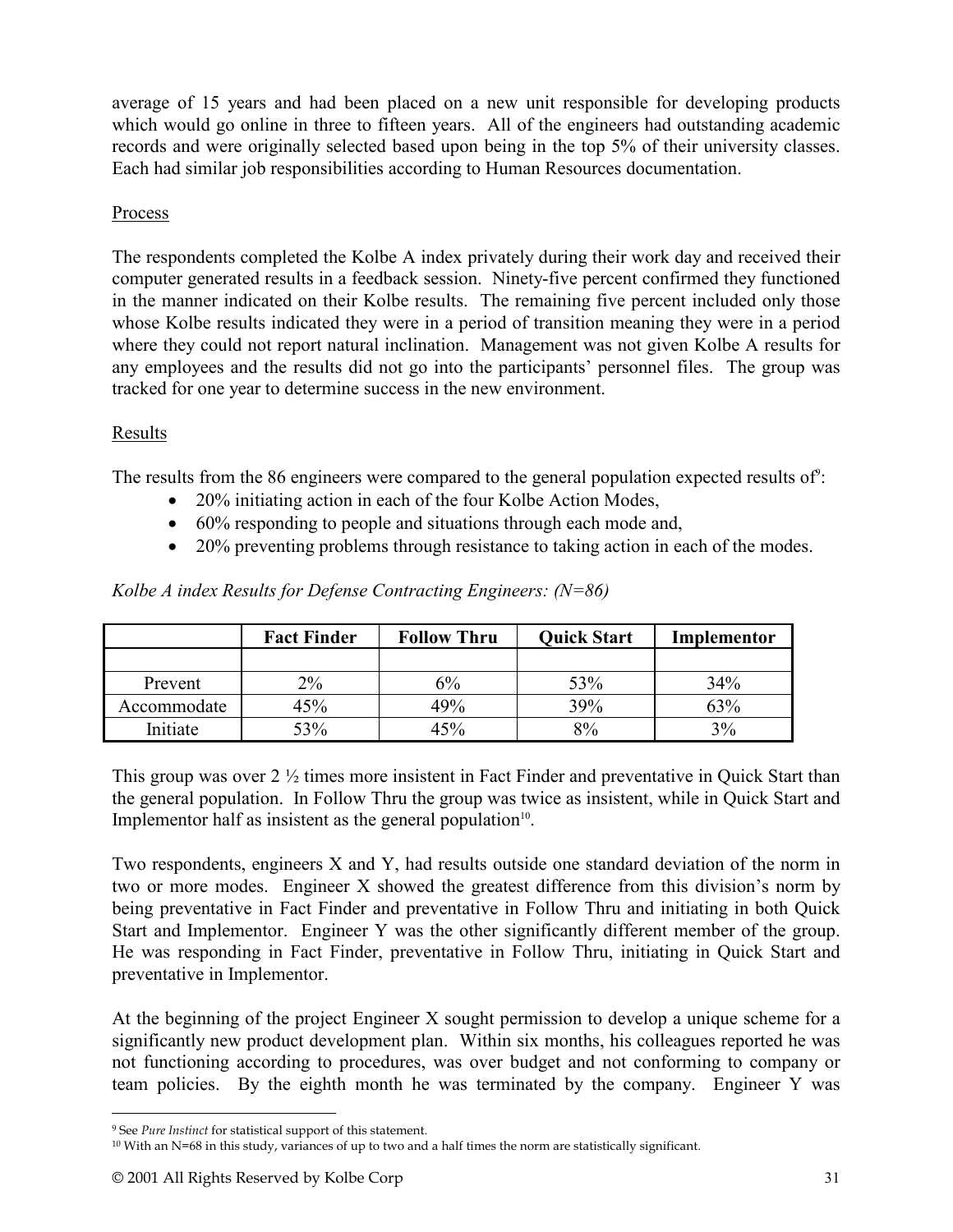removed from the team in month ten for noncompliance with federal regulations and disciplined by removal to a lower level assignment. After one year, Engineers X and Y were the only two of the original engineers who had left for poor work performance as identified by the company; all other participants had either been promoted, retained in their roles or reached retirement age.

#### Case Study Three: Air Force Pilots

#### Population

This blind study included 94 pilots at Luke Air Force Base, of where 30 were Long Term Fighter Pilots (LTFP), 26 were Short Term Fighter Pilots (STFP) and 29 were Trainee Pilots (TP). All groupings were determined by the United States Air Force. Pilots in Group One, the LTFP, and Group Two, the STFP, were defined as "successful" by standards established by the Air Force that included assessment of skills, performance of specified tasks and maneuvers as rated by peers and superiors in the Air Force. All groupings and evaluations were made prior to introduction of the Kolbe instruments or results to the Air Force. To qualify for Group One pilots were required to have a minimum of 10 years continuous service as pilots, while Group Two's pilots were required to have between 4 and 6 years of service. Group Three was chosen randomly from the then-current pilot training class by executive staff members. Pilots in this group completed the Kolbe A index during their first week of the pilot training program. The total pool of pilot trainees from which Group Three of this research was chosen had previously participated in standard Air Force selection and assessment programs which included both cognitive and affective instruments and interviews. They also had met rigorous physical standards. Members of both Groups One and Two had all previously been selected for and completed the same training program.

#### Process

All members of the three groups completed the Kolbe A index privately on the job and returned the forms directly to Kolbe Corp. All were assured by the Air Force executive staff that the results would remain confidential and that the Air Force would not receive individual respondents' results. If they chose they could provide Kolbe with their identities and personal addresses in order to receive their individual results. Additionally, Kolbe C indexes were completed by the supervising officers and each pilot completed his own Kolbe B index. As with the Kolbe A indexes, supervising officers did not learn of the index results during the time of this study.

Once the conative characteristics for each group were established, researchers analyzed the results of the LTFPs and developed a Kolbe Range of Success™, that under Kolbe methodology is derived from an algorithm that determines the average level of intensity in each of the action modes plus and minus the standard deviation of the scores. This range reflects the conative characteristics that best match the Kolbe A indexes of high and low performers as well as the expectations of supervisors for how the job should be done. This range was compared to the profiles of pilots in both the STFP and the TP groups.

#### Results

#### Kolbe A index Results for LTFP:  $(N=30)$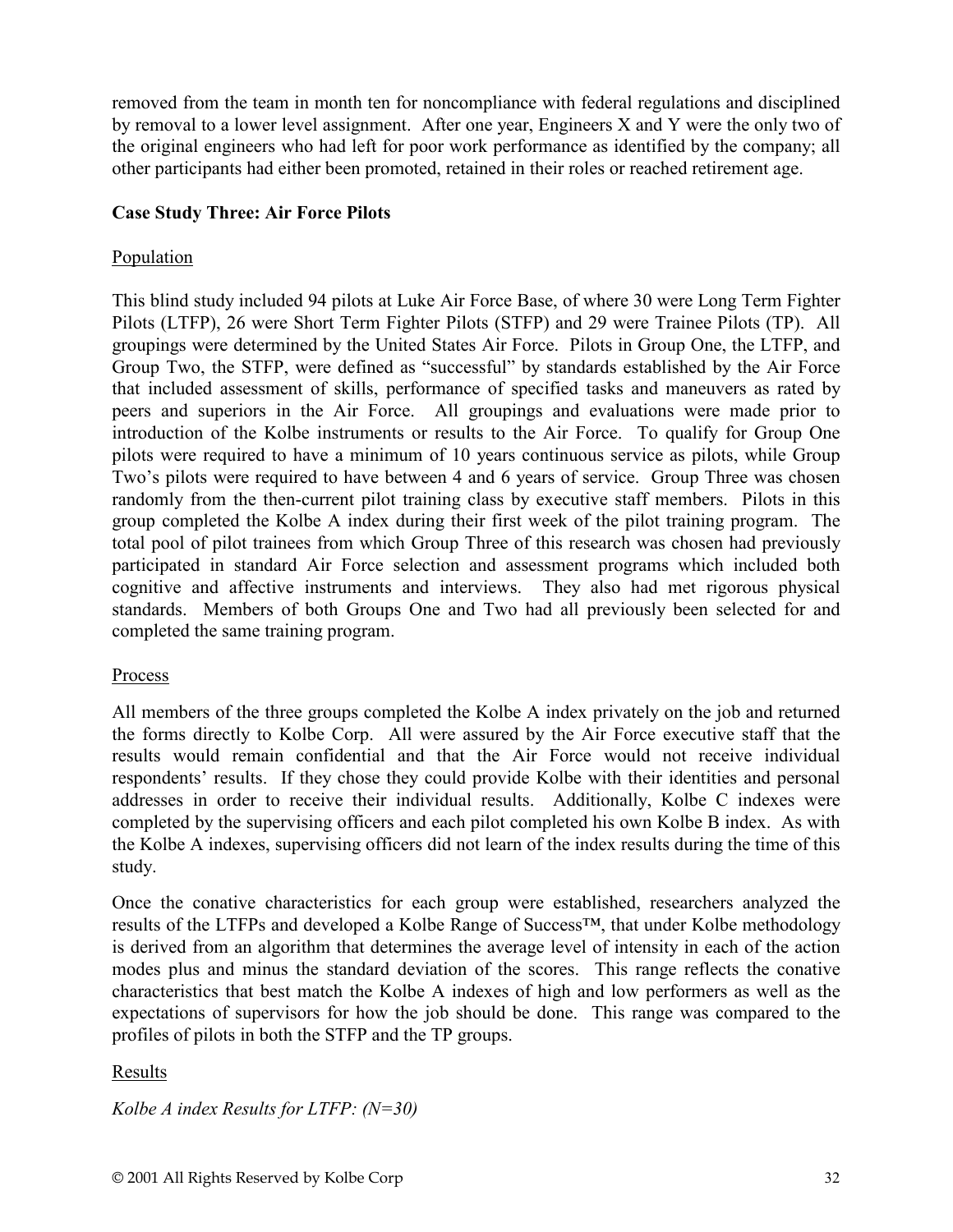|             | <b>Fact Finder</b> | <b>Follow Thru</b> | <b>Quick Start</b> | Implementor |
|-------------|--------------------|--------------------|--------------------|-------------|
|             |                    |                    |                    |             |
| Prevent     | $7\%$              | 10%                | 60%                | 7%          |
| Accommodate | 60%                | 70%                | 33%                | 67%         |
| Initiate    | 33%                | 20%                | 7%                 | 26%         |

The study found that compared to the general population<sup>11</sup>, the LTFP group had significantly more insistence in Fact Finder and nearly half the prevention in the Fact Finder mode. These pilots were also more accommodating in Follow Thru and less preventative than the normal distribution. Additionally, this population had three times the norm preventing in Quick Start, with less than half initiating in this mode. The only noticeable difference in Implementor was the lack of prevention, at only 7% as compared to the normal distribution of 20%<sup>12</sup>.

Kolbe A index Results for STFP:  $(N=26)$ 

|                | <b>Fact Finder</b> | <b>Follow Thru</b> | <b>Quick Start</b> | Implementor |
|----------------|--------------------|--------------------|--------------------|-------------|
|                |                    |                    |                    |             |
| <b>Prevent</b> | $4\%$              | 11%                | 65%                | 11%         |
| Accommodate    | 46%                | 58%                | 31%                | 62%         |
| Initiate       | 50%                | 31%                | $4\%$              | $27\%$      |

The results for Group Two closely mirror that of Group One. Group Two has a slightly heavier concentration of initiating Fact Finder and Follow Thru, but reflects the same lack of prevention in these modes as Group One. The distributions in the Quick Start and Implementor modes are nearly identical. This would seem to indicate that some form of "weeding out" had occurred during the first four to six years which caused this group to more closely resemble the "successful pilots" population than the general population.

Kolbe A index Results for  $TP: (N=29)$ 

|                | <b>Fact Finder</b> | <b>Follow Thru</b> | <b>Quick Start</b> | Implementor |
|----------------|--------------------|--------------------|--------------------|-------------|
|                |                    |                    |                    |             |
| <b>Prevent</b> | $10\%$             | 38%                | 52%                | 11%         |
| Accommodate    | 59%                | 52%                | 24%                | 52%         |
| Initiate       | 31%                | 10%                | 24%                | 37%         |

The profile of Group Three differs significantly from both Group One and Two. This group has nearly four times the prevention in Follow Thru, half the initiation in Follow Thru and three times the initiation in Quick Start as the LTFPs. The TPs also have more initiation in Implementor and less accommodation in this mode.

Relative to Group Two, this population has twice the prevention in Fact Finder and significantly more accommodation and less initiation in this mode. In Follow Thru, the TPs have one-third the initiation and more than three times the prevention. The results also reveal a seven-fold

<sup>-</sup><sup>11</sup> All references in this report to the normal distribution of conative characteristics refer to the distribution discussed in Case Study 4B and referenced in Footnote 2 above.

 $12$  With an N=30 in this study, variances of up to three times the norm are statistically significant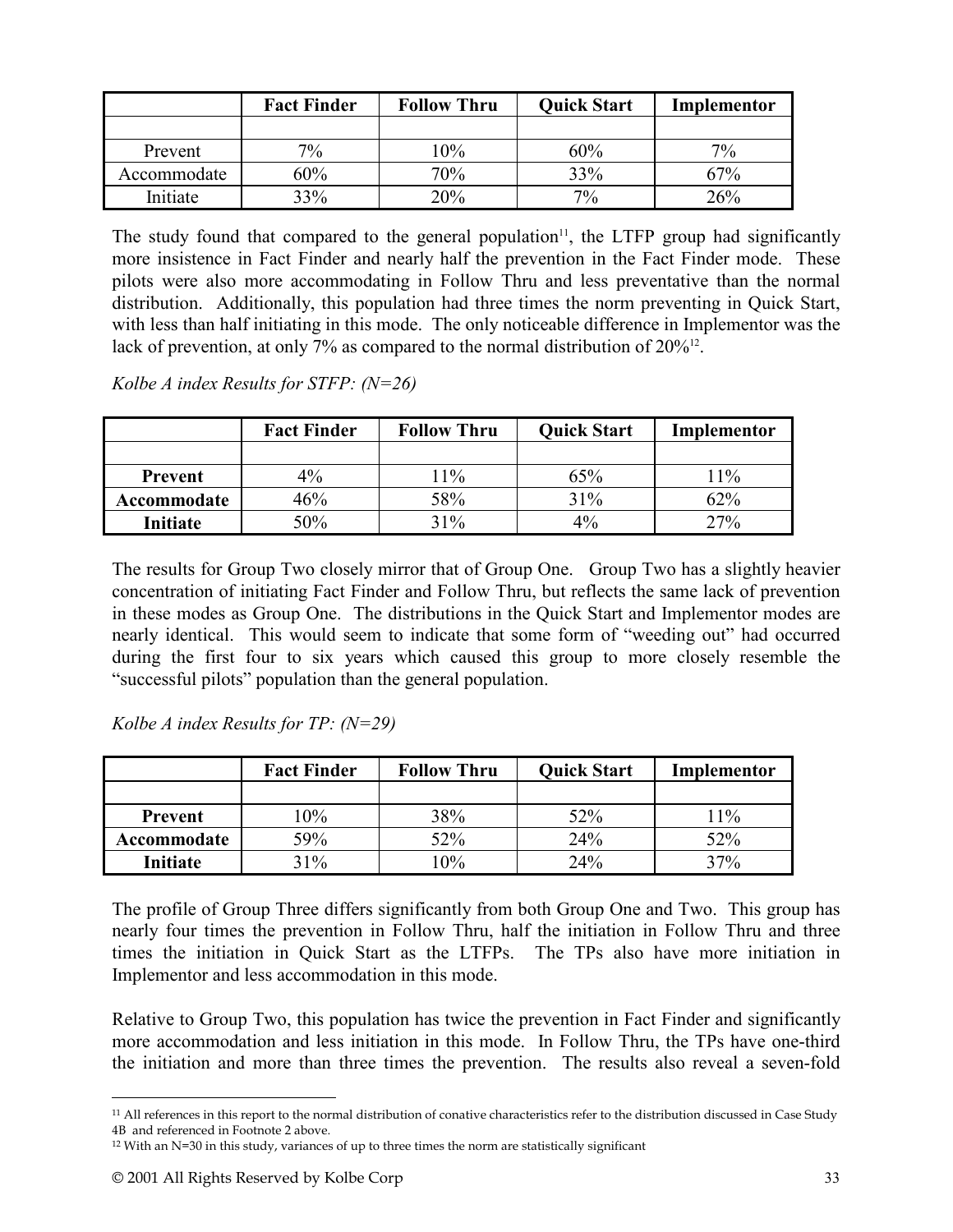increase in Quick Start initiation from the STFPs, with a corresponding reduction in accommodation and prevention in that mode. The distribution of Implementor is slightly higher in the initiation zone than with Group Two as well.

The differences that exist between Groups One and Two and Group Three indicate that while Group Three is composed of pilots with Kolbe A index results more like those of the general population, the requirements of their job and/or the training program propel only certain pilots on to longer-term success and that those requirements are consistent among different groups of pilots over time.

The results show that as the groups progress through the program and into their careers, a consistent conative profile for pilots identified as "successful" by the Air Force emerges. Comparing the profiles of the STFPs and TPs to the Range of Success for LTFPs generated letter grades which reflected this progression.

Kolbe recommended letter grades are derived by a proprietary algorithm from a comparison of a person's Kolbe A index results with the Range of Success for his position or prospective position. An "A" grade indicates that individual was within the determined Range of Success in every Kolbe Action Mode. An "F" score indicates the individual is outside the Range of Success in three or four modes by at least four units. The Kolbe recommended cut score for selection is a grade of "B-" or above.

The Range of Success for successful fighter pilots as developed by Kolbe Corp as part of this study was as follows:

Range of Success for LTFPs:  $(N=30)$ 

| Mode               | Range   |
|--------------------|---------|
|                    |         |
| <b>Fact Finder</b> | 5-8     |
| <b>Follow Thru</b> | 4-8     |
| <b>Quick Start</b> | $2 - 5$ |
| Implementor        | 4-8     |

Based upon this range, everyone in Group Two would have received a letter grade of A or A-, well above the cut score. In Group Three the distribution of letter grades is as follows:

Letter Grades for TP: (N=29)

| <b>Letter Grade</b> | <b>Distribution</b> |
|---------------------|---------------------|
|                     |                     |
|                     | ŕ                   |
|                     | 2                   |
| R+                  | 2                   |
|                     | 2                   |
|                     |                     |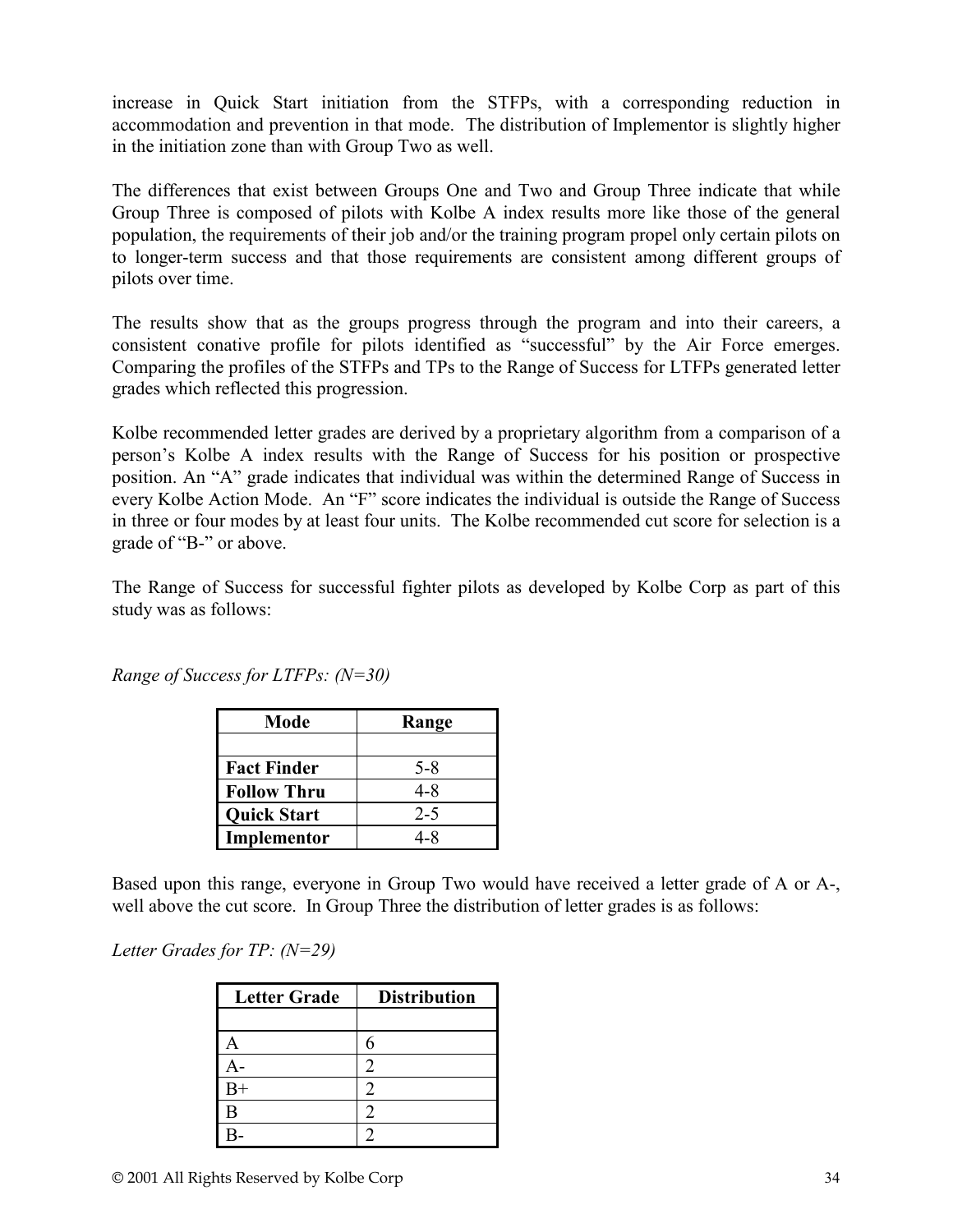| $C+$              |  |
|-------------------|--|
| $\overline{C}$    |  |
| $\underline{C}$ - |  |
| $D+$              |  |
| $\overline{D}$    |  |
| $\overline{E}$    |  |

This is to say that 17 of the pilots rated below a "B" fit for the position and would be most likely to drop out of the training program because of the mismatch between their conative MOs and that of other highly successful pilots. This is in fact what happened. Information is classified in terms of specific people, but it can be reported that according to senior officers in a meeting seven weeks into the training program, seven people had dropped out to that point. Of those seven trainees, six were ones who had received letter grades of C+ or below. There was one additional trainee who left, who had not been predicted to leave the program for conative reasons. Unfortunately, further information from the Air Force on this group of pilots has not been made available.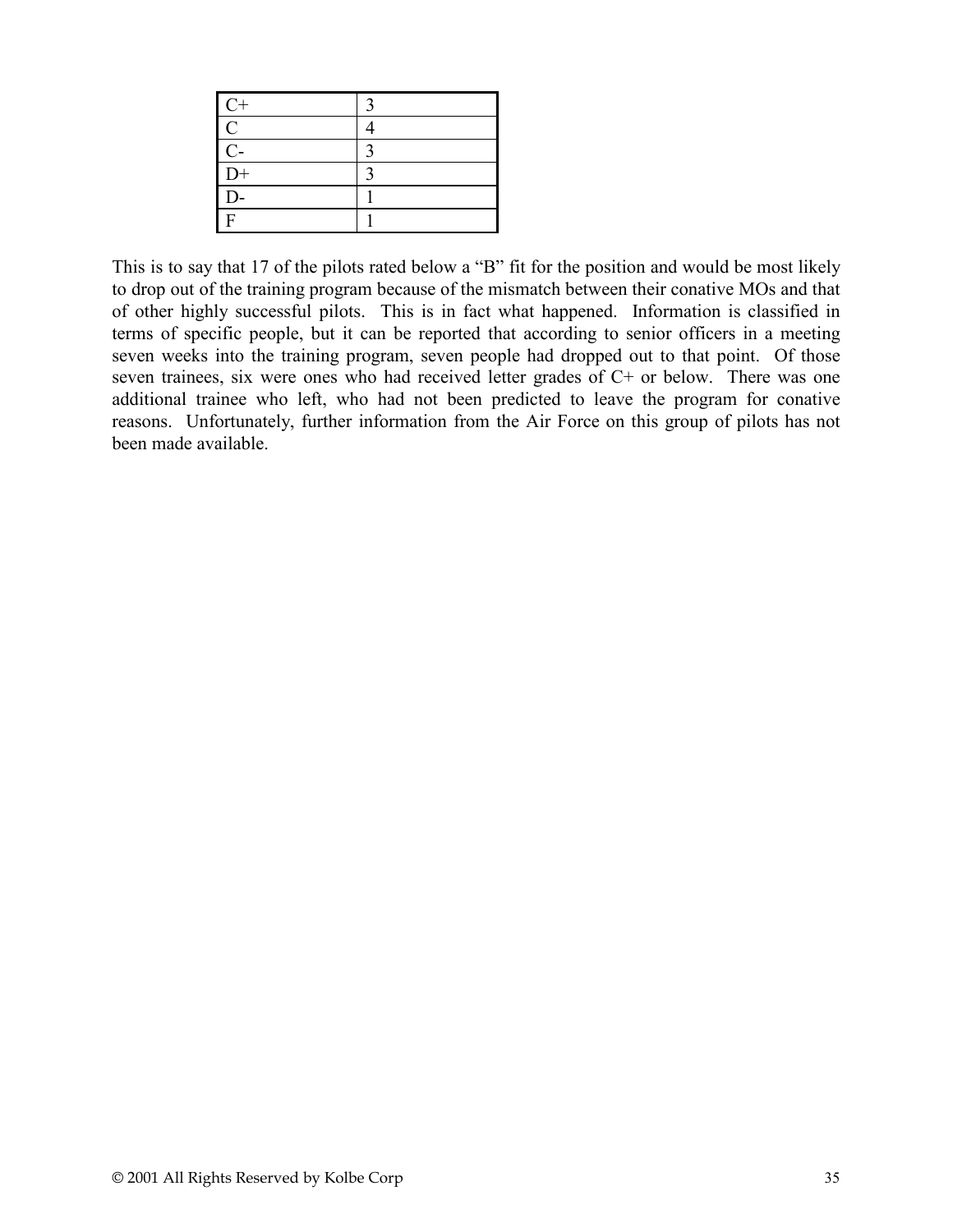#### Case Study Four: Commercial Airline Pilots

#### Population

Subsequent to the Air Force study Kolbe Corp worked with a major international commercial airline to identify the conative characteristics necessary for successful performance of the tasks required of commercial pilots. The airline identified 53 pilots who had successfully completed a minimum of four years service with the company and had been given the highest performance rating by evaluation of peers and superiors. The airline did not disclose how it compiled those ratings. All performance ratings were completed prior to the beginning of this research.

#### Process

This blind study had the pilots complete the Kolbe A index privately on the job as part of a performance review process. They were told the results would not impact promotion or compensation and would not be in their permanent record. The results were computer generated by Kolbe Corp. The pilots' supervisors were not informed of the results until after completion of the study.

Kolbe constructed a Range of Success for commercial pilots with the assistance of the commercial airline and by incorporating data collected in the Air Force study described above. Kolbe Corp then generated letter grades for each pilot in the study identified by the airline.

#### Results

The distribution of Kolbe A index results among the test population fell almost entirely with the Range of Success for the commercial pilots created by Kolbe prior to the comparison.

|             | <b>Fact Finder</b> | <b>Follow Thru</b> | <b>Quick Start</b> | Implementor |
|-------------|--------------------|--------------------|--------------------|-------------|
|             |                    |                    |                    |             |
| Prevent     | 4%                 | $0\%$              | 62%                | 34%         |
| Accommodate | 55%                | 51%                | 38%                | 64%         |
| Initiate    | 42%                | 49%                | $0\%$              | $2\%$       |

Kolbe A index Results for Commercial Airline Pilots:  $(N=53)$ 

The conative profiles for the "successful" commercial airline pilots and the "successful" Air Force pilots groups are quite similar, as can be seen by comparing the chart above to the Air Force results. There are slight differences in the Follow Thru and Implementor mode.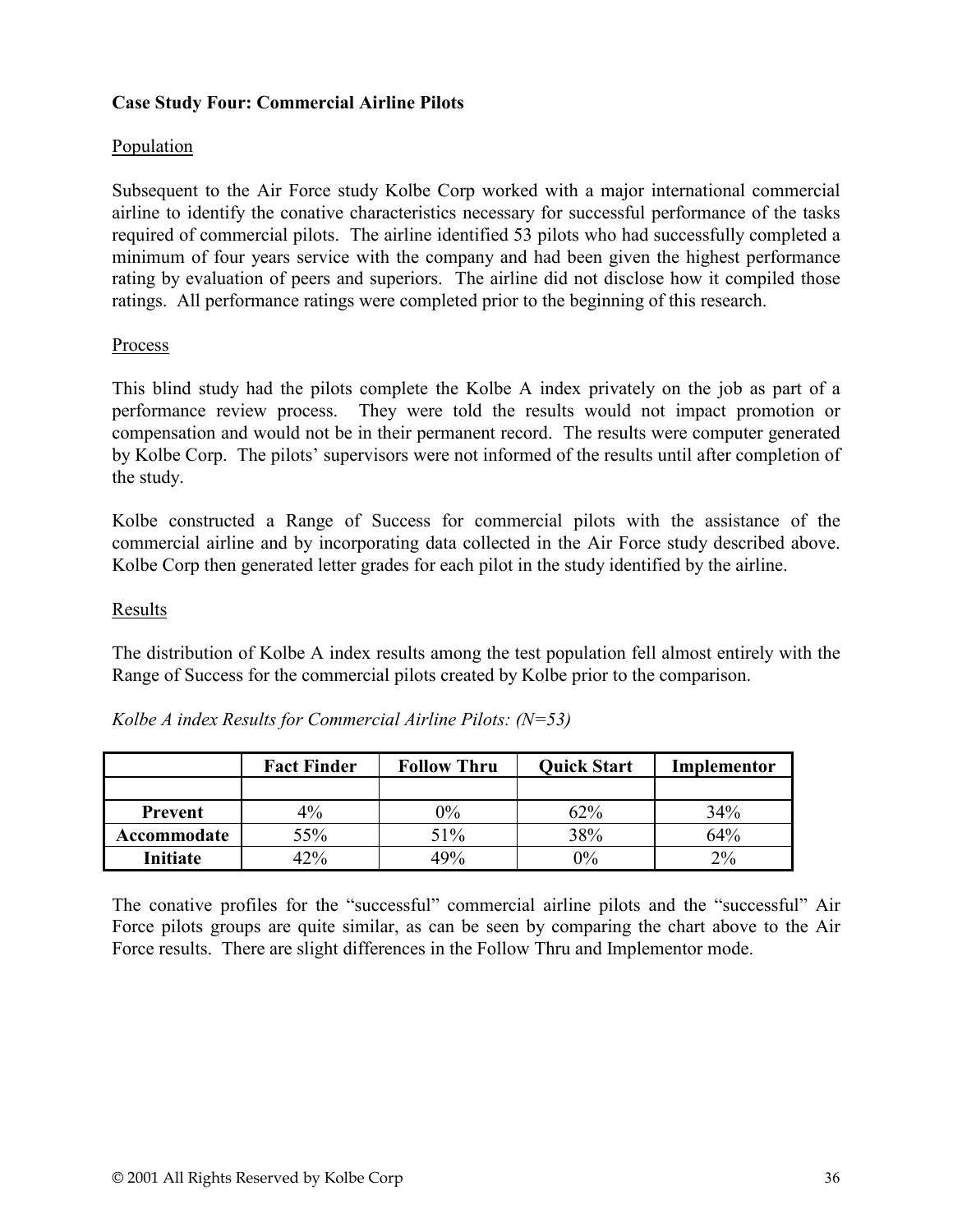|                | <b>Fact Finder</b> | <b>Follow Thru</b> | <b>Quick Start</b> | Implementor |
|----------------|--------------------|--------------------|--------------------|-------------|
|                |                    |                    |                    |             |
| <b>Prevent</b> | $7\%$              | 10%                | 60%                | 7%          |
| Accommodate    | 60%                | 70%                | 33%                | 67%         |
| Initiate       | 33%                | <b>20%</b>         | 7%                 | 26%         |

Kolbe A index Results for LTFP:  $(N=30)$ 

The Range of Success as determined for this airline was as follows:

Range of Success for Commercial Pilots:

| Mode               | Range   |
|--------------------|---------|
|                    |         |
| <b>Fact Finder</b> | $5 - 8$ |
| <b>Follow Thru</b> | 4-8     |
| <b>Quick Start</b> | $2 - 5$ |
| Implementor        | 1-8     |

Based upon this range, 96% of the commercial airline pilots would be rated "A" hires.

#### Case Study Five: Commercial Airline Pilots

#### Population

In another aviation study, 33 pilots from a different commercial airline took the Kolbe A index. The pilots primarily flew 737s and 747s and held the rank of captain.

#### Process

The pilots completed the Kolbe A index privately on the job. They were told the results would not impact promotion or compensation and the results would not be in their permanent records. The results were computer generated and their supervisors were not informed of them at the time of the study.

#### Results

When the Range of Success for Commercial Pilots created by Kolbe Corp for the prior study was compared to the profiles of the captains in this study, the results conclusively show the match between the two.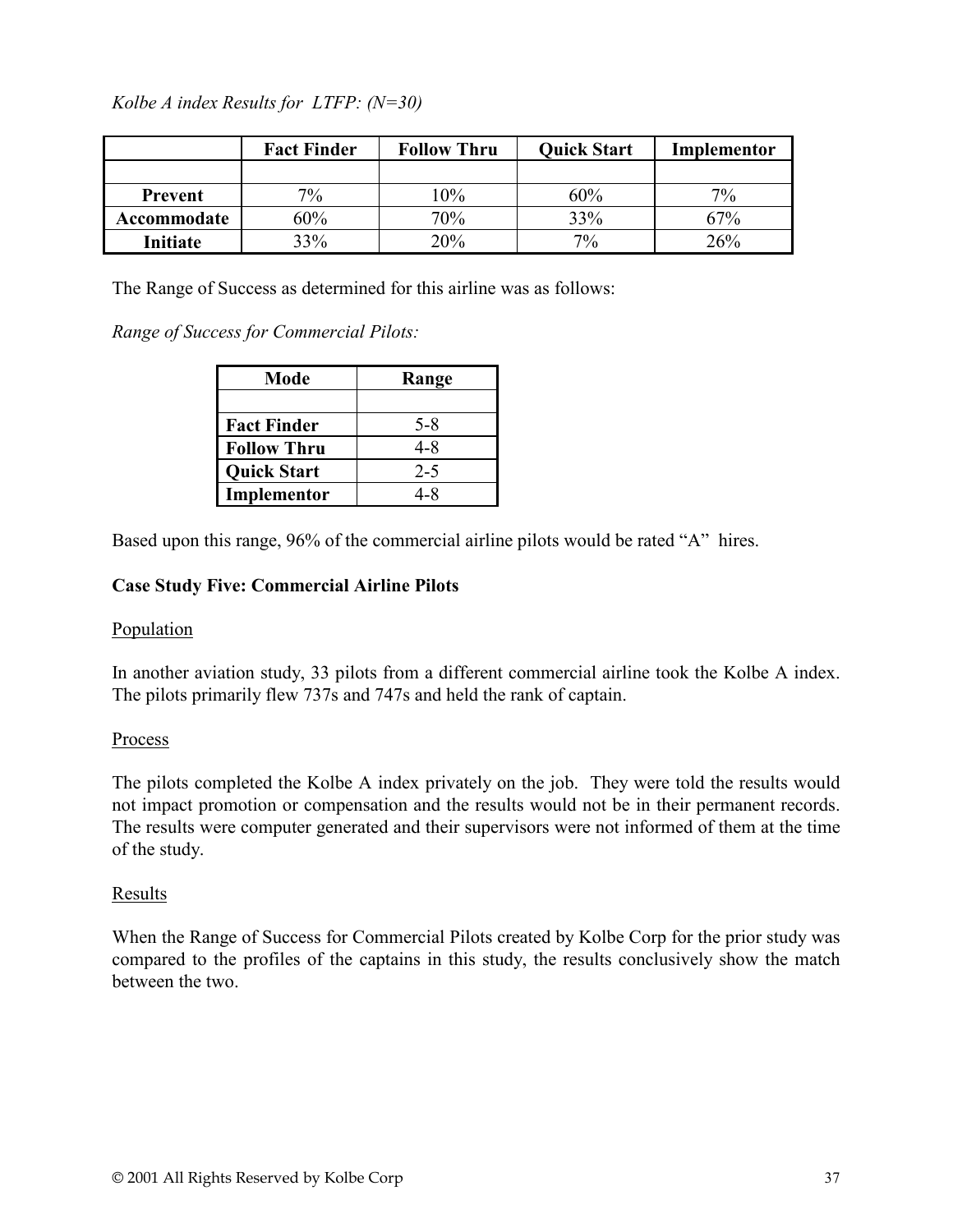Range of Success for Commercial Pilots:

| Mode               | Range   |
|--------------------|---------|
|                    |         |
| <b>Fact Finder</b> | 5-8     |
| <b>Follow Thru</b> | 4-8     |
| <b>Quick Start</b> | $2 - 5$ |
| Implementor        | 4-8     |

Letter Grades for Commercial Pilots: (N=29)

| <b>Letter Grade</b> | <b>Distribution</b> |
|---------------------|---------------------|
|                     | 94%                 |
|                     |                     |
| B+                  |                     |
| R                   |                     |
|                     |                     |

Only 3% of the pilots in this study scored below a B which indicates, according to the Kolbe methodology, that 97% of these pilots classify as "good hires" and match the conative characteristics required for the job. The exact cause of the consistent results for pilots in three different organizations that are dramatically different than the results found in a randomly selected group is not determined by the above referenced studies of pilots. However, whatever the cause, it is apparent that Kolbe A index results are a predictor of successful job performance in pilots.

#### Case Study Six: Kolbe Selection for Job Title - Life Insurance Sales

#### Population

This is a study of 1031 individuals whose primary job was self-reported as Insurance Sales and whose performance in the year prior to this study was measured by sales revenues of life insurance products. All respondents were working in life insurance General Agencies in the U.S. or Canada.

#### Process

All 1031 individuals completed the Kolbe A index after their performance levels for the previous year had been determined either by self reported total dollar sales or by total dollar sales as reported by supervisors. All voluntarily completed the Kolbe A index, which in every case was computer scored by Kolbe Corp. The respondents were then separated into three groups, by level of sales revenue:

High Performers included 520 individuals who had qualified for the insurance industry Million Dollar Round Table (MDRT) in the same year by achieving sales revenue from their individual production in the top 5% of the industry for that year.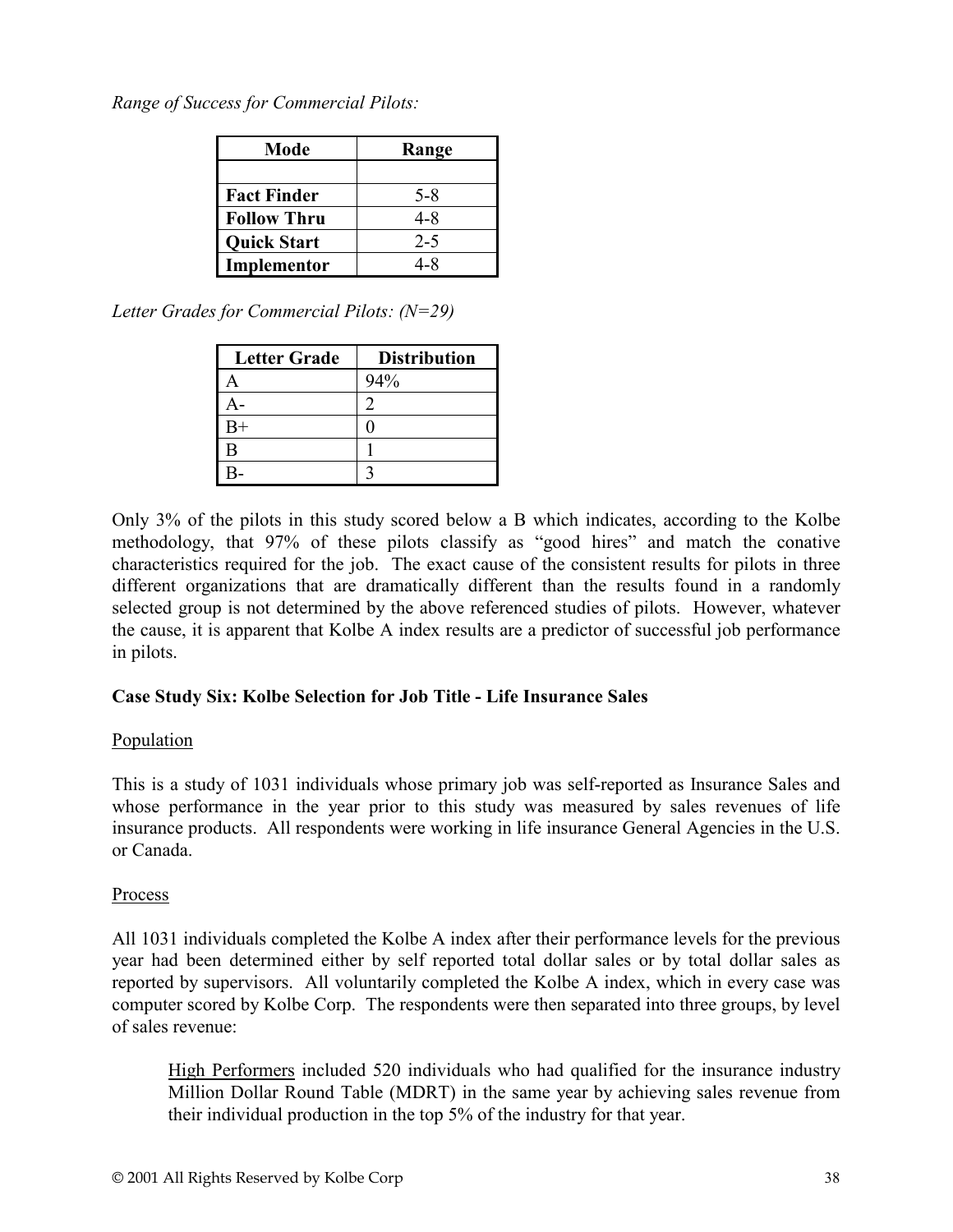Average Performers included 425 individuals who had not qualified for the MDRT in the year of the study, but whose sales revenue was within one standard deviation of the average for the industry in the same year. All of these individuals had been in the "insurance sales" job title for at least four years.

Low Performers included 86 individuals who had not qualified for the MDRT, and whose sales revenue production in the previous year was outside one standard deviation from the average for the industry and at least 25% below the average for the industry. All of these individuals had been in the "insurance sales" job title for at least two years.

#### Results

Results of Kolbe A indexes taken by the High Performers were analyzed electronically to determine the Range of Success for this population in each Kolbe Action Mode. This range is determined by a proprietary algorithm which is derived from the average level of intensity in each of the Action Modes plus and minus the standard deviation of the scores. This range reflects the conative characteristics which best match the Kolbe A indexes of high and low performers as well as the expectations of supervisors for how the job should be done.

Range of Success for High Performers: (N=520)

| Mode               | Range    |
|--------------------|----------|
|                    |          |
| <b>Fact Finder</b> | $3-6$    |
| <b>Follow Thru</b> | $1 - 5$  |
| <b>Quick Start</b> | $6 - 10$ |
| Implementor        | 1-4      |

Kolbe recommended letter grades are derived from the combination of all four Ranges of Success. A proprietary algorithm within the Kolbe selection software converts Kolbe A index raw scores, which determine those ranges, into letter grades for each individual whose Kolbe A result is compared to the established ranges. In this study all Average and Low performers' Kolbe A scores were compared to High performers' Kolbe A scores electronically, and every individual was given a computer-generated letter grade of A through F, including pluses and minuses from A- to D-.

An "A" grade indicates that the individual was within the determined Range of Success in every Kolbe Action Mode. An "F" score indicates the individual is outside the Range of Success in three or four modes by at least four units. The Kolbe recommended cut score for selection is a grade of "B-" or above.

Following is the distribution of letter grades for the three levels of performance for the insurance sales people in this study.

Letter Grades for High Performers: (N=520)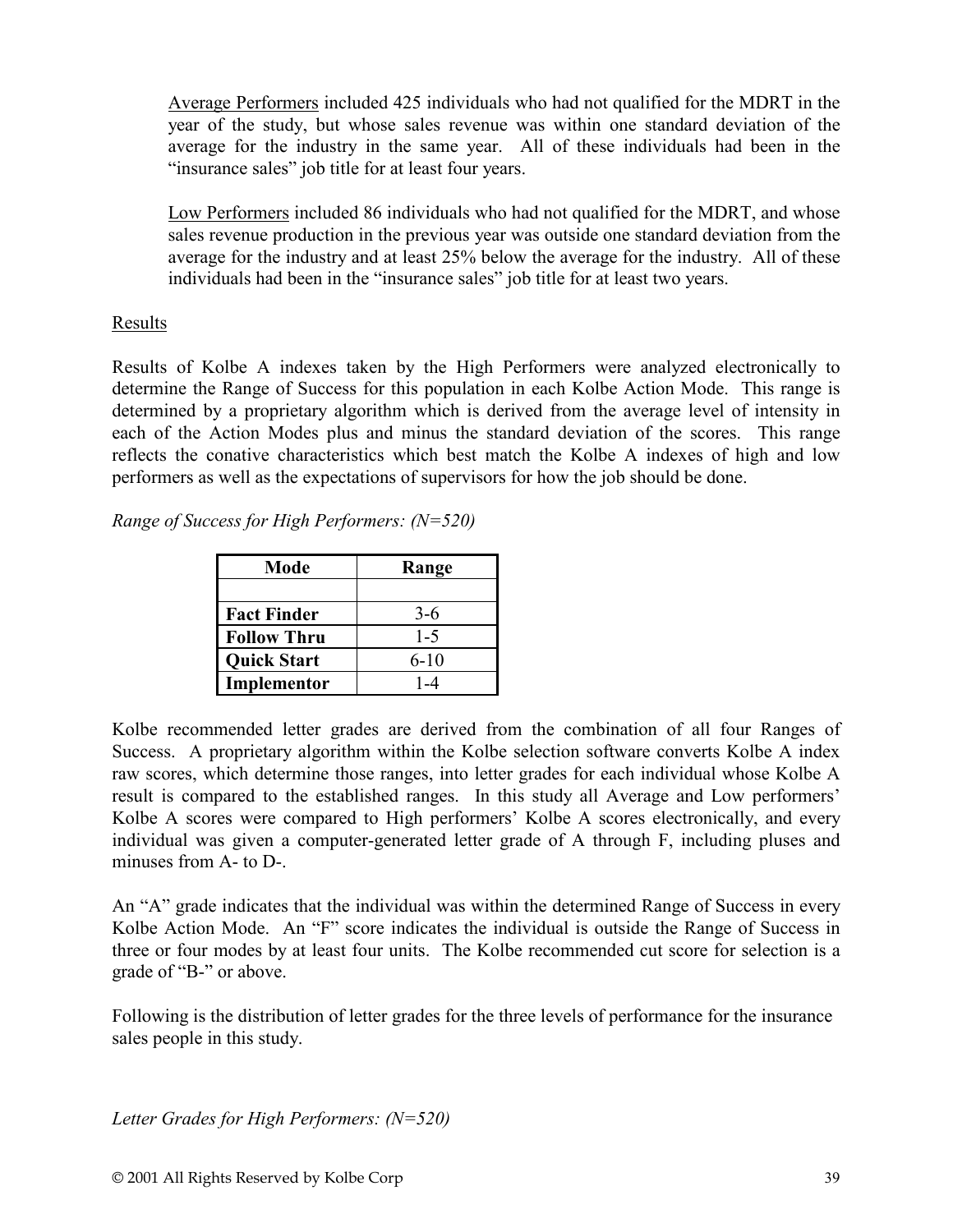| <b>Letter Grade</b> | <b>Distribution</b> |
|---------------------|---------------------|
| $A/A-$              | 78%                 |
| $B+/B$              | 15                  |
| $B$ -/C+            |                     |
| $C/C-$              |                     |
| $D+/D-/F$           |                     |

Letter Grades for Average Performers: (N=425)

| <b>Letter Grade</b> | <b>Distribution</b> |
|---------------------|---------------------|
| $A/A-$              | 7%                  |
| $B+/B$              | 24                  |
| $B$ -/ $C+$         | 56                  |
| $C/C-$              | 11                  |
| $D+/D-/F$           |                     |

Letter Grades for Low Performers: (N=86)

| <b>Letter Grade</b> | <b>Distribution</b> |
|---------------------|---------------------|
| $A/A-$              | $2\%$               |
| $B+/B$              |                     |
| $B-C+$              | 22                  |
| $C/C-$              | 39                  |
| $D+/D-/F$           |                     |

Based upon Kolbe cut scores developed for the job title of Insurance Sales in the life insurance industry in the U.S. and Canada, 93% of the High Performers in the study would have been recommended to be in the candidate pool<sup>13</sup>. Only 7% would have been misidentified as being below the cut score. Among Average Performers, 69% would have been below the cut score.

Had the 51 general agencies participating in the study used the Kolbe cut scores from the High Performer study, 90% of those who proved to be Low Performers in the previous year would not have been selected.

#### Case Study Seven: Branch Manager-trainees

#### Population

This study included 483 Branch Manager-trainees in a financial services firm over a period of six months.

<sup>-</sup><sup>13</sup> Kolbe does not recommend hiring based solely upon the conative dimension measured on the Kolbe A index.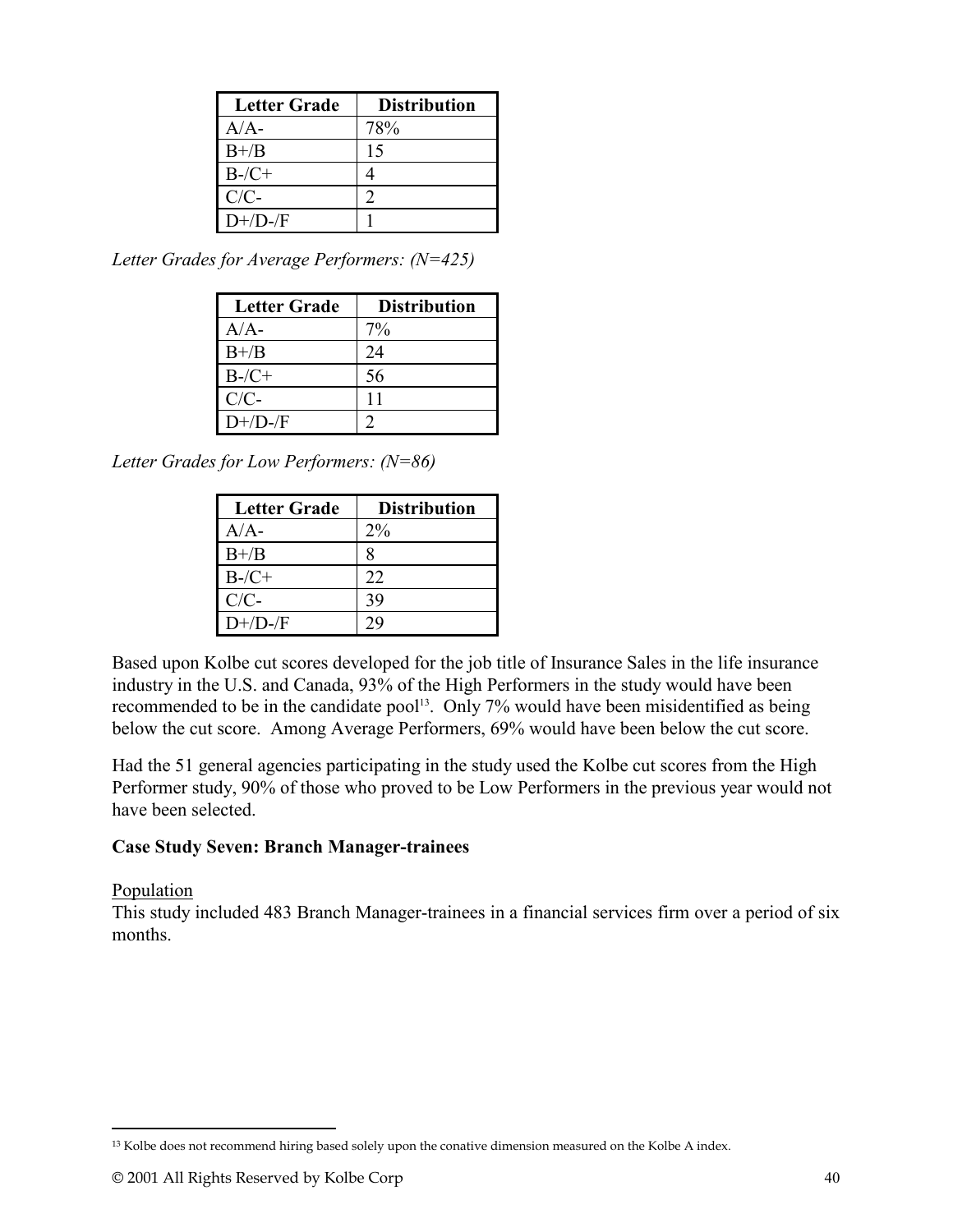#### Process

In this study, the Kolbe A index was part of a battery of tests given to all the participants. The other tests were either cognitive or affective; the Kolbe was the only test of the conative part of the mind.

Using the Kolbe methodology, a Range of Success for this position was created from the Kolbe A index results of 24 high-performing branch managers, 24 low-performing branch managers and Kolbe C index results completed by 24 district managers who had been identified as "successful branch" managers by the firm. Success and poor performance determinations were made based on performance evaluation data collected by district managers.

The 483 Branch Manager-trainees involved in the study were divided into three groups. The first group did not take the Kolbe index but took a number of other instruments. The remainder of the trainees took the index privately during work hours and the results were generated by computer. These individuals were informed that the instruments were for research purposes only and would not impact selection, placement, promotion, evaluation or compensation. The group that completed the Kolbe A index was then divided into two smaller groups based upon the letter grades for each participant generated by comparing their Kolbe A index results to the Range of Success for their position. One group was made up of those individuals who received letter grades of B- or above; the other group was those who received letter grades of C- or below. The managers of the participants who took the Kolbe index were trained on how to coach, communicate with, and motivate employees given the employees' respective conative characteristics.

#### Results

The company involved in the research identified the rate of these employees' separation from the company due to job-related issues as a key measure of job success. The separation rate and total turnover rates for the three groups involved in the study during the sixth months following the participants completing the Kolbe A index show that the use of the Kolbe Concept in selection and employee management effectively reduced the influence of previously unmeasured variables affecting job performance and turnover. The identification of high—potential employees and the training of their managers was effective in achieving significantly improved retention.

| Group        | <b>Utilization of Kolbe</b> | % Job Related Separation |
|--------------|-----------------------------|--------------------------|
|              |                             |                          |
| One          | None                        | 117                      |
| Two          | Minimal                     |                          |
| <b>Three</b> | F1111                       |                          |

#### Job Related Separation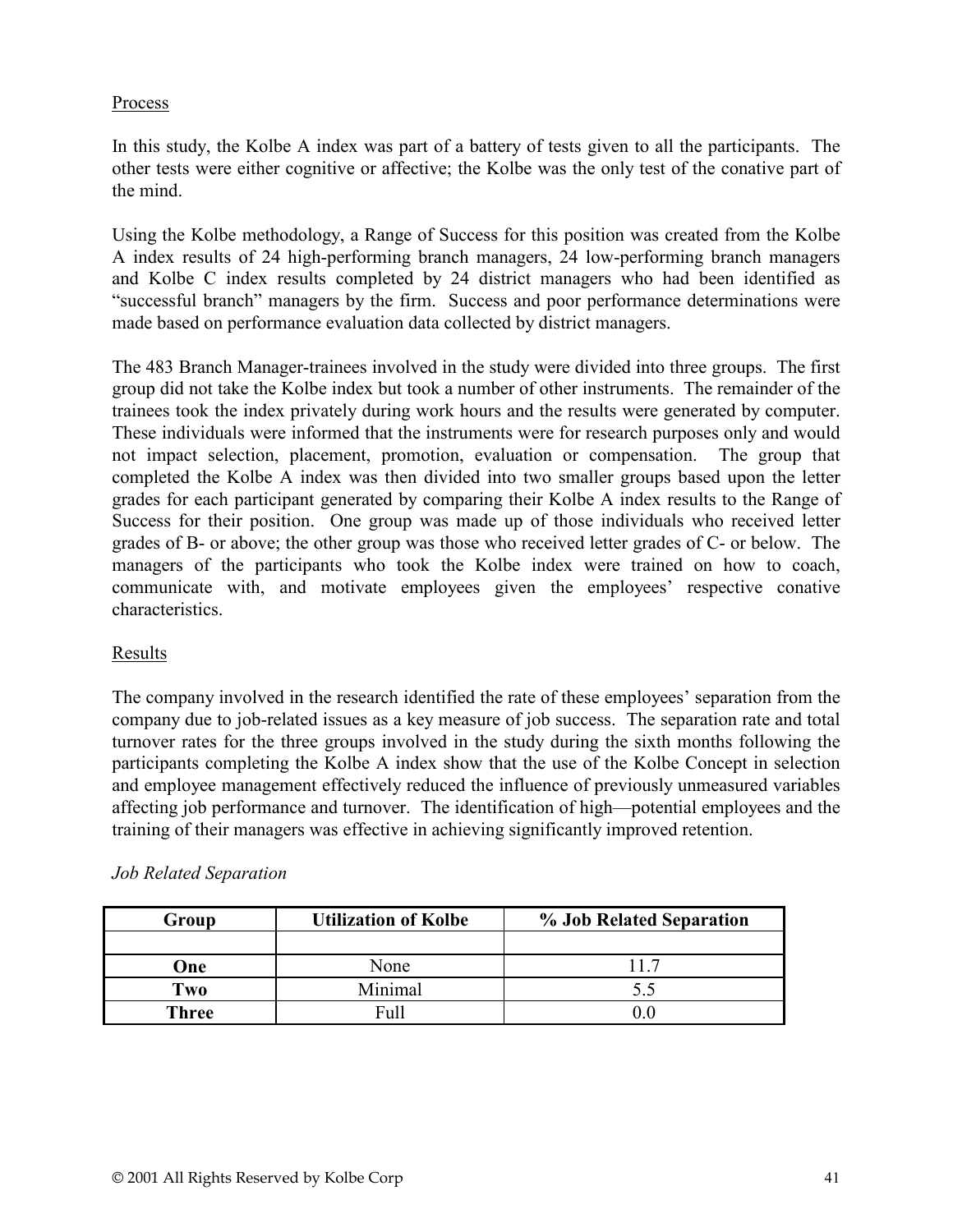The job-related separation rate was based on the percentage of people hired who terminated for what the corporation assessed as job-related causes. The formula used was:

# terminations total  $\#$  in the study group

Turnover

| Group       | <b>Utilization of Kolbe</b> | % Turnover |
|-------------|-----------------------------|------------|
|             |                             |            |
| One         | None                        | -44.       |
| Two & Three | Minimal & Full combined     |            |

The Turnover formula was defined as:

 $#$  terminations 6 months average # of employees in position x 12

Selection within the recommended Kolbe Range of Success resulted in 100% retention of the desired Branch Manager-trainees.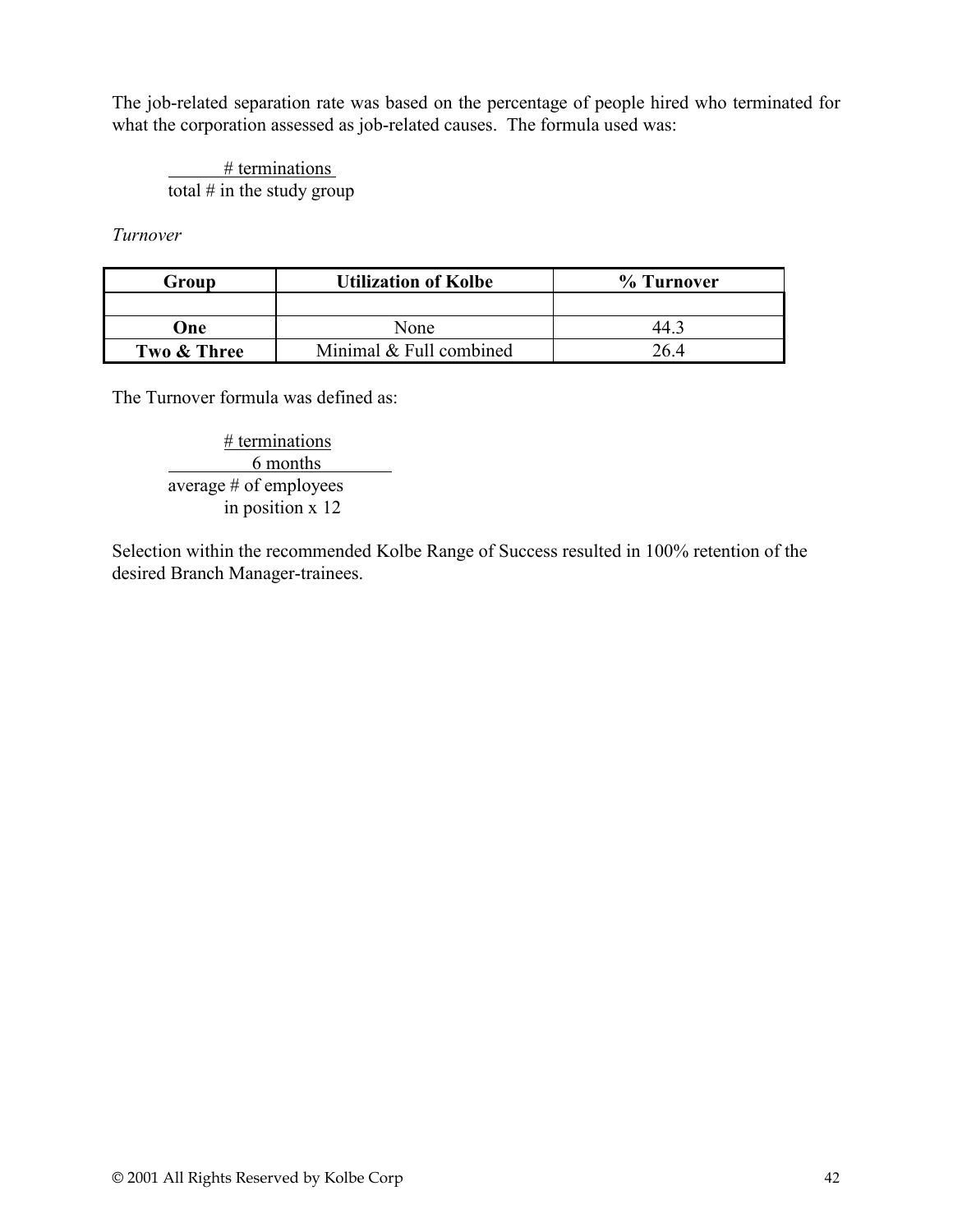### Appendix A - The MBTI, Performance and Selection

In the 1962 manual for the Myers-Briggs Type Indicator (MBTI), Isabel Briggs Myers clearly states, "The purpose of the Indicator is to implement Jung's theory of type [1923]…[and that there are] basic differences in the way people prefer to use perception and judgment." She further states that "the purpose of the indicator is to ascertain a person's basic preferences," reflecting habitual choice between opposites.

In test reviews in Buros' Sixth Mental Measurements Yearbook, it was suggested that "the scales measure only limited aspects of their underlying constructs…" and that "as it stands…the test would be of dubious value for selection, where conscious faking would be a problem."

More recent information regarding the reliability of the Myers-Briggs, however, comes from the conclusions of the National Research Council's Committee on Techniques for the Enhancement of Human Performance, Commission on Behavioral and Social Sciences and Education. In its 1991 report published under the title, In the Mind's Eye: Enhancing Human Performance, the Committee indicates that despite the MBTI's popularity, this popularity is not "coincident with supportive research results." Reported is a  $1983<sup>14</sup>$  study in which only 47% of respondents to the MBTI retained their initial "types" over a period of 5 weeks. It is noted that "changes…of these magnitudes suggest caution in classifying people in these ways and then making decisions that would influence their careers or personal lives (page 97)."

In terms of vocational choice, conclusions made by the Committee regarding the MBTI include comments regarding three methodological problems:

- 1. "there is weak discrimination among occupations due to an overlap between types and preferred occupations,"
- 2. "attention to basic normative data [is lacking]," and
- 3. "no evidence has been presented on the relationship [of type] to performance" (emphasis added).

In terms of employee selection, the third conclusion is paramount. EEOC Guidelines for Selection require that a statistically significant relationship be established between a given selection procedure and job performance criteria. The MBTI, while useful in regard to providing an interesting framework for conceptualizing individual affective preferences, should not be considered valid for use in predicting successful job performance.

l

<sup>&</sup>lt;sup>14</sup> McCarley, N. and Carskadon, T.G. Research in Psychological Type, 1983, 6:24-36.

<sup>© 2001</sup> All Rights Reserved by Kolbe Corp 43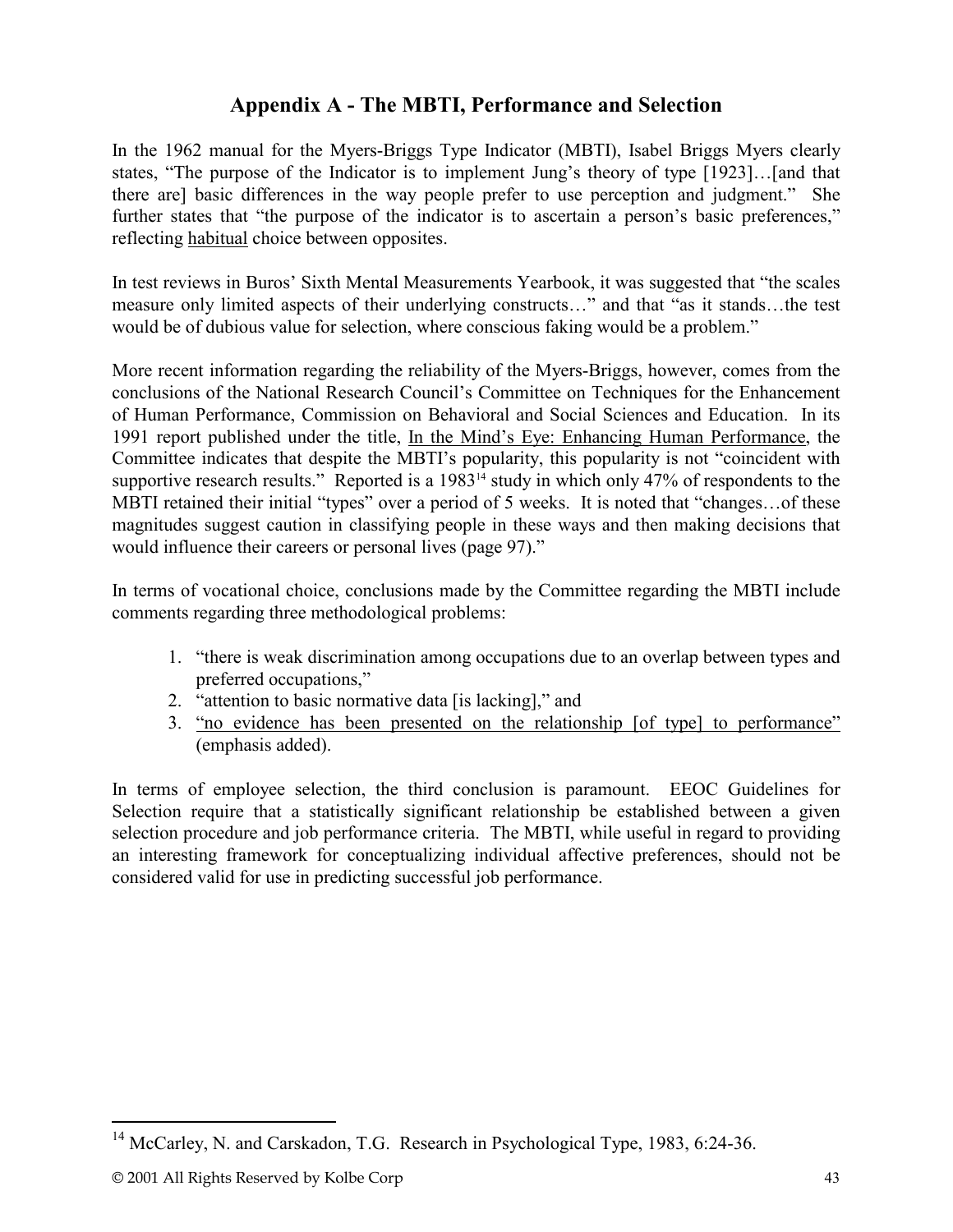### Appendix B - The 17 Natural Advantages™

Individual Kolbe results yield 17 natural "insistence patterns" which are called "Natural Advantages." These patterns, named for their singular or combined attributes, DO NOT imply what would necessarily be appropriate job titles. Rather, they describe MOs.

| <b>MO</b> | <b>Natural Advantage</b>   | <b>MO</b> | <b>Natural Advantage</b>     |
|-----------|----------------------------|-----------|------------------------------|
|           |                            |           |                              |
| FF        | <b>RESEARCHER</b>          | FF/FT     | <b>STRATEGIC PLANNER</b>     |
|           | Probes                     |           | Studies trends               |
|           | Prioritizes                |           | Evaluates sequences          |
|           | Proves                     |           | Puts priorities into context |
|           | Specifies                  |           | Organizes curricula          |
|           | Calculates                 |           | Explains procedures          |
|           | Defines                    |           | Justifies policies           |
|           |                            |           |                              |
| FF/QS     | <b>MANAGER</b>             | FF/IM     | <b>TECHNOLOGIST</b>          |
|           | Explains bottom line       |           | Studies tangibles            |
|           | Calculates risk            |           | Demonstrates probabilities   |
|           | Justifies intuition        |           | Allocates space              |
|           | Specifies challenges       |           | Evaluates quality            |
|           | Qualifies sales            |           | <b>Tests materials</b>       |
|           | Allocates variables        |           | Strategizes for safeguards   |
|           |                            |           |                              |
| <b>FT</b> | <b>DESIGNER</b>            | FT/FF     | <b>SYSTEMS ANALYST</b>       |
|           | Plans                      |           | Structures data              |
|           | Charts                     |           | Concentrates on details      |
|           | Coordinates                |           | Programs specifics           |
|           | Arranges                   |           | Plans appropriately          |
|           | Graphs                     |           | Charts probabilities         |
|           | <b>Budgets</b>             |           | Concludes thoroughly         |
|           |                            |           |                              |
| FT/QS     | PROGRAM DEVELOPER          | FT/IM     | <b>MANUFACTURER</b>          |
|           | Focuses options            |           | Designs models               |
|           | Graphs changes             |           | Coordinates equipment        |
|           | Designs originals          |           | Structures manually          |
|           | Sequences diverse elements |           | Concentrates materials       |
|           | Coordinates flexibility    |           | Patterns work flow           |
|           | Tracks experiments         |           | Maintains quality            |
|           | Schedules alternatives     |           | Plans for space utilization  |
| QS        | <b>INNOVATOR</b>           | QS/FF     | <b>ENTREPRENEUR</b>          |
|           | Challenges                 |           | Promotes appropriateness     |
|           | <b>Brainstorms</b>         |           | Challenges status quo        |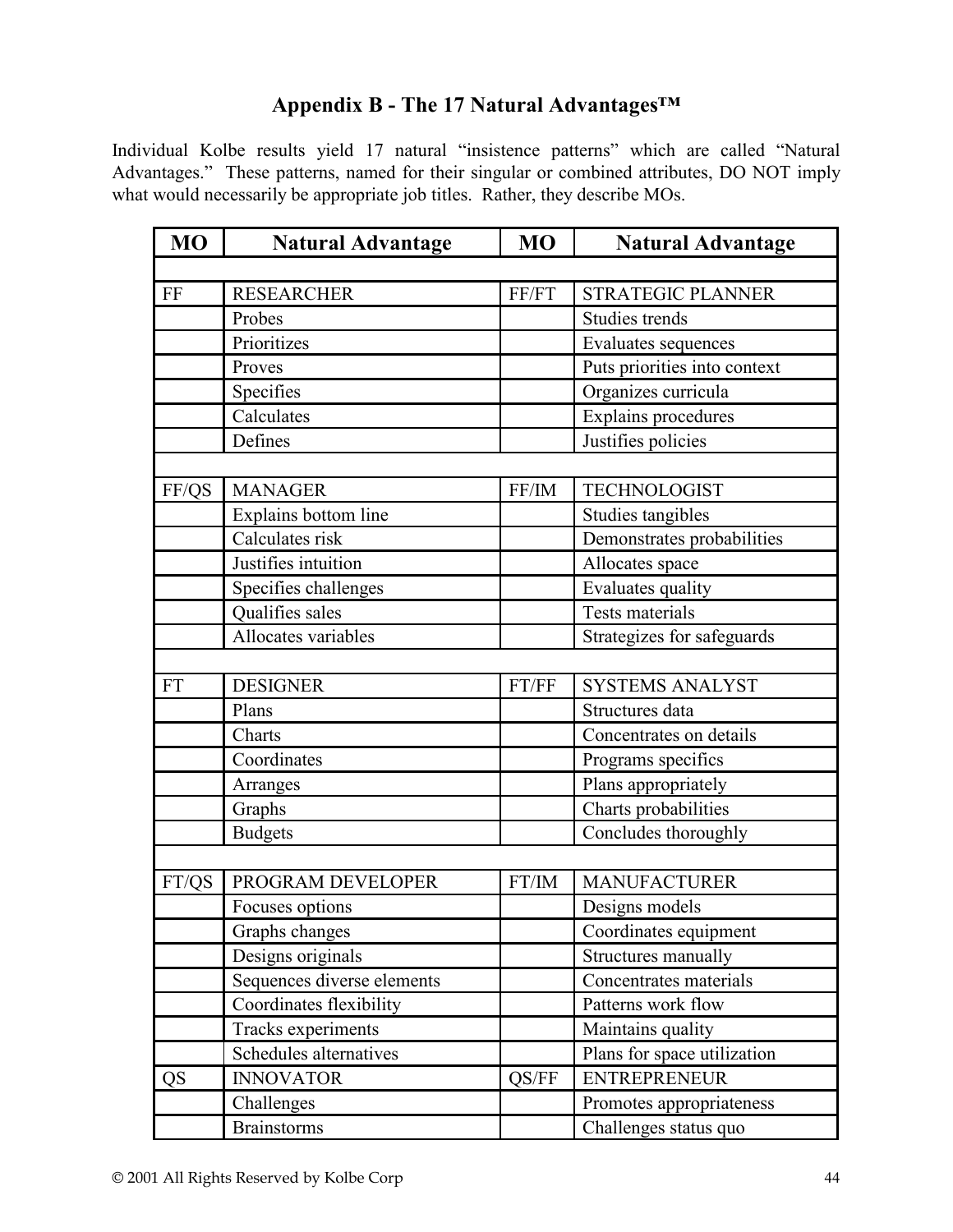|           | Originates                     |       | Changes priorities             |
|-----------|--------------------------------|-------|--------------------------------|
|           | <b>Risks</b>                   |       | Revises standards              |
|           | Promotes                       |       | Improves presentations         |
|           | Intuits                        |       | Converts data                  |
|           |                                |       |                                |
| QS/FT     | <b>THEORIST</b>                | QS/IM | <b>PIONEER</b>                 |
|           | Innovates systems              |       | Competes physically            |
|           | Reforms plans                  |       | Challenges endurance           |
|           | Reverses trends                |       | Explores new territory         |
|           | Modifies procedures            |       | Alters environment             |
|           | Originates concepts            |       | Defies the elements            |
|           | Instigates transition          |       | Invents tangibles              |
|           |                                |       |                                |
| <b>IM</b> | <b>DEMONSTRATOR</b>            | IM/FF | <b>INVESTIGATOR</b>            |
|           | <b>Builds</b>                  |       | Handles meticulously           |
|           | Molds                          |       | Builds precisely               |
|           | Constructs                     |       | Demonstrates thoroughly        |
|           | Forms                          |       | Physically protects            |
|           | <b>Shapes</b>                  |       | Establishes standards          |
|           | Repairs                        |       | Transports sophisticated       |
|           |                                |       | equipment                      |
|           |                                |       | Makes complex maneuvers        |
|           |                                |       |                                |
| IM/FT     | <b>QUALITY CONTROLLER</b>      | IM/QS | <b>ADVENTURER</b>              |
|           | Installs systems               |       | Remodels                       |
|           | <b>Builds structures</b>       |       | Explores                       |
|           | Enforces regulations           |       | <b>Constructs futuristics</b>  |
|           | Guards facilities              |       | Renders uniquely               |
|           | Maintains equipment            |       | Sculptures freeform            |
|           | Mechanically designs           |       | Shapes intuitively             |
|           |                                |       |                                |
|           | MEDIATOR/FACILITATOR           |       |                                |
|           | (No Insistences)               |       |                                |
|           | Accommodates in a variety of   |       | Avoids being in the limelight  |
|           | ways                           |       |                                |
|           | Gains cooperation by mediation |       | Commits to group progress      |
|           | Provides back-up support       |       | Responds as needed for success |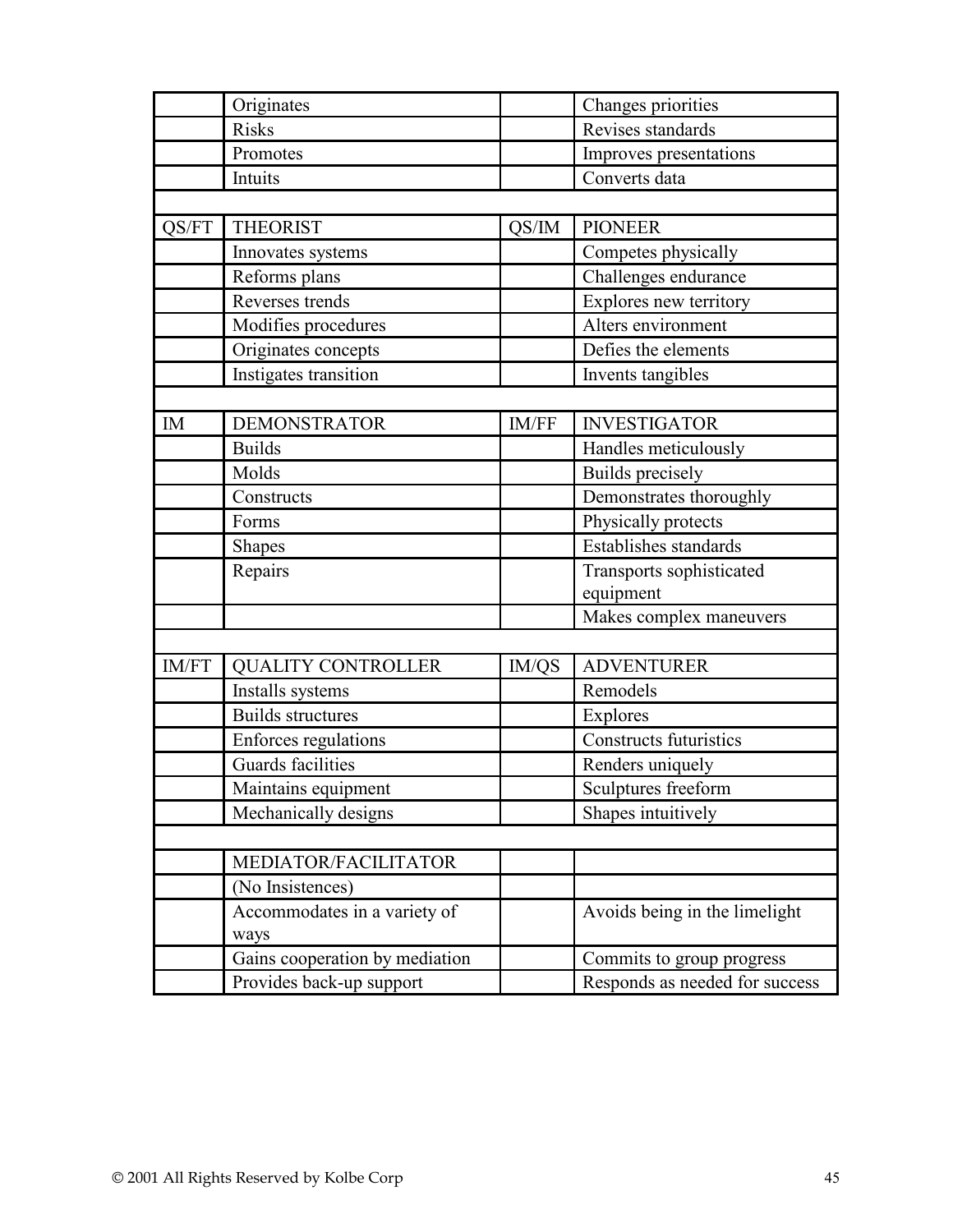### Appendix C - Summary of Analyses of Inter-correlations between Action Modes™ and Correlations between the Kolbe index™ and the MBTI

Two hundred sixty eight individuals completed both the Kolbe index and the Myers-Briggs Type Indicator (MBTI). Preference scores for the MBTI were not used in the classification of results in this study. Rather, for each continuum, "if not, then" statements were employed for classification purposes.

| Mode               | Mean  | <b>Standard Deviation</b> |
|--------------------|-------|---------------------------|
|                    |       |                           |
| <b>Fact Finder</b> | 5.963 | 1.584                     |
| <b>Follow Thru</b> | 4.668 | 1.664                     |
| <b>Quick Start</b> | 5.828 | 2.305                     |
| Implementor        | 3.560 | 1 379                     |

Mean intensities and standard deviations for each Action Mode are listed below:

Pearson coefficients for inter-correlations between Action Modes are as follows:

| <b>Modes</b>              | Correlation |
|---------------------------|-------------|
|                           |             |
| Fact Finder & Follow Thru | .322        |
| Fact Finder & Quick Start | $-.529**$   |
| Fact Finder & Implementor | $-.385$     |
| Follow Thru & Quick Start | $-.768++$   |
| Follow Thru & Implementor | $-.033$     |
| Quick Start & Implementor | $-.288$     |

\*\* Moderately strong negative correlation between Fact Finder and Quick Start, that is, in this study, those scoring toward insistence in Fact Finder tended to score toward resistance in Quick Start, and vice versa.

++ High negative correlation between Follow Thru and Quick Start, with highly accommodating or insistent Follow Thrus likely to be resistant in Quick Start.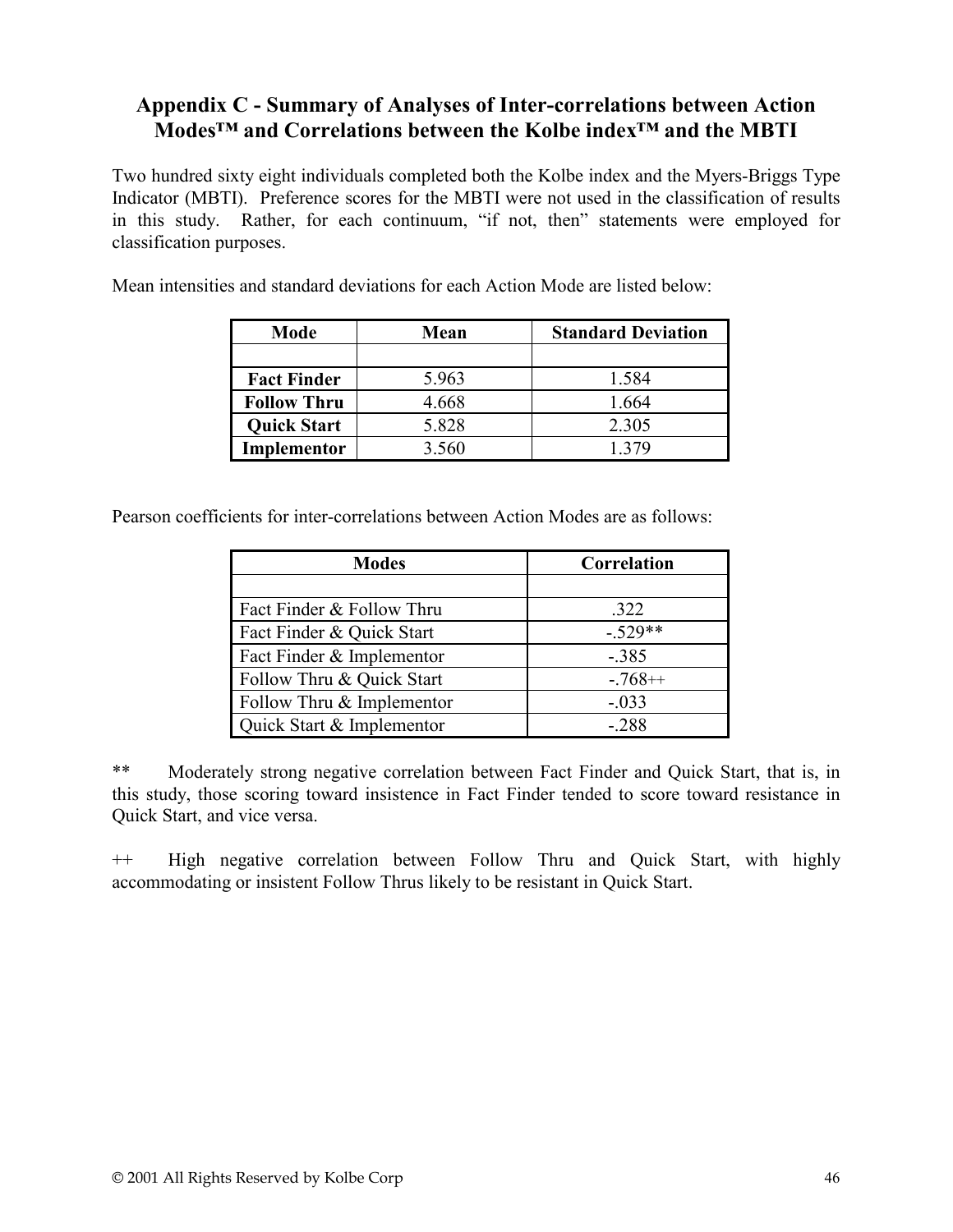| <b>MBTI</b> Type    | <b>Fact Finder</b> | <b>Follow Thru</b> | <b>Quick Start</b> | Implementor |
|---------------------|--------------------|--------------------|--------------------|-------------|
|                     |                    |                    |                    |             |
| <b>Introversion</b> | .082               | .244               | $-.254$            | .145        |
| <b>Extroversion</b> | $-.082$            | $-.244$            | .254               | $-145$      |
| <b>Sensing</b>      | .285               | $.368*$            | $-434**$           | .054        |
| <b>Intuiting</b>    | $-.285$            | $-.368*$           | $434**$            | $-.054$     |
| <b>Thinking</b>     | .301               | .142               | $-163$             | $-168$      |
| Feeling             | $-.301$            | $-142$             | .163               | .168        |
| <b>Judging</b>      | .420 <sup>xx</sup> | $.375+$            | $-451++$           | $-.059$     |
| Perceiving          | $-.420^{XX}$       | $-.375+$           | $.451++$           | .059        |

Correlations between Kolbe index and MBTI Indices:

 $*,**$ ,  $^{xx}$ ,  $+$ ,  $+$  As can be seen, correlations between MBTI dimensions and Kolbe Action Modes are of only moderate degree. Examination of individual MBTI items reveals an unclear mixture of cognitive, affective and conative statements. It is conjectured that some portion of the items which score to the Intuiting scale and the Perceiving scale relate to the intuitive instinct and behavioral adaptability of the insistent Quick Start. Items which score to the Judging scale may relate to the detailed, orderly approach of the Fact Finder/Follow Thru.

It is noteworthy that of the four dimensions of the MBTI, the two involved here (S-N and J-P) are the two least stable when considered in the context of test-retest reliability studies. The history of variability along these dimensions may be at least partially explained by the influence of changing emotional experiences on our life perceptions.

A second study, done in May 1992, substantiates the findings above, with the exception of a somewhat higher correlation (.590) between Follow Thru insistence and the Judging dimension of the MBTI. A positive correlation of .406 was found between Follow Thru and Sensing, .398 between Quick Start and Intuiting, and .439 between Quick Start and Perceiving. The sample of 44 individuals was made up of a combination of managers in a large corporation and consultants enrolled in a graduate program of the Pepperdine University School of Business.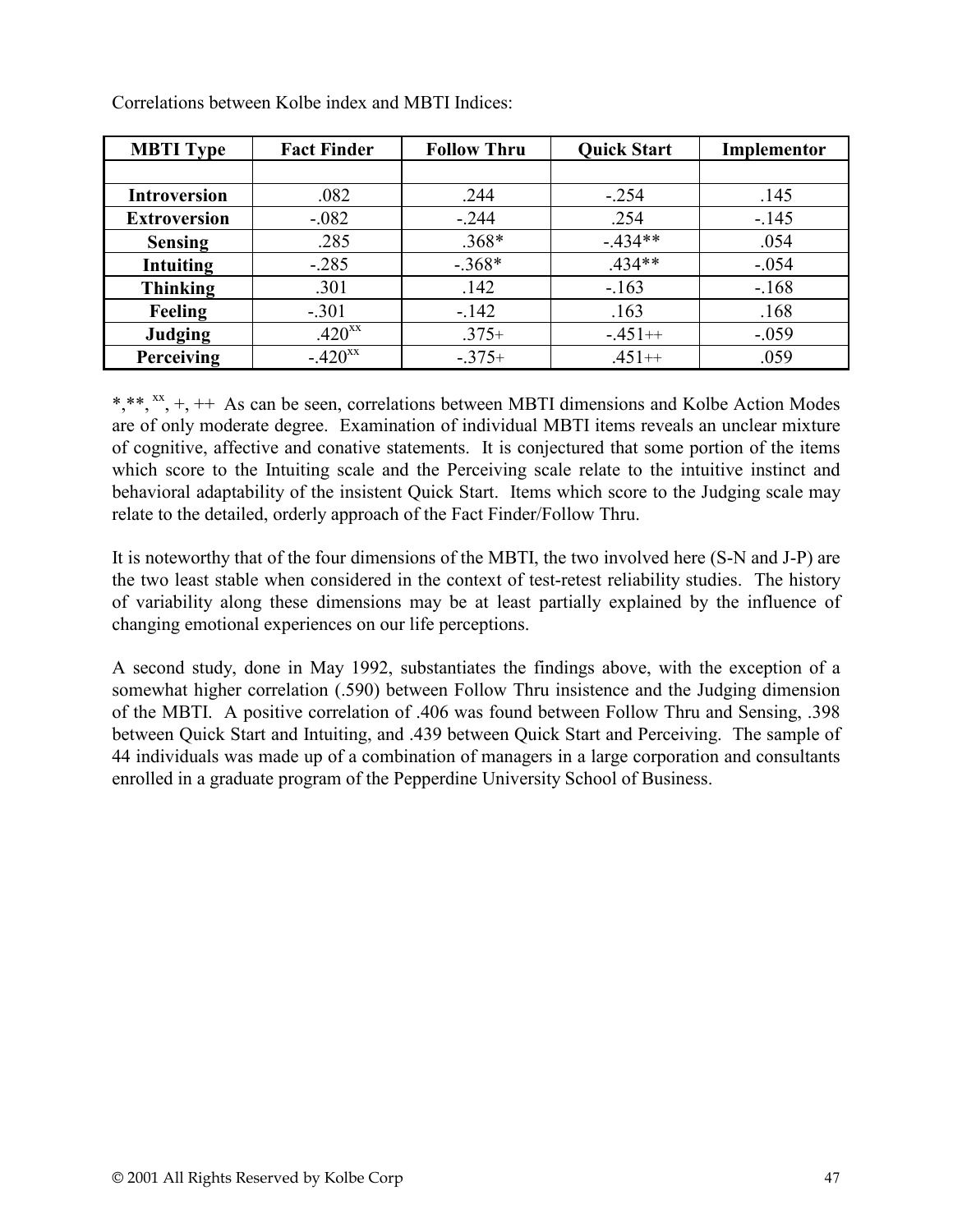### Appendix D - Legal Opinion on the Use of the Kolbe System in Selection

LEGAL OPINION

Ryan L. Thomas, J.D., Ph.D. Attorney at Law 209 S. Inglewood, Orem, Utah 84058 (801) 226-6009

January 7, 1993

#### re: Legal Opinion on use of the Kolbe A™ Index - in Employment Testing and Classification

#### The Kolbe A Index

The Kolbe A Index is a forced-choice instrument that requires subjects to choose one of four responses reflecting how they would be most and least likely to respond to 72 single-sentence problem-solving or behavioral scenarios. It is part of the Kolbe RightFit™ System, based on the theory of conation, which premises an human behavior on the interaction between the cognitive (knowledge), the affective (feeling or belief), and the conative (instinct or will). The Kolbe A Index raw scores are translated into a set of four scales that reflect the subject's conative instincts.

Kolbe Corp research has shown that successful employees in similar jobs tend to have Kolbe A Index results that fall within a well-defined range. These ranges, the studies suggest, tend to be consistent with the conative expectations of the job as identified by supervisors and cohorts. The use of the Kolbe A Index in selection and classification of employees is premised on the theory that by determining the relative consonance between a job applicant's conative instincts and the conative requirements of a specific job, employers can accurately predict employee success.

#### Legal Requirements of Employee Testing

The federal legislative enactments which impact the employment selection process date from the Civil Rights Act of 1866 which, in section 1981, provides a right of action when anyone acting "under color of state *law*" deprives another of a civil right. Title VII of the Civil Rights Act of 1964 proscribes anyone whose business impacts interstate commerce from discriminating on the basis of "race, creed, color or national origin." Gender-based discrimination is also proscribed. The 1964 Civil Rights act was followed by the 1967 Age Discrimination in Employment Act that prohibited discrimination on the basis of age for those over age 40. Protection for the disabled was provided by the Vocational Rehabilitation Act in 1973. That protection was extended by the Americans with Disabilities Act of 1990 which protects all "qualified persons with a disability," defined as any applicant or employee with a disability who, with or without accommodation, can perform the essential functions of the job.

The most important case impacting employee testing is Griggs v. Duke Power, 401 US 424 (1971), in which the United States Supreme Court held that the employer, Duke Power, had established unlawful racially discriminatory criteria for employment and advancement including testing and educational requirements. The legal principles emerging from that case and its legal progeny are:

1)Any testing or other system of selection or classification, even if facially neutral, which has a "disparate impact" on a protected group including religion, national origin, age,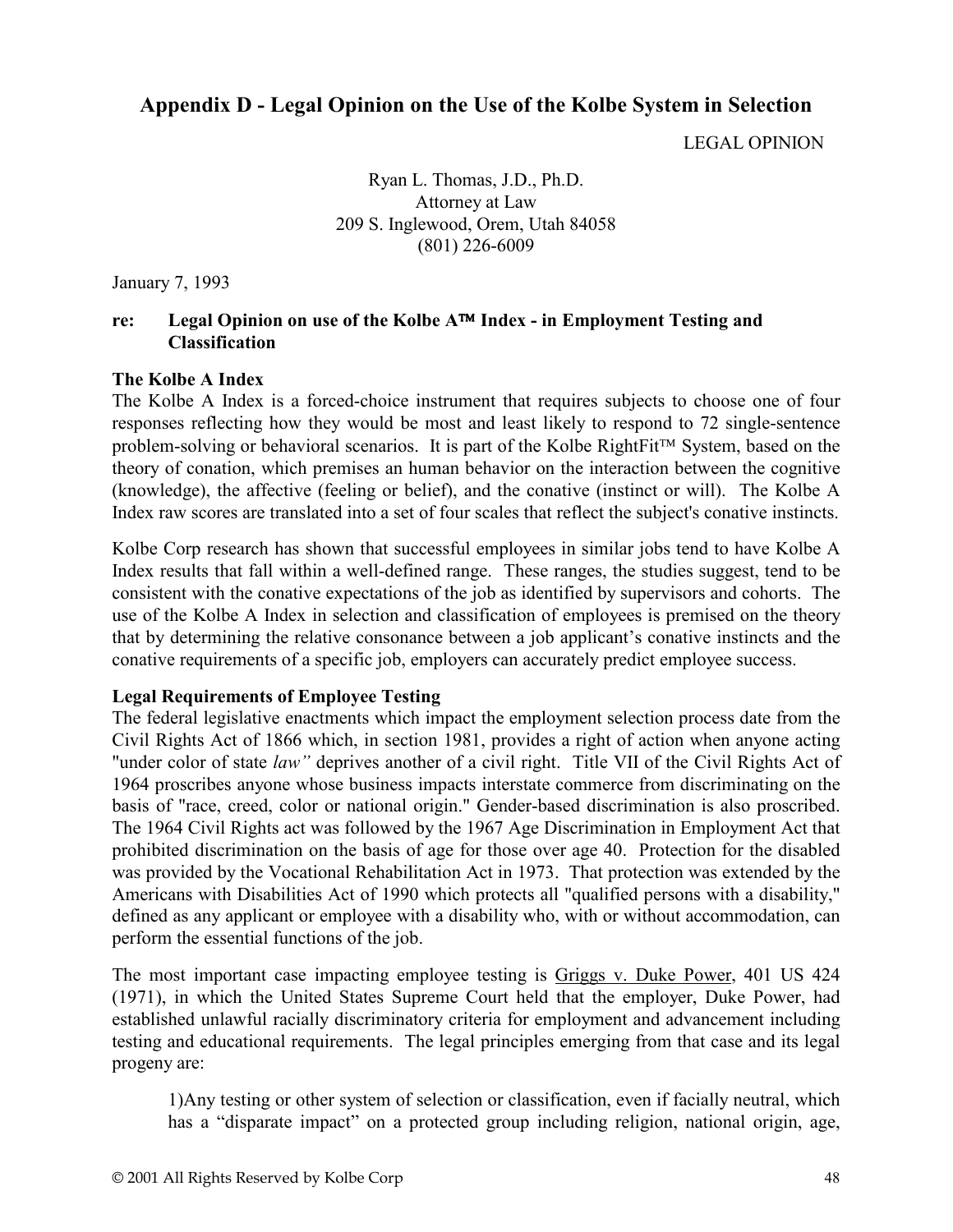gender and handicap will be the basis for an action for employment discrimination unless the employer can demonstrate that there is a substantial "business necessity" for the practice. See James v. Stockham Valves and Fittings Co., 559 F.2d 310 (5th Cir. 1977), cert. den. 434 U.S. 1034 (1978) (evidence of disparate impact of employment test on Blacks combined with gross disparities between numbers of Whites and Blacks in positions requiring high scores sufficient to establish adverse impact). However, the impact must be shown in the specific job setting. See Adams v. Texas & Pacific Motor Transport Co.. 408 F. Supp. 156 (E.D. La. 1975), (employer's use of the same test found inappropriate in Griggs was not held to be facially invalid without a showing of disparate impact among employer's job applicants). Disparate impact has been defined in the EEOC Guidelines to constitute, "A selection rate for any race, sex, or ethnic group which is less than four fifths(4/5)(or eighty percent) of the rate for the group with the highest rate." 41 C.F.R. section 60-3.4(d). However, this "four-fifths rule" has been criticized by some courts. See Clady v. County of Los Angeles, 770 F.2d 1421 (9th Cir. 1985).

2)In order to satisfy the "business necessity" requirement, a test or requirement must be proven to be "Job related." See Brunet v. City of Columbus, 642 F. Supp. 1214 (S.D. Ohio 1986) (employer established job-relatedness of mechanical reasoning test) and United States v. LLJLAC. 793 F.2d 636 (5th Cir. 1986) (lower court erred in not considering the job-relatedness of a biased test).

3)Tests used for employment selection and classification can not be validated as job related in the abstract, but the inferences which are drawn from the test results used by an employer in employment decisions may only be validated within a specific employment context. See Albemarle Paper Co. v. Moody 422 U.S. 405 (1975) (citing EEOC Guidelines, "Discriminatory tests are impermissible unless shown, by professionally acceptable methods, to be 'predictive of or significantly correlated with important elements of work behavior which comprise or are relevant to the job or jobs for which candidates are being evaluated.' 29 CFR section 1607.4(c).")

4) A facially discriminatory pattern can be established by showing a statistically significant difference between the hiring patterns of an employer and an appropriate reference group (usually adult population in the geographical area). See International Brotherhood of Teamsters v. United States, 431 U.S. 324 (1977). However, courts have sometimes allowed general population statistics to be used to prove disparate impact. See Dothard v. Rawlinson, 433 U.S. 321 (1977) (national statistics on height and weight used to show disparate impact on females of Alabama requirements for prison guards).

5) Once a facially discriminatory pattern is established, the employer has the burden to establish the "business necessity" or "job relatedness" of the test or other selection procedure. Additionally, the employer must show that the employment practice which selects or classifies, even if it measures a "job-related" "business necessity," does so in a way which is less discriminatory than other available alternatives and does not inappropriately use scores of those near the top of a line of progression to exclude applicants without considering the effect of work experience and on-the-job training. See Albemarle Paper Co. v. Moody, supra, (use of tests proscribed where they had not been validated for all jobs for which they were used and where scores of experienced workers were used to establish cut scores without considering on-the-job development).

In summary, valid employment testing must meet the following minimum legal requirements: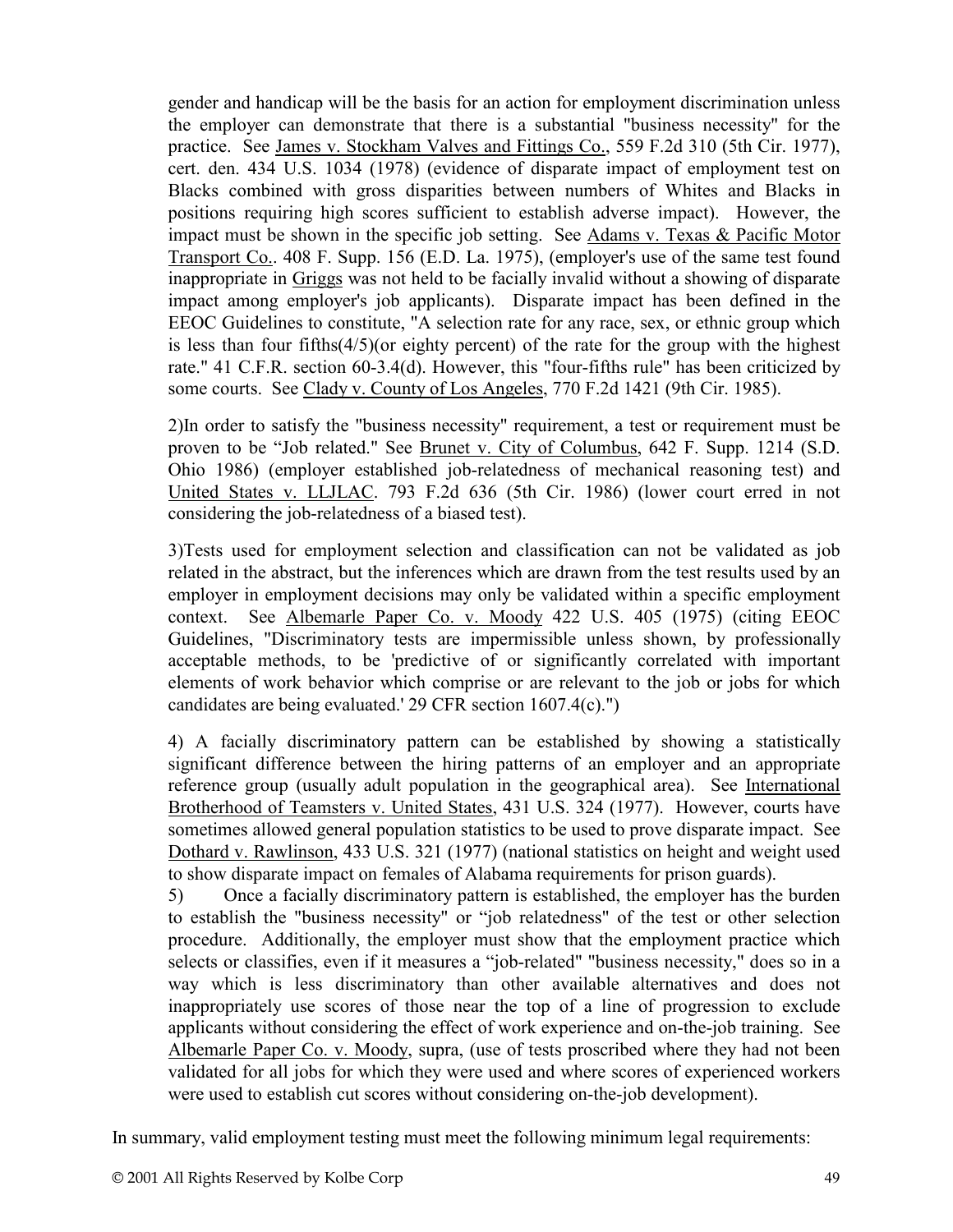- 1. Only job-specific inferences from tests, not tests in the abstract, can be validated.
- 2. "Disparate impact" occurs when a minority group is selected less than 80% as frequently as the most frequent group selected.
- 3. Criterion-based tests are generally preferred to other forms of employment testing, although content and construct testing may be validated.
- 4. Employers must keep records of testing and must prove no disparate impact or 'Jobrelatedness," "business necessity" and lack of viable alternatives to a biased selection practice.
- 5. When distinguishable, specific employment or testing practices, rather than the entire selection or classification process, are subject to judicial review.
- 6. Neither testing, nor any other process of selecting or classifying may be differentially normed for race or other protected category.

#### Conclusion

Consistent with the requirement for job-specific validation, the Kolbe A Index is a nonsubjective criterion-based test which has been validated in a number of job settings. The studies done by Kolbe Corp and independent researchers show the Kolbe A Index to be free from bias when appropriately applied. Consistent with the Civil Rights Act of 1991, there are not separate norms for any groups. Test-retest studies have shown that the Kolbe A Index results are relatively constant over time, and do not appear to be impacted by on-the-job training.

It is my legal opinion based on the studies provided to me by Kolbe Corp and my review of the relevant law, that the Kolbe A Index could be used as an element of a system of employee selection and classification which may, assuming all other elements to be minority neutral, comply with federal law.

Ryan L. Thomas J.D., Ph.D. Attorney at Law  $/$ lt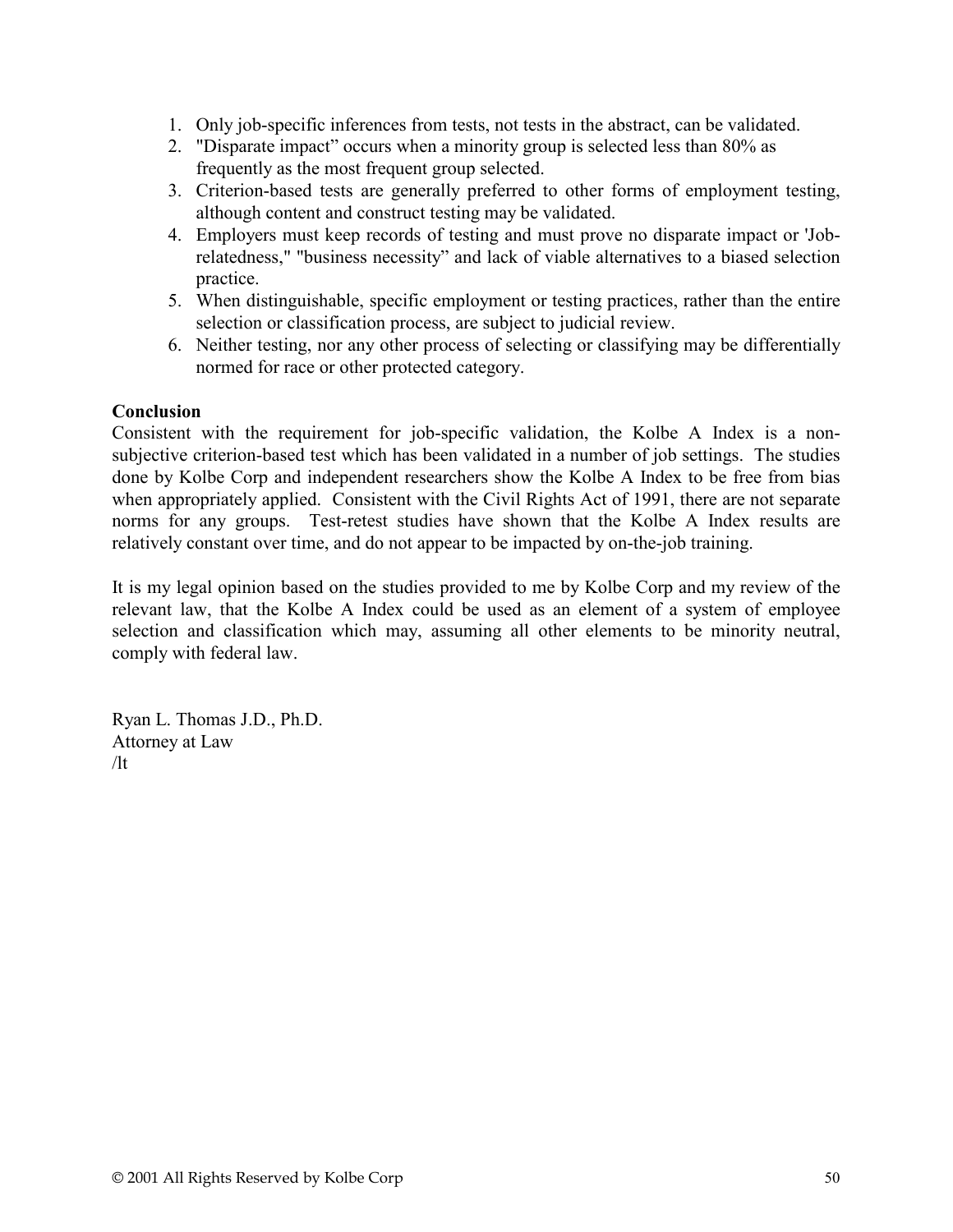### Appendix E - Personnel Selection and Kolbe RightFit™

#### **Definition**

Any procedure utilized to predict the probability that a job candidate will be successful in a given job position.

Kolbe RightFit predicts the probability that a job candidate will perform a job in ways proven to be successful.

#### Purpose

Selection procedures are employed in an effort to hire or accept only those candidates who have the greatest likelihood of succeeding. Selection procedures are used to decide which candidate is best qualified among a group of qualified individuals. They also are used to separate qualified from unqualified candidates.

With Kolbe RightFit, employers are provided with information indicating which job candidates will perform job tasks in a manner associated with success. It identifies the instinctive requirements of the job and the applicants with the right mix of instincts to perform successfully.

#### Key Issues

- 1. Reliability -- the degree of stability, consistency, and accuracy of the procedure. A reliable selection procedure would produce the same result if a candidate were to go through the procedure on different occasions. In personnel selection, reliability is most often connected to the standardization of the procedure. The selection procedure must therefore be applied in a consistent manner across time and candidates. Reliability ensures the results are equally meaningful for all candidates and for any time period. The Kolbe RightFit selection procedure is based on the 36-item Kolbe A™ index. The test-retest reliability of the Kolbe A index ranges from .69 to .85. More importantly, 90% of test takers show no changes in modes of insistence on retest.
- 2. Validity -- the degree to which the procedure accurately measures what it is intended to measure. Selection procedures must yield results that accurately relate to the probability of success in a given job position. While there are many types of validity (e.g., content, construct, conceptual), personnel selection involves criterion or predictive validity. A valid selection procedure must accurately predict success on the job. The validity of the Kolbe RightFit selection procedure is based on the empirically derived Range of Success. This range is based on the Kolbe A index scores for the successful performers in the job position, as well as the Kolbe C™ index of job requirements as specified by direct supervisors and evaluators.
- 3. Criterion -- what you are trying to predict. This is typically success in a job. The actual criterion definition will vary by job position because success will be defined differently for different jobs.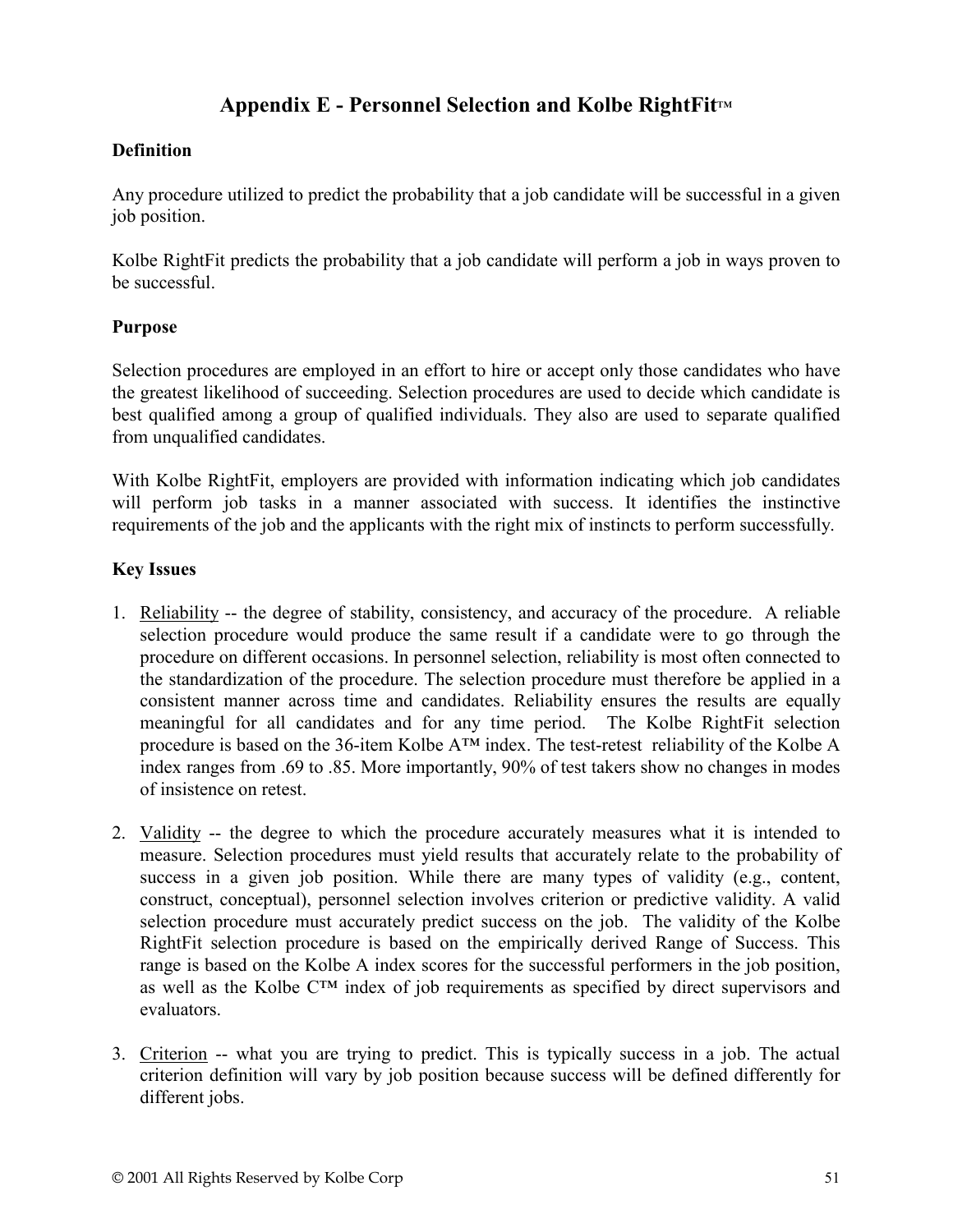4. Cutting Score -- the probability level chosen for the procedure, above which candidates are selected and below are rejected. For example, a medical school will only admit candidates with MCAT scores above a certain level.

#### Selection Decisions

|                  | <b>Cutting Score</b>  |                       |  |  |  |
|------------------|-----------------------|-----------------------|--|--|--|
| <b>Criterion</b> | <b>False Negative</b> | <b>True Positive</b>  |  |  |  |
|                  | <b>True Negative</b>  | <b>False Positive</b> |  |  |  |

This graphic represents how decisions are made and the consequences of those decisions in every personnel selection scenario.

- The CRITERION represents what you are trying to predict. In most cases, this is success in the job. Everything above the CRITERION line represents success in the job, and everything below represents failure to meet the definition of success.
- The CUTTING SCORE results from the selection procedure. Everything to the right of the CUTTING SCORE is above the predetermined probability for success level, and everything to the left is below that level.
- In a selection scenario, the employer would hire everyone who falls on the right of the CUTTING SCORE. These candidates are labeled "positives." All those on the left would be rejected, and are labeled "negatives."
- A "True Positive" falls above the cutting score and is hired. This candidate goes on to be a successful employee.
- A "False Positive" also falls above the cutting score and is hired. This candidate does not go on to be a successful employee.
- A "True Negative" does not achieve the cutting score and is not hired. Theoretically, this candidate would not have been able to be successful if given the chance.
- A "False Negative" also does not achieve the cutting and is not hired. Theoretically, this candidate would have been able to be successful if given the chance.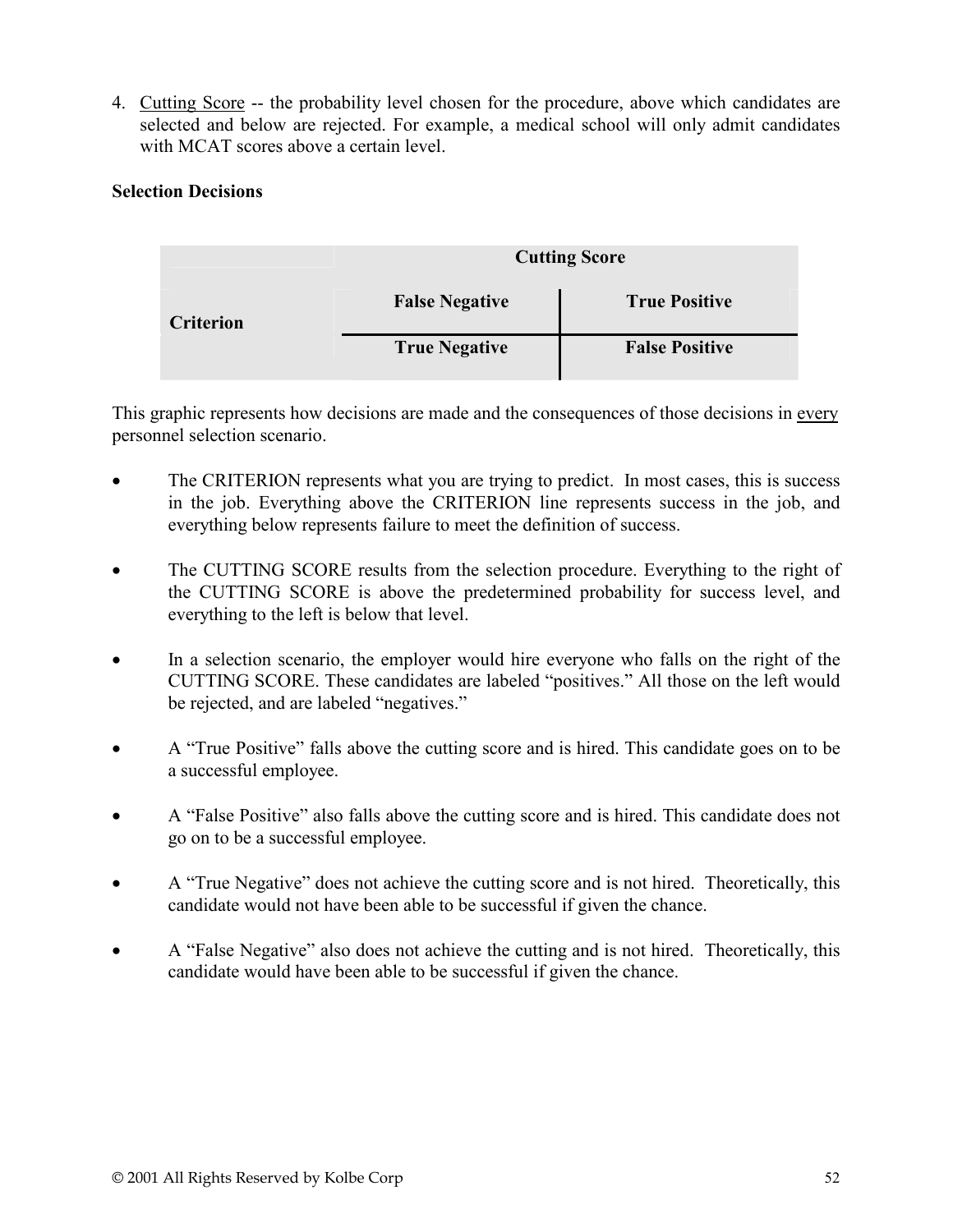#### Building an Effective Selection Procedure Using Kolbe Right Fit

If personnel selection procedures are used to predict success on the job, the first step in building such a procedure is to define "success." This is most effectively accomplished with an objective, empirical measure of success. For example, success in a sales position might be defined by achieving sales above a certain dollar amount.

The first step with the Kolbe RightFit procedure is to identify successful employees in the job position based on an objective measure of success. This could include past and present successful employees.

Once we have defined success, we can then set about determining which factors are most closely related to it. For example, high sales volume may be due to cognitive abilities, interpersonal skills, sales training, or sales experience. This is where the content of the selection procedure is determined, and it is most often based on common sense. We would ask the question, "Is success in sales related to how well a salesperson interacts with customers?" The common sense answer would be "yes." When selecting factors associated with success, the strategy must focus on selecting only those which can be measured reliably and practically.

With the Kolbe RightFit procedure, this part of the process is simple. The natural method for accomplishing tasks, solving problems, and making decisions is significantly related to success in any job position. Conative style as measured by the Kolbe A index provides that information, and the Kolbe A index is reliable and simple to administer.

After deciding on which factors are conceptually related to success, we must validate the relationship. It is not enough to believe that interpersonal skills are related to sales success, we must obtain empirical proof of the relationship. Validating a selection procedure is the most difficult, but also the most critical part of the process. The most thoughtful and creative selection procedures are useless if they cannot be proven valid.

The most practical method for validating a selection procedure involves *profiling* current employees in the job position. The profiles would then be sorted based on the definition of success. For example, we would empirically relate sales success to our chosen measures of cognitive ability, interpersonal skills, and training. If we can demonstrate a significant difference between employees who meet our success definition from those who do not, we have validated the procedure. Successful sales people may prove to have cognitive skills above a certain level, to be extroverted and assertive on the measure of interpersonal skills, and to possess at least 3 years of sales training/experience. Validation is accomplished using employees who have proven to meet the definition of success. The selection procedure is therefore focused on hiring only those candidates who have the same profile as the successful current employees.

With the Kolbe RightFit procedure, the profile is referred to as the "Range of Success™." The Range of Success is empirically derived from the Kolbe A index results from the identified successful employees in the job position, as well as the conative requirements for the job as defined by supervisors completing Kolbe C indexes. The Range of Success defines a Kolbe A index profile with the greatest potential for success in the job. Candidates with Kolbe profiles that match the Range of Success will perform in a manner most likely to result in success.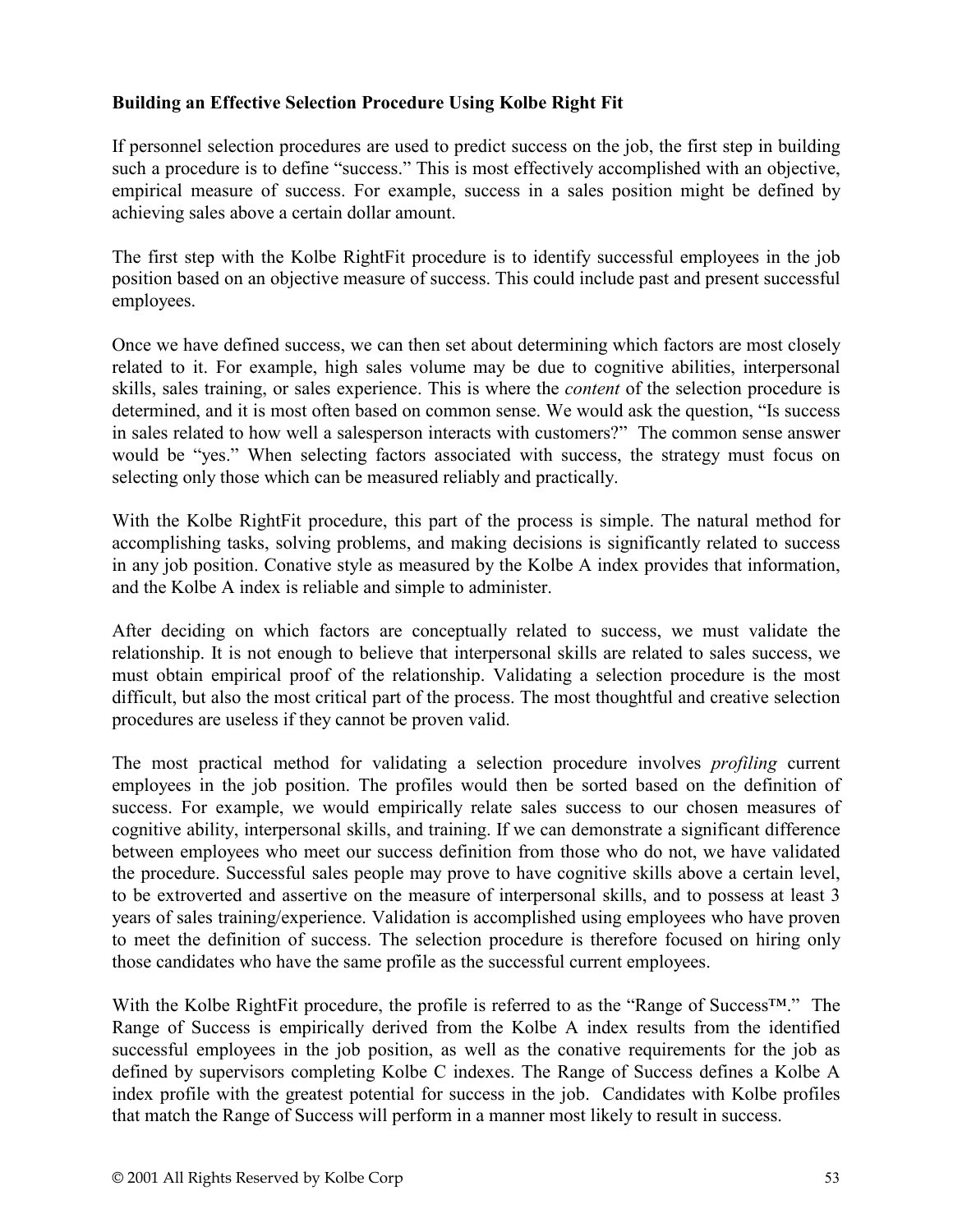The validation process also involves determining the cutting score of the procedure. This is perhaps the most difficult to understand part of the validation process. The cutting score will be set based on the degree to which a profile is related to success. Let's say that 90% of our current sales people who meet the definition of success have at least a 4-year college degree. Is a 4-year college degree required for success? The answer is no because we are aware that 10% of our successful current sales force does not possess this degree. Should we set possession of a 4-year college degree as part of our cutting score? The answer is probably yes because the percentage of successful people without such a degree is so small. If we apply this cutting score, our false negative rate would be only 10%.

On the other hand, suppose we empirically determined that only 50% of our successful sales people profile as extroverts? That of course means the other 50% profile as introverts. Would we want to use introversion/extroversion as part of our success profile? The answer is probably "no" because we would have a false negative rate of 50%. Even though we conceptually believe an extroverted interpersonal style is predictive of sales success, in this example the data proves we are incorrect. No matter how much sense something makes, if the data does not prove it true, you must not include it as part of the selection procedure.

The Kolbe RightFit selection system assigns letter grade ratings (ranging from "A" to "F") to each candidate to signify the probability of performing successfully in the job. A candidate with an "A" rating matches the Range of Success exactly. This person will perform job functions in a manner consistent with the methods of high performers and in accord with the requirements of job supervisors. Conversely, a candidate with a "D" or "F" rating will employ a conative methodology that significantly differs with either proven methods or supervisory requirements.

The exact cutting score utilized in the Kolbe RightFit procedure will vary on a case-by-case basis. It is essential to understand that the Kolbe RightFit rating should never be the only factor considered in personnel selection. Employers must also use a proven method for assessing cognitive and affective factors associated with job success. For example, a candidate may receive a Kolbe RightFit letter grade of "A", yet not have the requisite skill set or experiences to be successful in the job. On the other hand, a candidate with a letter grade of "C-" may have the appropriate skill set, vast experience in similar positions, and the appropriate interpersonal style for success.

Building an effective selection procedure also involves reliability. Without reliability, there can be no validity. As we determine our success factors and shape the profile, we need to create procedures that are standardized and yield consistent data. We would put every candidate through exactly the same procedures. The timing, questions, and perhaps even the interviewer would have to remain constant in order to ensure reliability.

The reliability of using the Kolbe RightFit is ensured through standard Kolbe index administration and scoring. Kolbe WAREwithal® software is the tool for calculation of the Range of Success, as well as the candidate ratings. This completely eliminates the threat of rating bias. Additionally, the Kolbe A index has been demonstrated to be free from any gender, age, or race bias. With Kolbe RightFit, you have selection methodology that is reliable, valid, and meets EEOC guidelines.

In summary, the steps for building an effective selection procedure are: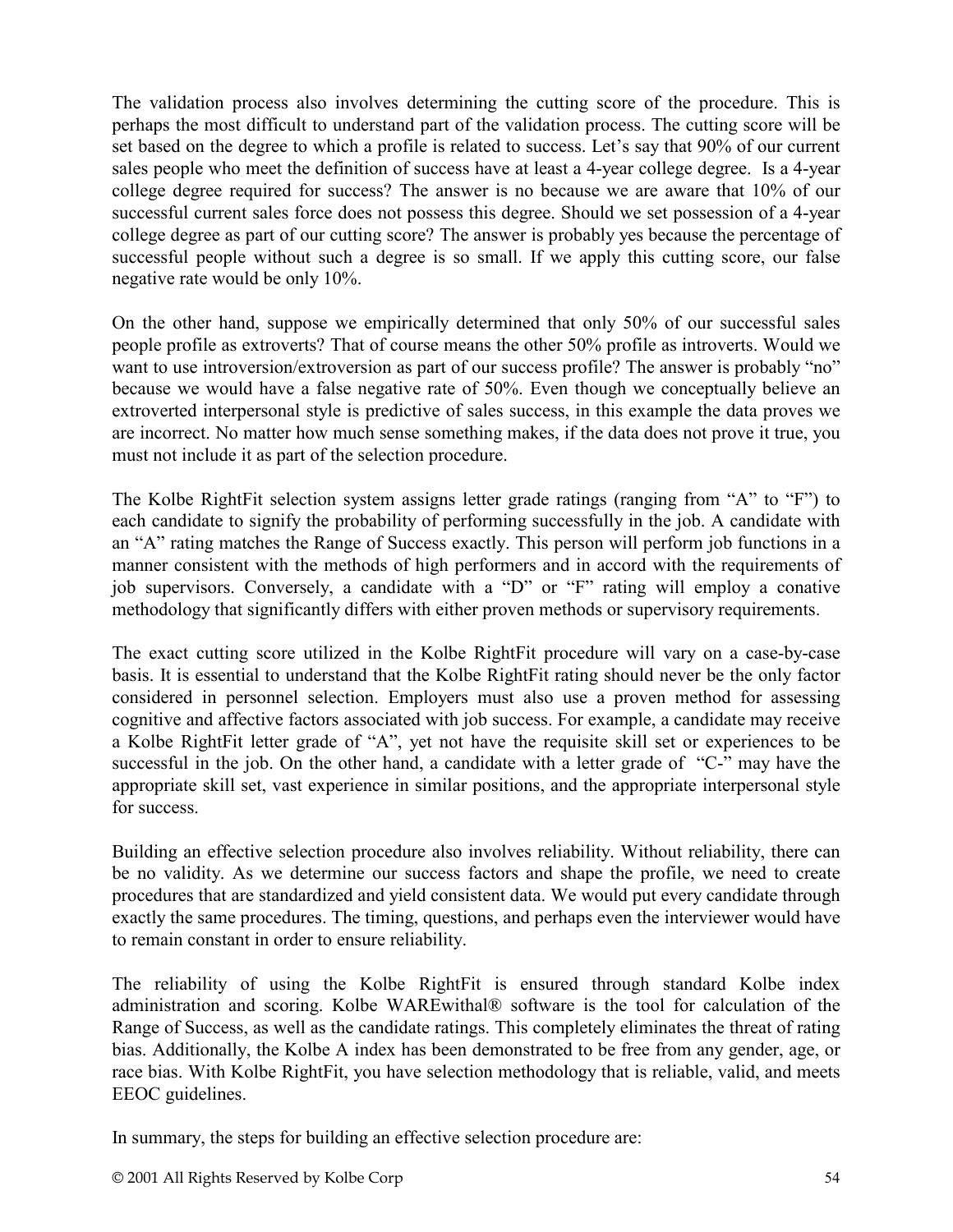- 1. Define success
- 2. Determine conceptual success factors
- 3. Validate the factors against proven success
- 4. Determine the appropriate cutting score
- 5. Ensure the procedure is reliable

#### Selection Decision Errors

In every selection scenario, an employer must decide which type of error they are most willing to tolerate. False positives and false negatives are the two types of decision errors.

- False positives are employees who ultimately cannot be successful in the job. These employees make up a sizable percentage of turnover in the company. Employers also lose resources devoted to the training and management of these candidates. Additionally, these types of errors can significantly damage a company if the job is in a sensitive or high-visibility area. False positives in an executive position can prove especially costly.
- False negatives are the ones that get away. These are candidates who could have been successful if given the chance, but they are not hired. A company in need of employees, particularly those with difficult-to-acquire skills, may not be able to tolerate a high number of false negatives.

As the Selection Decisions matrix illustrates, an employer can "adjust" the cutting score in an effort to reduce the number of errors.

|                  | <b>Cutting Score</b>  |                       |  |  |
|------------------|-----------------------|-----------------------|--|--|
| <b>Criterion</b> | <b>False Negative</b> | <b>True Positive</b>  |  |  |
|                  | <b>True Negative</b>  | <b>False Positive</b> |  |  |

By shifting the cutting score to the right, the employer reduces the number of potential false positives. What also results from this is the reduction in the number of true positives and an increase in false negatives.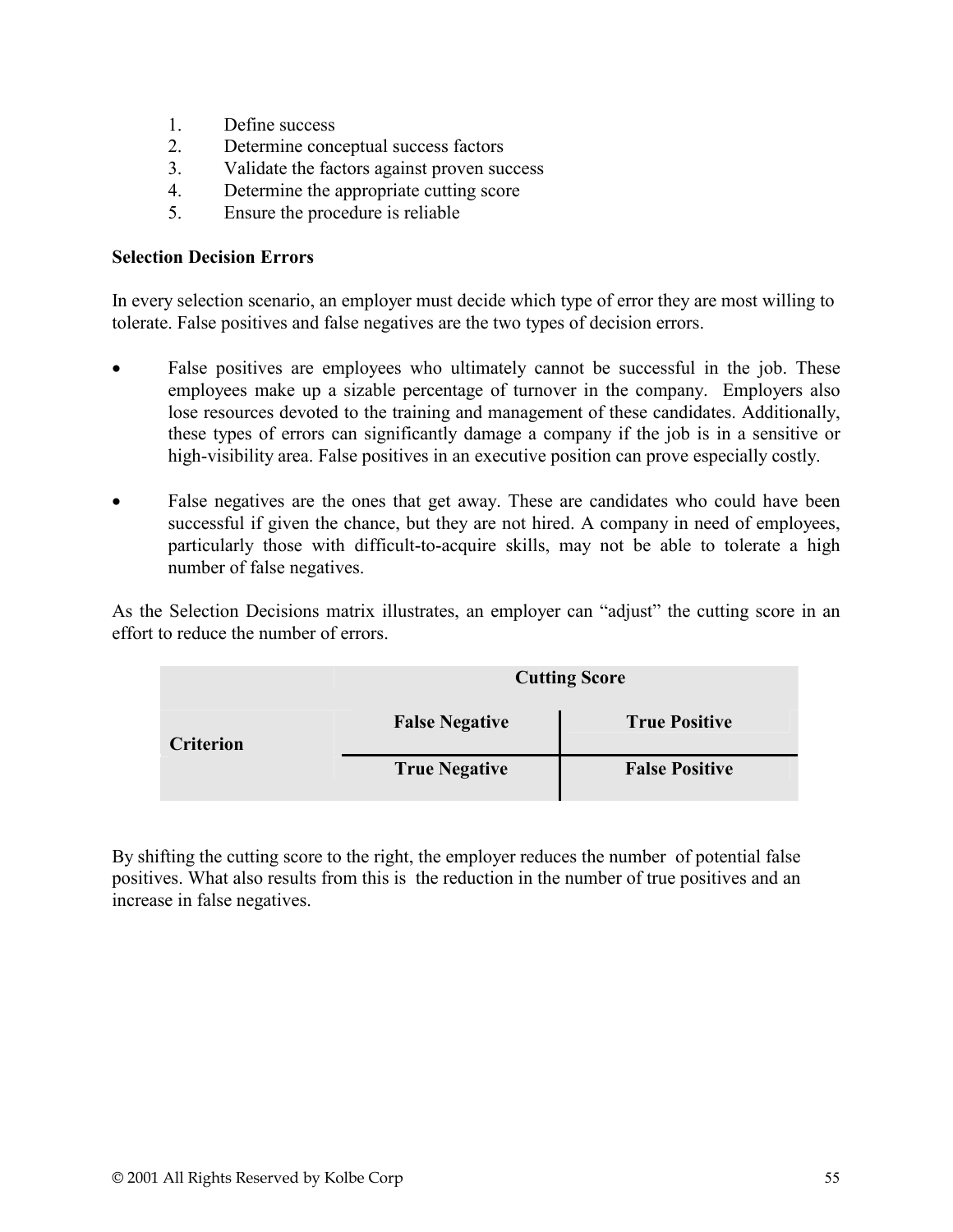An example within the Kolbe RightFit selection system might involve an employer deciding to fully consider candidates with RightFit ratings of "A", "A-", or "B+". This would significantly narrow the number of high potential candidates (candidates who would be above the criterion), but the main benefit is the reduction of potential false positives.

By shifting the cutting score to the left, the employer decreases the number of false negative, but also increases the potential number of false positives.

Using the Kolbe Right Fit selection system, an employer may decide to give serious consideration to candidates with ratings even in the "C," "C-" and "D+" range. This expands the pool of potential hires, but opens up a greater probability of a false positive.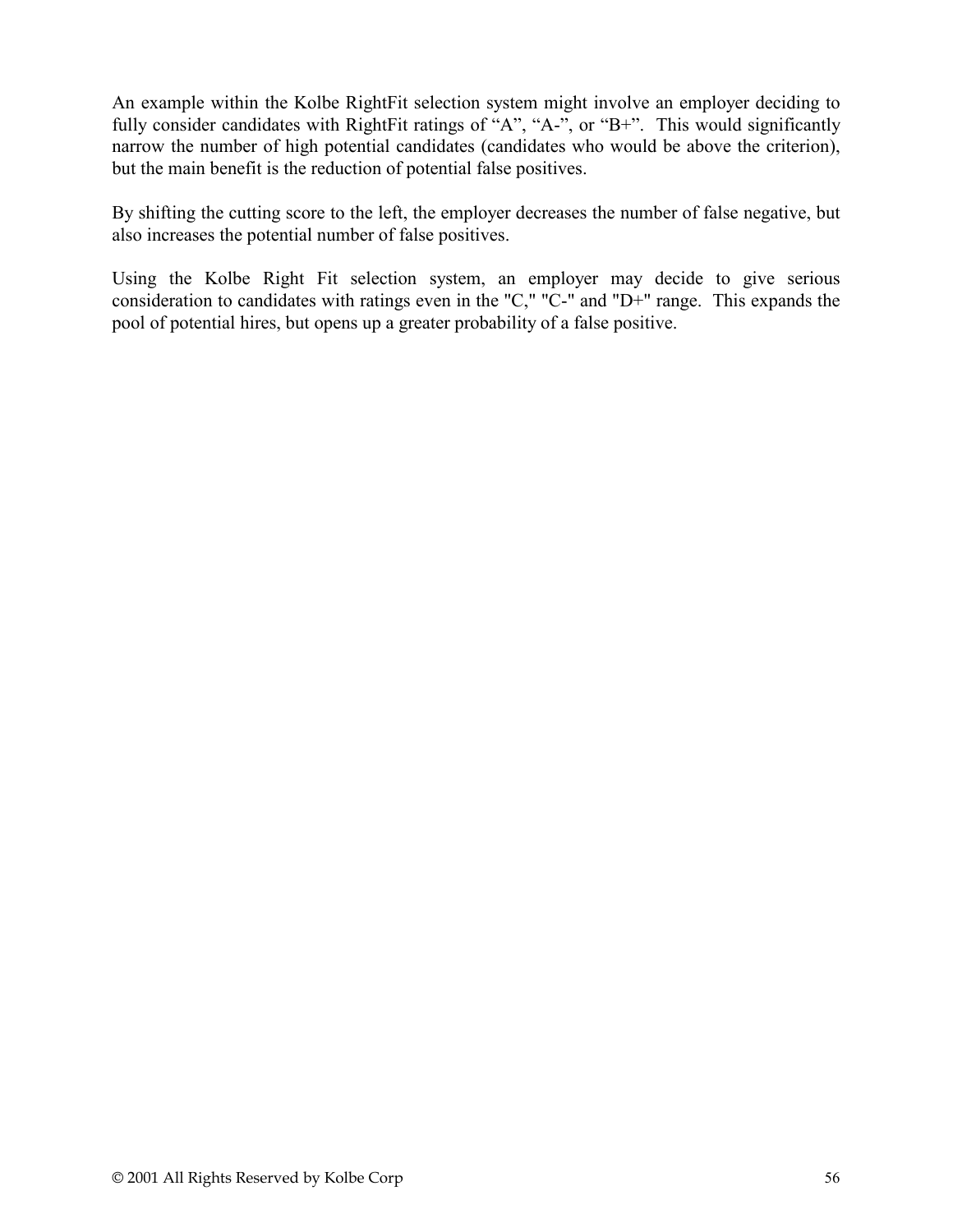### Appendix F - Selection Study Data

|                |                        | <b>RACE</b>    |              |           |          |        |
|----------------|------------------------|----------------|--------------|-----------|----------|--------|
|                | Count Exp. Val         | White          | <b>Black</b> | Hispanic  | Asian    | Row    |
|                | Residual               |                | 2            | 3         | 4        | Total  |
| <b>Prevent</b> |                        | $\overline{4}$ | $\theta$     |           | $\Omega$ | 5      |
|                |                        | 3.2            | $\cdot$ 8    |           | .6       | 3.3%   |
|                |                        | .8             | $-.8$        | $.5\,$    | $-0.6$   |        |
| Accommodate    | $\overline{2}$         | 46             | 11           | 6         | 9        | 72     |
|                |                        | 45.9           | 10.9         | 6.6       | 8.5      | 47.4%  |
|                |                        | . 1            | $\cdot$ 1    | $-.6$     | .5       |        |
| Initiate       | 3                      | 47             | 12           | 7         | 9        | 75     |
|                |                        | 47.9           | 11.3         | 6.9       | 8.9      | 49.3%  |
|                |                        | $-9$           | .7           | $\cdot$ 1 | . 1      |        |
|                | $#$ of Respondents     | 97             | 23           | 14        | 18       | 152    |
|                | % of Total Respondents | 63.8%          | 15.1%        | $9.2\%$   | 11.8%    | 100.0% |

#### FF by Race

| Chi-Square                                  | Value       | DF | Significance |
|---------------------------------------------|-------------|----|--------------|
| Pearson                                     | 2 3 2 9 1 1 | 6  | -88708       |
| Likelihood Ratio                            | 3.50314     | 6  | 74355        |
| Mantel-Haenszel test for linear association | 13126       |    | 71713        |

Minimum Expected Frequency -.461 Cells with Expected Frequency  $\leq 5$  - 4 of 12 (33.3%) Number of Missing Observations: 0

#### **RACE** Count Exp Val Residual White 1 **Black** 2 Hispanic 3 Asian 4 Row Total **Prevent**  $\begin{array}{ccc} 1 & 1 \\ 1 & 1 \end{array}$ 10.8 .2 3 2.6 .4 1 1.6 -.6 2 2.0 .0 17 11.2% Accommodate  $\begin{array}{|c|c|c|c|c|} \hline 2 & 63 \\ \hline \end{array}$ 63.2 -.2 15 15.0 .0 11 9.1 1.9 10 11.7 -1.7 99 65.1% Initiate  $\begin{array}{|c|c|c|c|c|} \hline 3 & 23 \\ \hline \end{array}$ 23.0 .0 5 5.4 -.4 2 3.3 -1.3 6 4.3 1.7 36 23.7% # of Respondents 97 23 14 18 152 % of Total Respondents 63.8% 15.1% 9.2% 11.8% 100.0% Chi-Square Value DF Significance Pearson 2.18646 6 .90178

Likelihood Ratio 2.21033 6 .89937

#### FT by Race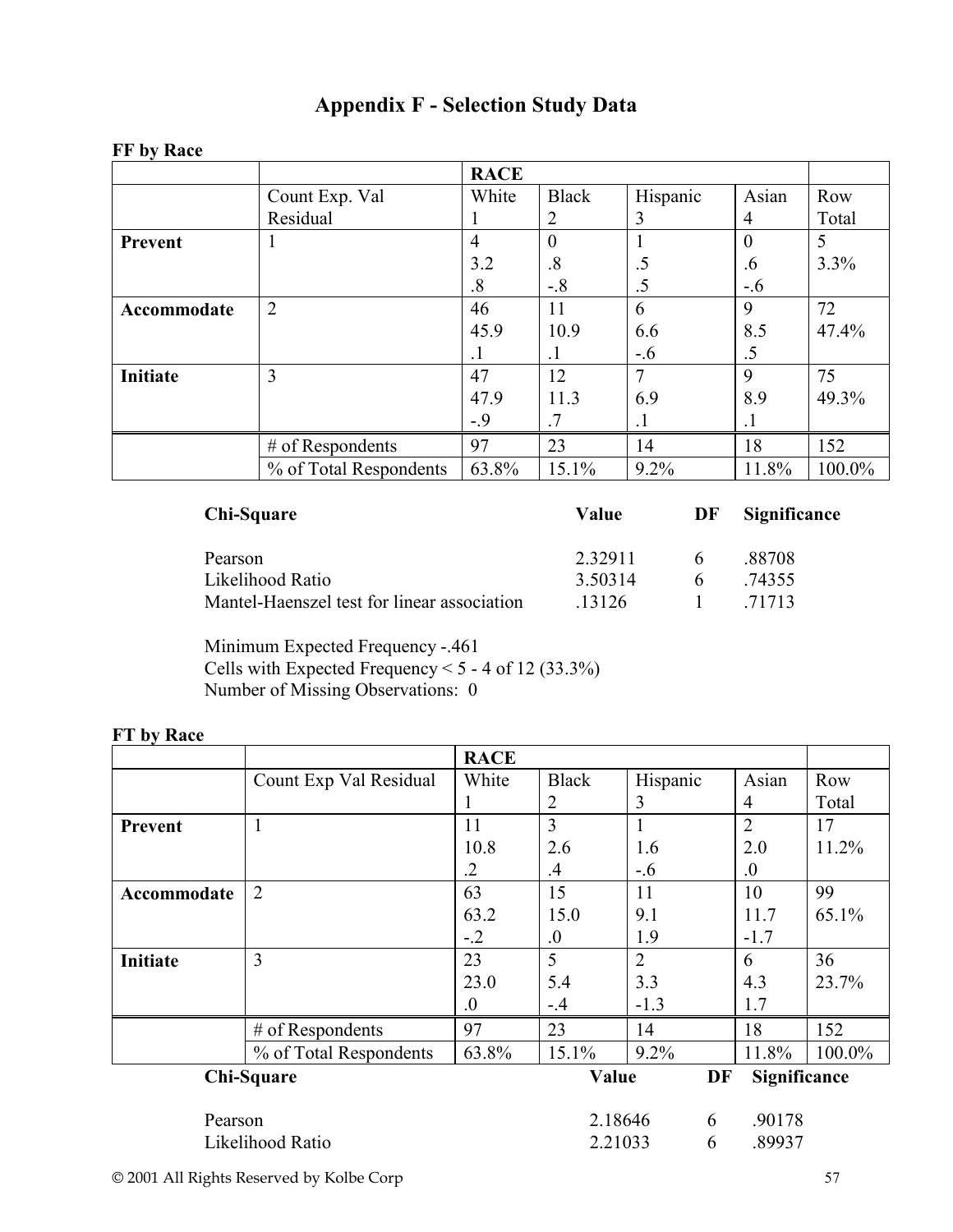Minimum Expected Frequency -.1.566 Cells with Expected Frequency  $\leq 5$  - 5 of 12 (41.7%) Number of Missing Observations: 0

#### QS by Race

|                 |                        | <b>RACE</b> |              |          |         |        |
|-----------------|------------------------|-------------|--------------|----------|---------|--------|
|                 | Count Exp Val Residual | White       | <b>Black</b> | Hispanic | Asian   | Row    |
|                 |                        |             | 2            | 3        | 4       | Total  |
| Prevent         |                        | 36          | 9            | 7        | 7       | 59     |
|                 |                        | 37.7        | 8.9          | 5.4      | 7.0     | 38.8%  |
|                 |                        | $-1.7$      | $\cdot$      | 1.6      | $\cdot$ |        |
| Accommodate     | $\overline{2}$         | 46          | 11           | 6        | 10      | 73     |
|                 |                        | 46.6        | 11.0         | 6.7      | 8.6     | 48.0%  |
|                 |                        | $-6$        | $\cdot$      | $-.7$    | 1.4     |        |
| <b>Initiate</b> | 3                      | 15          | 3            |          |         | 20     |
|                 |                        | 12.8        | 3.0          | 1.8      | 2.4     | 13.2%  |
|                 |                        | 2.2         | $\cdot$      | $-8$     | $-1.4$  |        |
|                 | $#$ of Respondents     | 97          | 23           | 14       | 18      | 152    |
|                 | % of Total Respondents | 63.8%       | 15.1%        | 9.2%     | 11.8%   | 100.0% |

| Chi-Square                                  | Value   | DF | Significance |
|---------------------------------------------|---------|----|--------------|
| Pearson                                     | 2.38997 | h  | 88057        |
| Likelihood Ratio                            | 2.62383 | h  | 85436        |
| Mantel-Haenszel test for linear association | 1 06619 |    | 30181        |

Minimum Expected Frequency -.1.842 Cells with Expected Frequency  $\leq 5$  - 3 of 12 (25.0%) Number of Missing Observations: 0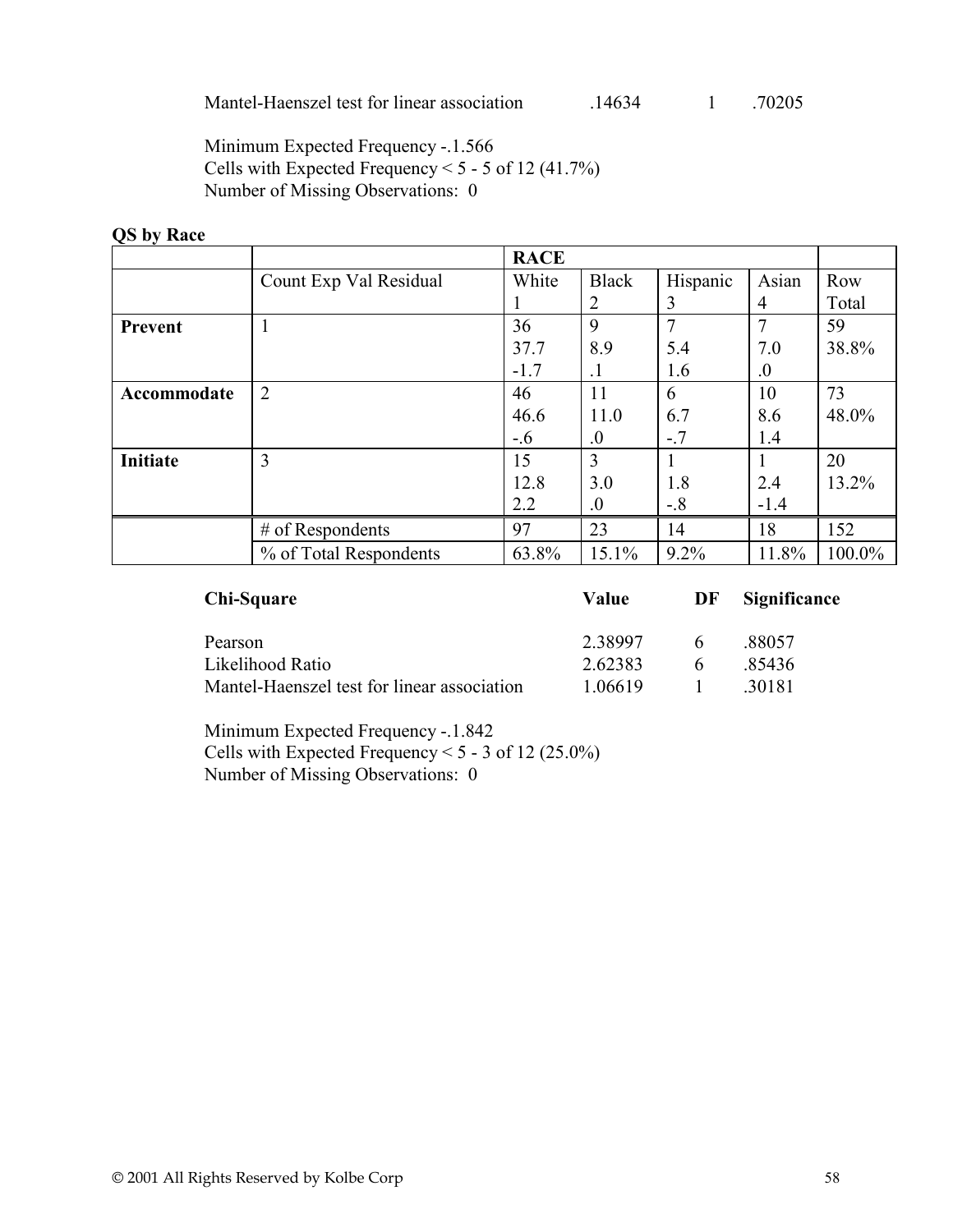#### IM by Race

|                 |                        | <b>RACE</b>    |              |                |                |        |
|-----------------|------------------------|----------------|--------------|----------------|----------------|--------|
|                 | Count Exp Val Residual | White          | <b>Black</b> | Hispanic       | Asian          | Row    |
|                 |                        |                | 2            | 3              | $\overline{4}$ | Total  |
| Prevent         |                        | 46             | 8            | $\overline{4}$ | 7              | 65     |
|                 |                        | 41.5           | 9.8          | 6.0            | 7.7            | 42.8%  |
|                 |                        | 4.5            | $-1.8$       | $-2.0$         | $-.7$          |        |
| Accommodate     | $\overline{2}$         | 49             | 15           | 10             | 11             | 85     |
|                 |                        | 54.2           | 12.9         | 7.8            | 10.1           | 55.9%  |
|                 |                        | $-5.2$         | 2.1          | 2.2            | .9             |        |
| <b>Initiate</b> | 3                      | $\overline{2}$ | $\Omega$     | $\Omega$       | $\theta$       | 2      |
|                 |                        | 1.3            | $\cdot$ 3    | $\cdot$ 2      | $\cdot$ .2     | 1.3%   |
|                 |                        |                | $-.3$        | $-.2$          | $-.2$          |        |
|                 | $#$ of Respondents     | 97             | 23           | 14             | 18             | 152    |
|                 | % of Total Respondents | 63.8%          | 15.1%        | $9.2\%$        | 11.8%          | 100.0% |

| Chi-Square                                  | Value     | DF | <b>Significance</b> |
|---------------------------------------------|-----------|----|---------------------|
| Pearson                                     | 4 24 26 6 | h  | 64388               |
| Likelihood Ratio                            | 4.94943   | n  | 55031               |
| Mantel-Haenszel test for linear association | 93180     |    | 33439               |

Minimum Expected Frequency - .184 Cells with Expected Frequency  $\leq 5 - 4$  of 12 (33.3%) Number of Missing Observations: 0

### FF by Gender

|             |                        | Gender |                |                  |
|-------------|------------------------|--------|----------------|------------------|
|             | Count Exp Val Residual | Female | Male           | <b>Row Total</b> |
|             |                        |        | 2              |                  |
| Prevent     |                        |        | $\overline{4}$ | 5                |
|             |                        | 1.1    | 3.9            | 3.3%             |
|             |                        | $-.1$  | $\cdot$        |                  |
| Accommodate | $\overline{2}$         | 17     | 55             | 72               |
|             |                        | 15.6   | 56.4           | 47.4%            |
|             |                        | 1.4    | $-1.4$         |                  |
| Initiate    | 3                      | 15     | 60             | 75               |
|             |                        | 16.3   | 58.7           | 49.3%            |
|             |                        | $-1.3$ | 1.3            |                  |
|             | $#$ of Respondents     | 33     | 119            | 152              |
|             | % of Total Respondents | 21.7%  | 78.3%          | 100.0%           |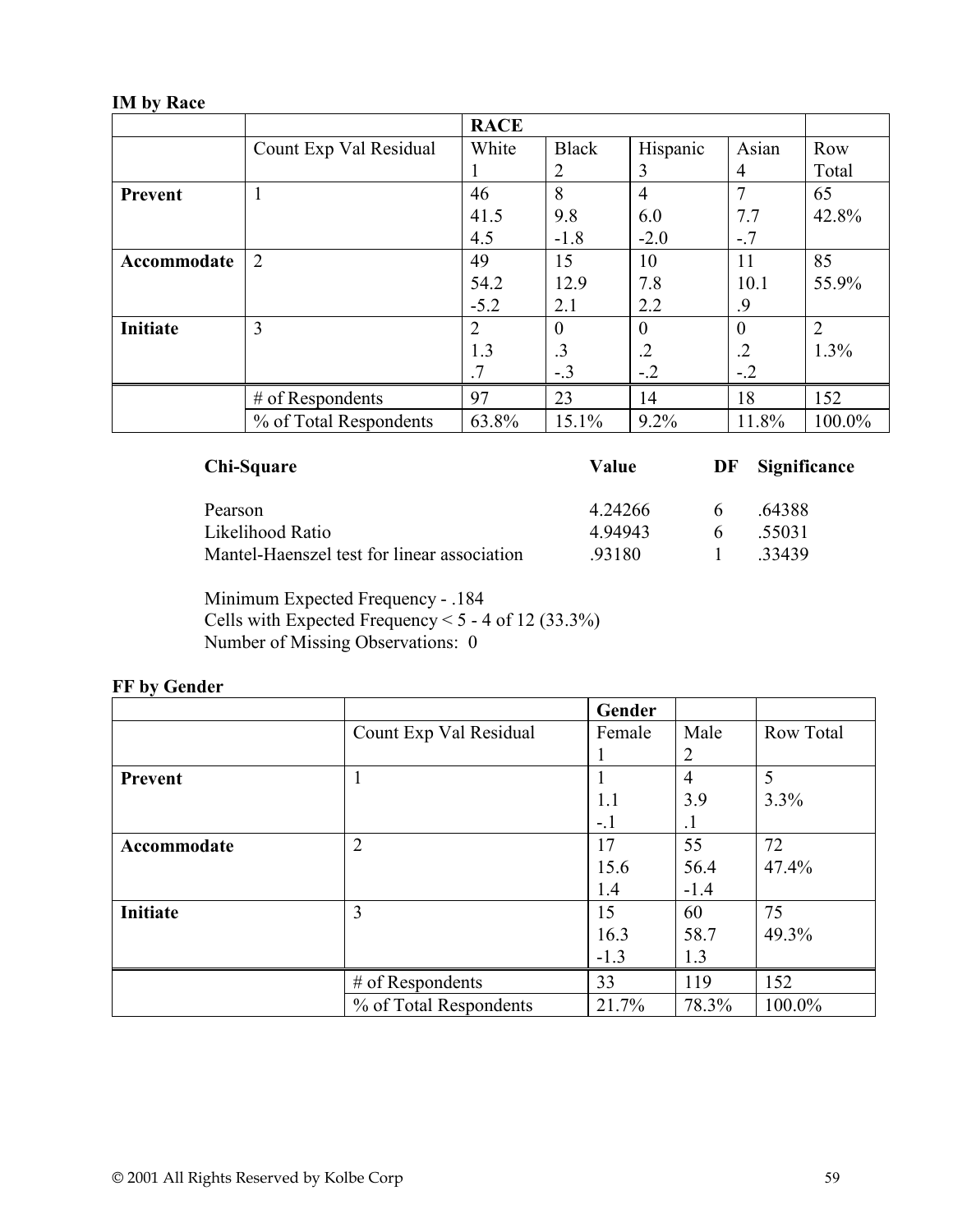| Chi-Square                                  | Value          |               | DF Significance |
|---------------------------------------------|----------------|---------------|-----------------|
| Pearson<br>Likelihood Ratio                 | 29073<br>29038 | $\mathcal{L}$ | 86471<br>.86486 |
| Mantel-Haenszel test for linear association | 17544          |               | 67532           |

Minimum Expected Frequency – 1.086 Cells with Expected Frequency  $\leq 5$  - 2 of 6 (33.3%) Number of Missing Observations: 0

#### FT by Gender

|             |                        | Gender         |        |           |
|-------------|------------------------|----------------|--------|-----------|
|             | Count Exp Val Residual | Female         | Male   | Row Total |
|             |                        |                | 2      |           |
| Prevent     |                        | $\overline{4}$ | 13     | 17        |
|             |                        | 3.7            | 13.3   | 11.2%     |
|             |                        | .3             | $-.3$  |           |
| Accommodate | $\overline{2}$         | 19             | 80     | 99        |
|             |                        | 21.5           | 77.5   | 65.1%     |
|             |                        | $-2.5$         | 2.5    |           |
| Initiate    | $\overline{3}$         | 10             | 26     | 36        |
|             |                        | 7.8            | 28.2   | 23.7%     |
|             |                        | 2.2            | $-2.2$ |           |
|             | $#$ of Respondents     | 33             | 119    | 152       |
|             | % of Total Respondents | 21.7%          | 78.3%  | 100.0%    |

| Chi-Square                                  | Value   | DF Significance |
|---------------------------------------------|---------|-----------------|
| Pearson                                     | 1 18224 | 55371           |
| Likelihood Ratio                            | 1.14716 | 56351           |
| Mantel-Haenszel test for linear association | 40588   | 52407           |

Minimum Expected Frequency – 3.691 Cells with Expected Frequency <  $5 - 1$  of 6 (16.7%) Number of Missing Observations: 0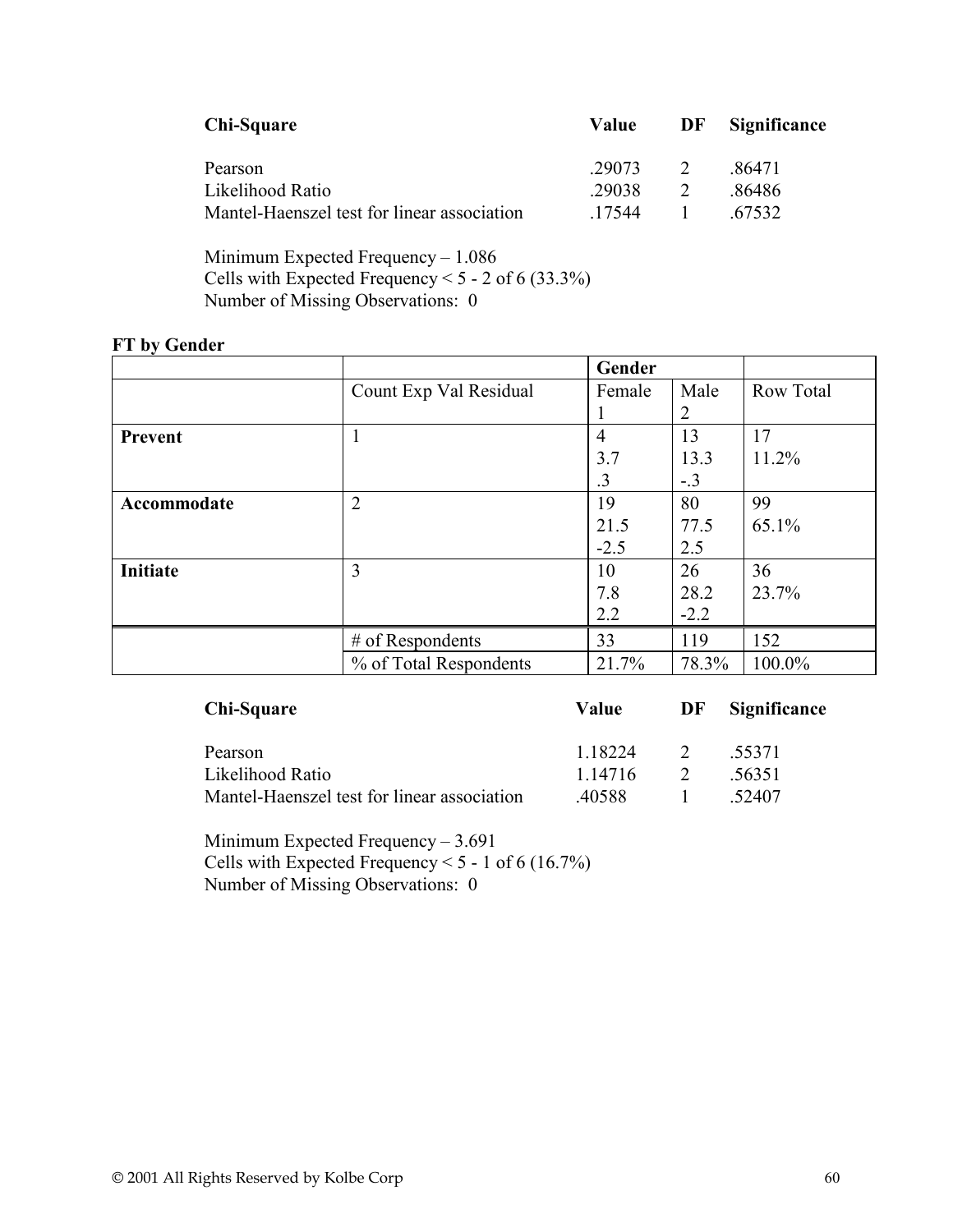#### QS by Gender

|                |                        | Gender |        |           |
|----------------|------------------------|--------|--------|-----------|
|                | Count Exp Val Residual | Female | Male   | Row Total |
|                |                        |        | 2      |           |
| <b>Prevent</b> | 1                      | 15     | 44     | 59        |
|                |                        | 12.8   | 46.2   | 38.8%     |
|                |                        | 2.2    | $-2.2$ |           |
| Accommodate    | $\overline{2}$         | 12     | 61     | 73        |
|                |                        | 15.8   | 57.2   | 48.0%     |
|                |                        | $-3.8$ | 3.8    |           |
| Initiate       | 3                      | 6      | 14     | 20        |
|                |                        | 4.3    | 15.7   | 13.2%     |
|                |                        | 1.7    | $-1.7$ |           |
|                | $#$ of Respondents     | 33     | 119    | 152       |
|                | % of Total Respondents | 21.7%  | 78.3%  | 100.0%    |

| Value  | DF Significance |
|--------|-----------------|
| 248095 | 28925           |
| 248227 | 28906           |
| 02406  | 87674           |
|        |                 |

Minimum Expected Frequency – 4.342 Cells with Expected Frequency <  $5 - 1$  of 6 (16.7%) Number of Missing Observations: 0

#### IM by Gender

|                 |                        | Gender   |           |                  |
|-----------------|------------------------|----------|-----------|------------------|
|                 | Count Exp Val Residual | Female   | Male      | <b>Row Total</b> |
|                 |                        |          |           |                  |
| Prevent         |                        | 15       | 50        | 65               |
|                 |                        | 14.1     | 50.9      | 42.8%            |
|                 |                        | .9       | $-9$      |                  |
| Accommodate     | $\overline{2}$         | 18       | 67        | 85               |
|                 |                        | 18.5     | 66.5      | 55.9%            |
|                 |                        | $-.5$    | .5        |                  |
| <b>Initiate</b> | 3                      | $\theta$ | 2         | 2                |
|                 |                        | $\cdot$  | 1.6       | 1.3%             |
|                 |                        | $-.4$    | $\cdot$ 4 |                  |
|                 | $#$ of Respondents     | 33       | 119       | 152              |
|                 | % of Total Respondents | 21.7%    | 78.3%     | 100.0%           |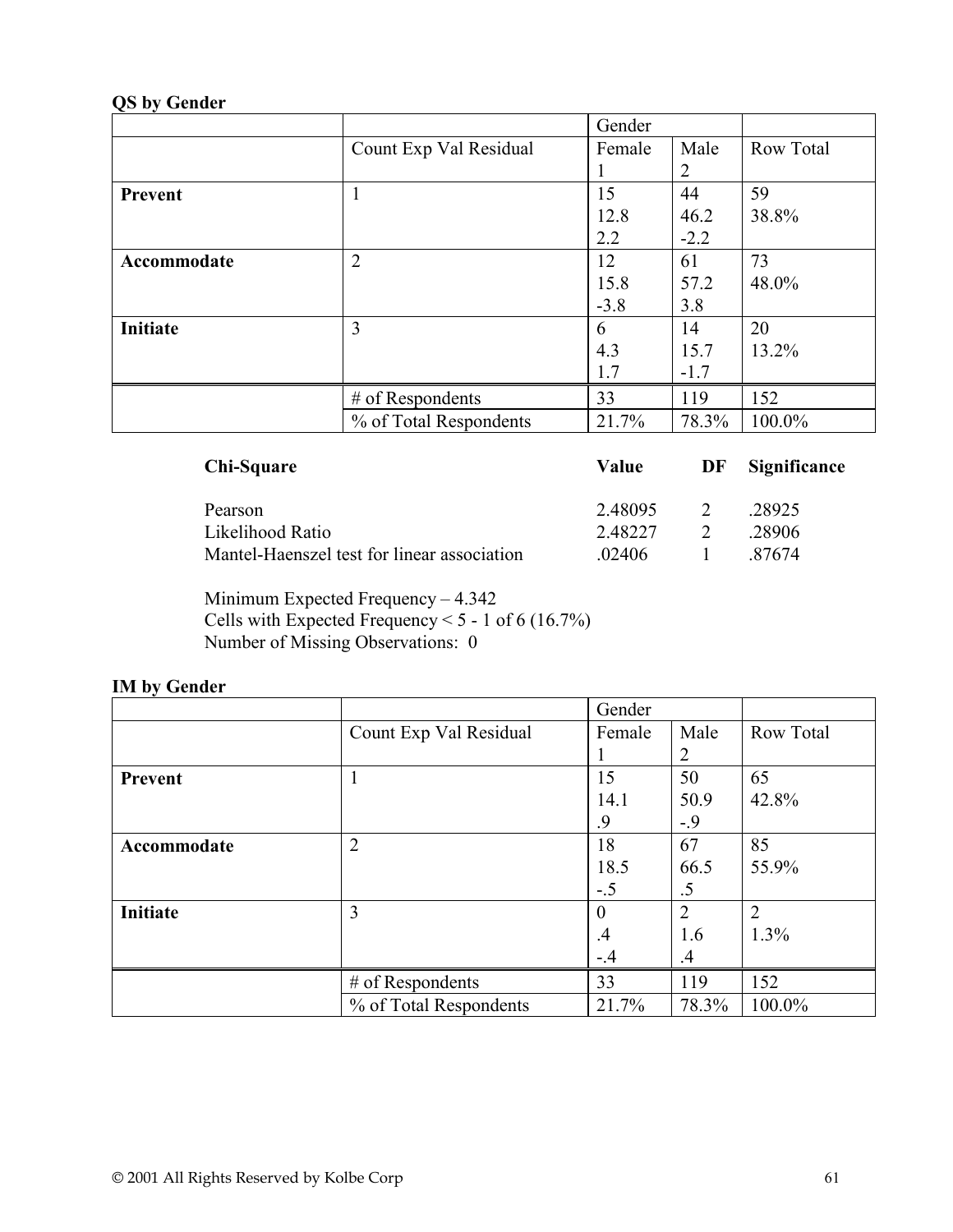| Chi-Square                                  | Value            | DF Significance |
|---------------------------------------------|------------------|-----------------|
| Pearson<br>Likelihood Ratio                 | 64028<br>1.06374 | .72605<br>58750 |
| Mantel-Haenszel test for linear association | 24996            | 61710           |

Minimum Expected Frequency – .434 Cells with Expected Frequency  $\leq 5$  - 2 of 6 (33.3%) Number of Missing Observations: 0